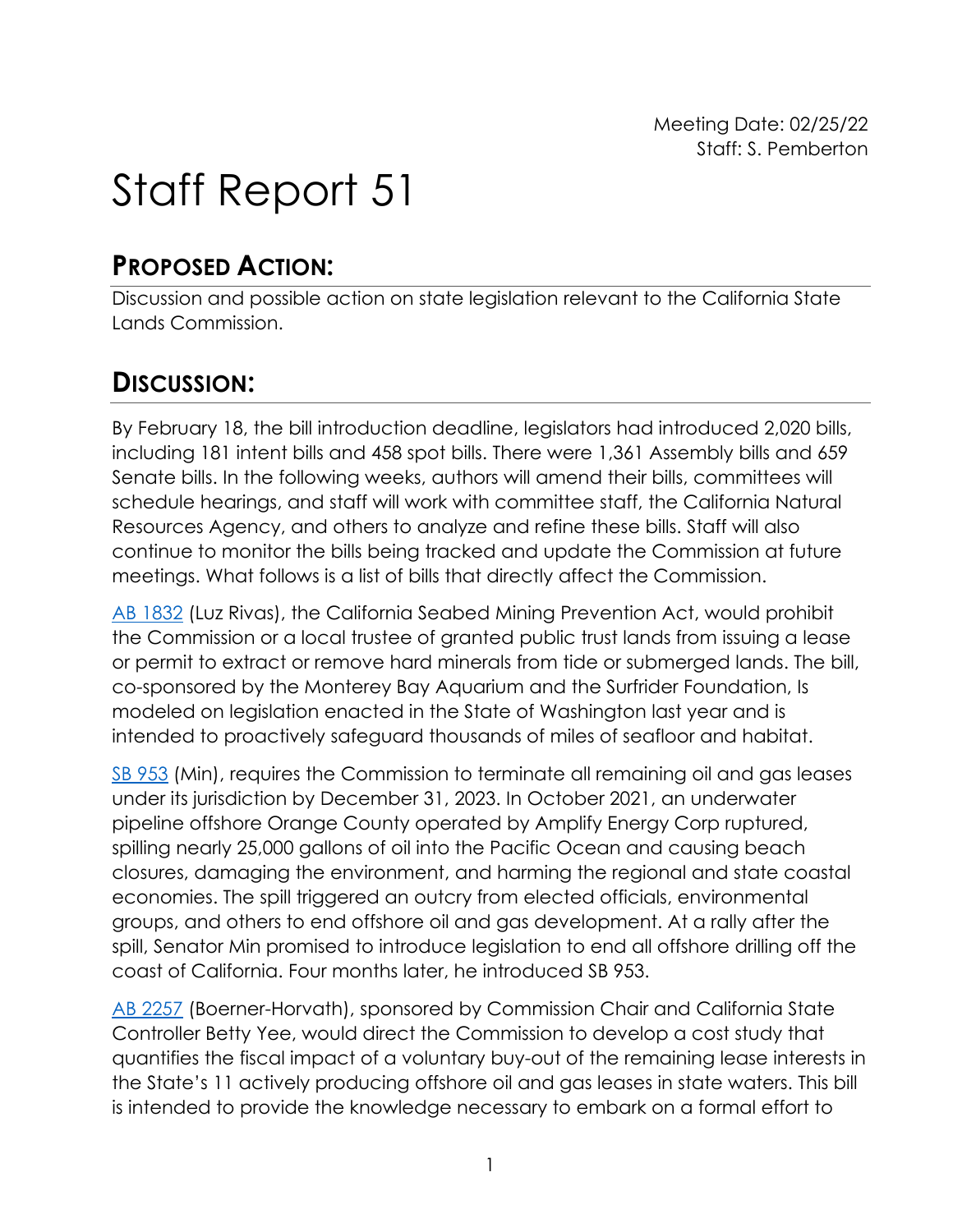end offshore oil and gas development. The bill is also intended to assess ways the State can propel oil and gas companies toward voluntarily ending offshore oil and gas production as a component of a credible strategy to reach net zero energy emissions by 2050 or sooner. [Item 52](https://slcprdwordpressstorage.blob.core.windows.net/wordpressdata/2022/02/02-25-22_52.pdf) on the agenda recommends that the Commission adopt a support position on this bill. [AB 353](https://slcprdwordpressstorage.blob.core.windows.net/wordpressdata/2022/02/02-25-22_53.pdf) (O'Donnell) is another oil and gas-related bill that addresses the State's liability when the Long Beach oil operations end. [Item 53](https://slcprdwordpressstorage.blob.core.windows.net/wordpressdata/2022/02/02-25-22_53.pdf) on the agenda recommends that the Commission adopt a support position on this bill.

[SB 1065](https://leginfo.legislature.ca.gov/faces/billNavClient.xhtml?bill_id=202120220SB1065) (Eggman) would establish an abandoned and derelict commercial vessel program within the California Natural Resources Agency and require the Commission to administer the program. The bill would also ban vessels at risk of becoming derelict from occupying state waters and authorize peace officers and fish and game wardens to remove or seize these vessels and fine the owners.

Senator Allen reintroduced legislation, [SB 1078,](file:///%5C%5Cazfs01%5CEAD%5CCalendar%5C2022%20Commission%20Meetings%5C02-25%20meeting%5Cleg%20update%5CThe%20council,%20in%20consultation%20with%20the%20conservancy,%20shall%20develop%20the%20Sea%20Level%20Rise%20Revolving%20Loan%20Pilot%20Program.%20The%20program%20shall%20provide%20low-interest%20loans%20to%20local%20jurisdictions%20for%20the%20purchase%20of%20coastal%20properties%20in%20their%20jurisdictions%20identified%20as%20vulnerable%20coastal%20property%20located%20in%20low-income%20communities,%20communities%20of%20color,%20tribal%20communities,%20and%20other%20disproportionately%20affected%20https:%5Cleginfo.legislature.ca.gov%5Cfaces%5CbillNavClient.xhtml?bill_id=202120220SB1078) to create a sea level rise revolving loan program, though narrowing the bill to communities disproportionately impacted by climate change. The bill requires the Ocean Protection Council to develop a Sea Level Rise Revolving Loan Pilot Program that would provide lowinterest loans to local jurisdictions to purchase vulnerable coastal property located in low-income communities, communities of color, tribal communities, and other disproportionately affected communities and populations who bear the brunt of impacts from climate change. SB 1078, like last year's bill (SB 83, Allen, vetoed) includes the Commission as one of the agencies the Ocean Protection Council must coordinate with when determining eligibility criteria for vulnerable coastal properties to qualify for funding under the loan program.

[AB 2607](https://leginfo.legislature.ca.gov/faces/billNavClient.xhtml?bill_id=202120220AB2607) (Ting) enables the City of San Francisco to acquire land to build a new firefighter training facility that would replace an existing training facility that will become unavailable in 2025. The bill would authorize the Commission to convey certain land to the City of San Francisco free of the Public Trust and Burton Act trust requirements—subject to the Commission making certain findings.

[AB 2609](https://leginfo.legislature.ca.gov/faces/billNavClient.xhtml?bill_id=202120220AB2609) (Petrie-Norris) would require an onshore or marine facility operator that poses any risk of discharging oil into or on water and that is required to prepare a facility response plan under federal law to submit the plan to the State Lands Commission. The bill would require the Commission to post the plan on its website within 30 days of receiving the plan from the operator and require the Commission to hold at least two public hearings in different parts of the state to receive public comments on the plans.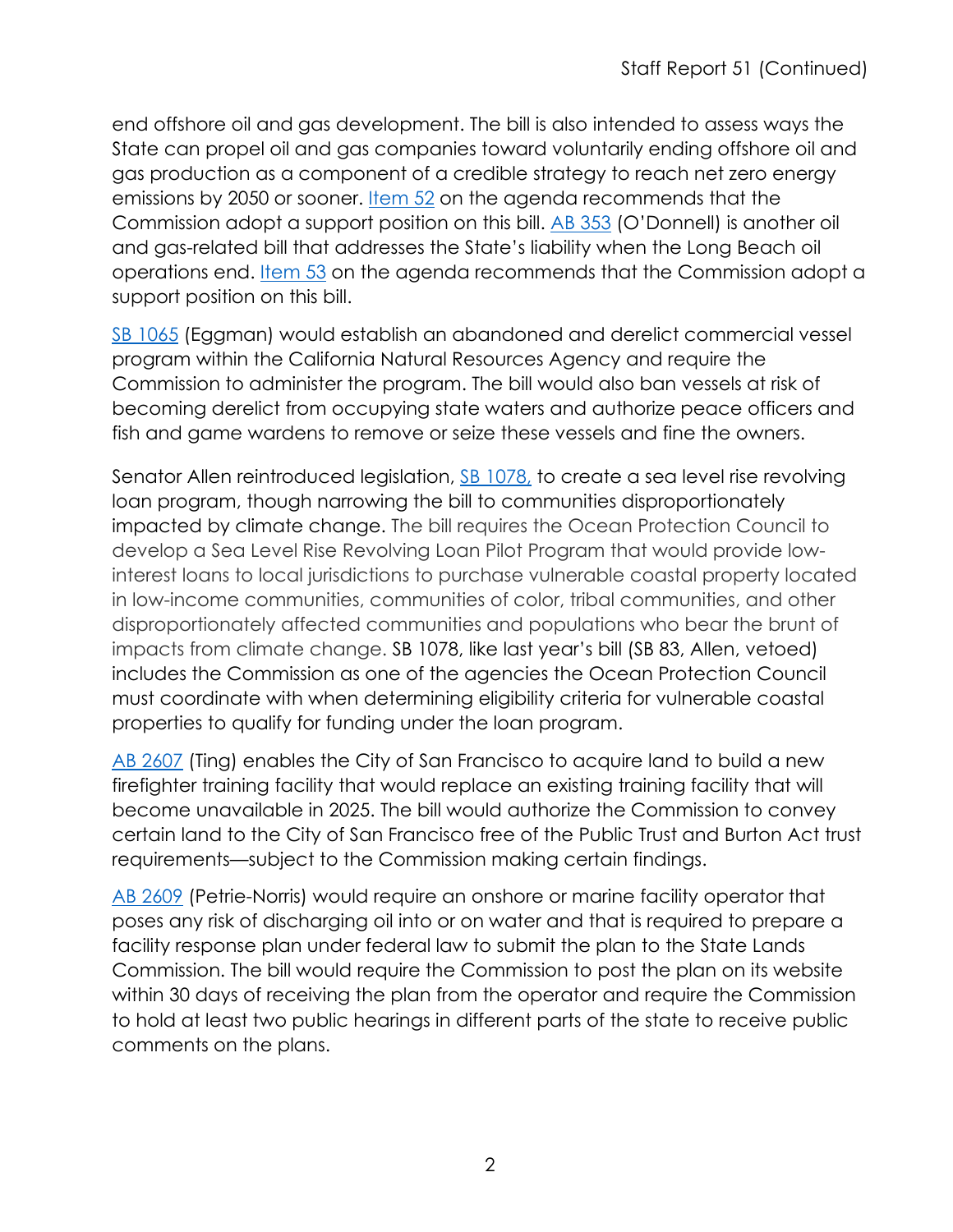Below is a list of legislation, organized by subject area, that staff is tracking.

## **TRACKED BILLS**

## **ABANDONED VESSELS**

## *SB [1065](https://ctweb.capitoltrack.com/public/publishbillinfo.aspx?bi=O8tbMamLZsqcWfmnfJSLzfg5hRv7W51gXT1JinUqjEKZ0%2F3XBwgfSOUefA1zPNYR) [\(EGGMAN](http://sd05.senate.ca.gov/) D) CALIFORNIA ABANDONED AND DERELICT COMMERCIAL VESSEL*

#### *PROGRAM.*

#### **Current Text:** Introduced: 2/15/2022

**Summary:** Existing law establishes within the Natural Resources Agency, the State Lands Commission consisting of the Controller, the Lieutenant Governor, and the Director of Finance. Existing law vests in the commission exclusive jurisdiction over all ungranted tidelands and submerged lands owned by the state, and of the beds of navigable rivers, streams, lakes, bays, estuaries, inlets, and straits, including tidelands and submerged lands. Existing law authorizes the commission to take immediate action to remove from areas under its jurisdiction a vessel that is left unattended and is moored, docked, beached, or made fast to land in a position as to obstruct the normal movement of traffic or in a condition as to create a hazard to navigation, other vessels using a waterway, or the property of another. Existing law requires the commission, in consultation with other relevant state and local agencies directly involved in the removal of abandoned vessels, by July 1, 2019, to develop a plan for the removal of abandoned commercial vessels. This bill would establish the California Abandoned and Derelict Commercial Vessel Program within the Natural Resources Agency, to be administered by the commission, to bring federal, state, and local agencies together to identify, prioritize, and, upon appropriation by the Legislature, fund the removal of abandoned and derelict commercial vessels from waters of the state, as defined. The bill would require the commission, as part of the program, to create an inventory of abandoned and derelict commercial vessels on the waters of the state, as provided, and develop a plan to prevent or reduce these abandoned and derelict commercials vessels. This bill contains other related provisions.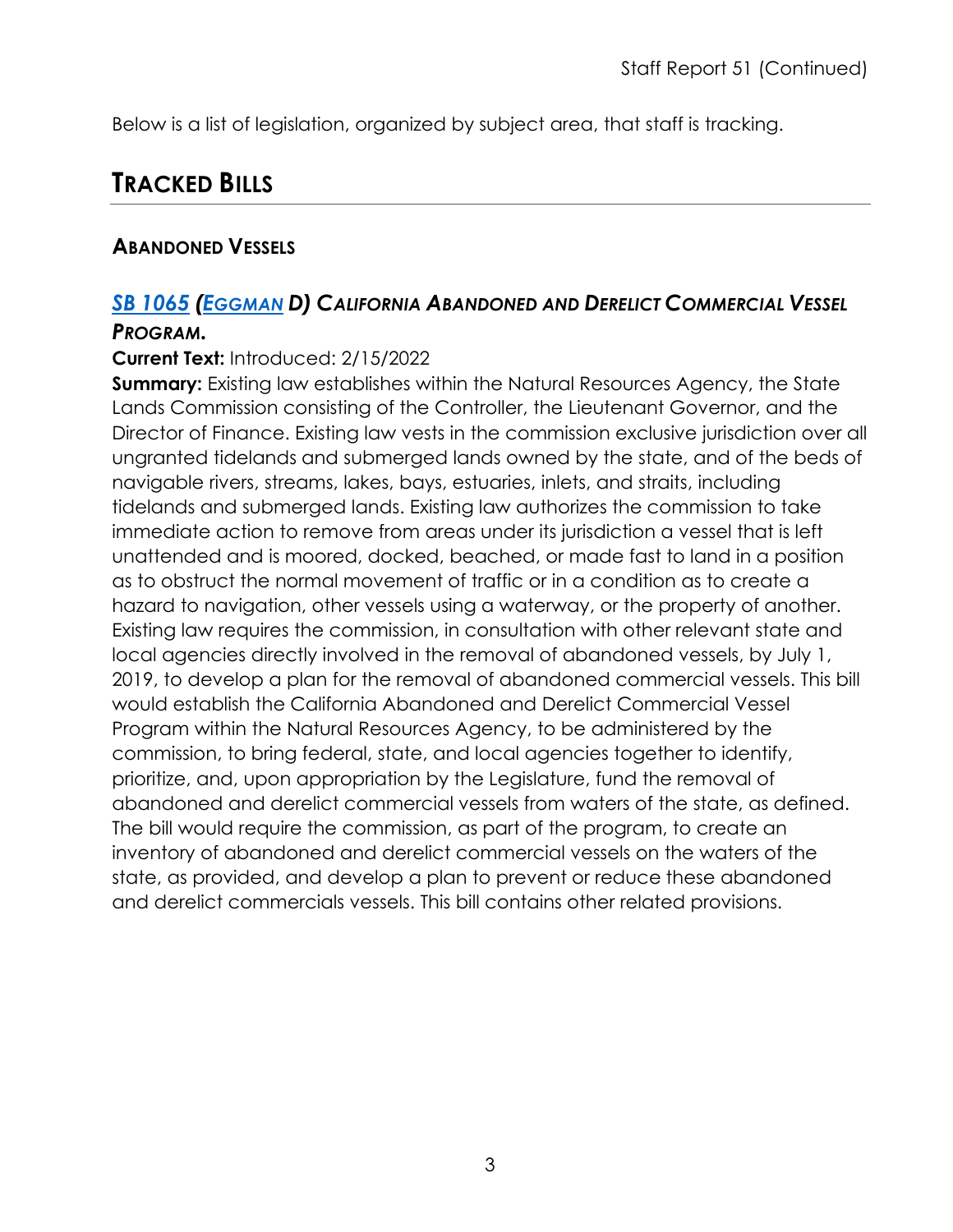## **AQUACULTURE**

#### *AB [303](https://ctweb.capitoltrack.com/public/publishbillinfo.aspx?bi=9K9tpeaEBpO12wllqqe2bwGVUcu8jIfGePv4d907WxcQ7CtkcuZ5PSlyu7FXAHyU) (RIVAS, [ROBERT](https://a30.asmdc.org/) D) AQUACULTURE: MARICULTURE PRODUCTION AND RESTORATION: PILOT PROGRAM.*

#### **Current Text:** Amended: 1/3/2022

**Summary:** Would require the Department of Fish and Wildlife, in collaboration with the California Coastal Commission, to, by January 1, 2024, create a pilot program in state waters to further develop shellfish and seaweed mariculture production and restoration capacity in California. The bill would require the department to establish a process to designate tracts for shellfish and seaweed mariculture production and restoration as part of the pilot program, as specified. The bill would authorize an applicant with a proposed shellfish, seaweed, or shellfish and seaweed mariculture production and restoration project to apply for a lease of any pilot program tract, or a portion thereof. The bill would require the State Lands Commission or the Fish and Game Commission, or both, if applicable to approve, deny, or return for revision a lease application within 4 months.

## **BONDS**

## *AB [1500](https://ctweb.capitoltrack.com/public/publishbillinfo.aspx?bi=7no3nms2HlPX54sFQhRggp94g4t%2Bz4IvvQKIormAblTl43zBN2JqL9I3P2w3DdX2) (GARCIA, [EDUARDO D](https://a56.asmdc.org/)) SAFE DRINKING WATER, WILDFIRE PREVENTION, DROUGHT PREPARATION, FLOOD PROTECTION, EXTREME HEAT MITIGATION, AND WORKFORCE DEVELOPMENT BOND ACT OF 2022.*

#### **Current Text:** Amended: 5/11/2021

**Summary:** Would enact the Safe Drinking Water, Wildfire Prevention, Drought Preparation, Flood Protection, Extreme Heat Mitigation, and Workforce Development Bond Act of 2022, which, if approved by the voters, would authorize the issuance of bonds in the amount of \$7,080,000,000 pursuant to the State General Obligation Bond Law to finance projects for safe drinking water, wildfire prevention, drought preparation, flood protection, extreme heat mitigation, and workforce development programs.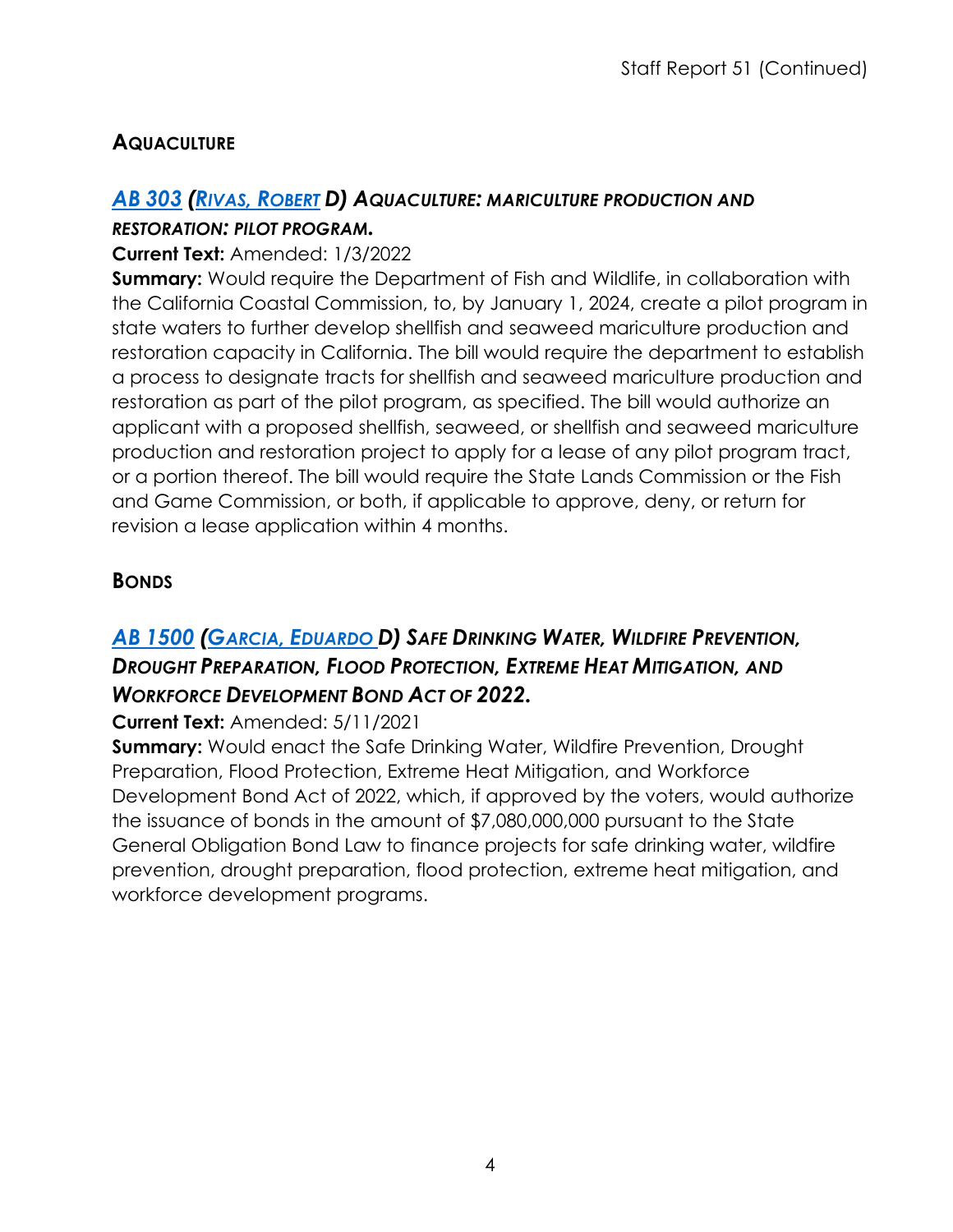## *SB 45 [\(PORTANTINO](http://sd25.senate.ca.gov/) D) SHORT-LIVED CLIMATE POLLUTANTS: ORGANIC WASTE REDUCTION [GOALS](https://ctweb.capitoltrack.com/public/publishbillinfo.aspx?bi=SQkQL4UfBfWNV4jBfAQsqDmmjENhqD6WAu37J4LNZtxU0%2F1qcvo4pVoWzsJ3IJX4): LOCAL JURISDICTION ASSISTANCE.*

#### **Current Text:** Amended: 1/3/2022

**Summary:** Current law requires the Department of Resources Recycling and Recovery, in consultation with the State Air Resources Board, to adopt regulations to achieve the organic waste reduction goals established by the state board for 2020 and 2025, as provided. Current law requires the department, no later than July 1, 2020, and in consultation with the state board, to analyze the progress that the waste sector, state government, and local governments have made in achieving these organic waste reduction goals. This bill would require the department, in consultation with the state board, to provide assistance to local jurisdictions, including, but not limited to, any funding appropriated by the Legislature in the annual Budget Act, for purposes of assisting loc l agencies to comply with these provisions, including any regulations adopted by the department.

## **CARBON STORAGE AND SEQUESTRATION**

## *AB [1395](https://ctweb.capitoltrack.com/public/publishbillinfo.aspx?bi=MkvH%2BboJJyf8ZwyFZAjS7TXBdkF59MeWpDBaQLmza5tg0INctBAvHEicqJPZ%2BqEp) [\(MURATSUCHI D](https://a66.asmdc.org/)) THE CALIFORNIA CLIMATE CRISIS ACT.*

#### **Current Text:** Amended: 9/3/2021

**Summary:** The California Global Warming Solutions Act of 2006 requires the State Air Resources Board to prepare and approve a scoping plan for achieving the maximum technologically feasible and cost- effective reductions in greenhouse gas emissions and to update the scoping plan at least once every 5 years. This bill, the California Climate Crisis Act, would declare the policy of the state both to achieve net zero greenhouse gas emissions as soon as possible, but no later than 2045, and achieve and maintain net negative greenhouse gas emissions thereafter, and to ensure that by 2045, statewide anthropogenic greenhouse gas emissions are reduced to at least 90% below the 1990 levels.

#### *AB [1531](https://ctweb.capitoltrack.com/public/publishbillinfo.aspx?bi=Vf0p4y4S2VZmU5XFoNoPuK4XDcONjc0vRLv55LjU0ihYMdyiXFKx9PGjEemX%2Bjvp) [\(O'DONNELL D](https://a70.asmdc.org/)) PUBLIC RESOURCES.*

#### **Current Text:** Amended: 7/15/2021

**Summary:** Current law defines land as a material of earth and includes free or occupied space for an indefinite upward or downward distance for the purpose of prescribing ownership of land. This bill would specify that free space includes pore space that can be possessed and used for the storage of gaseous or liquid substances.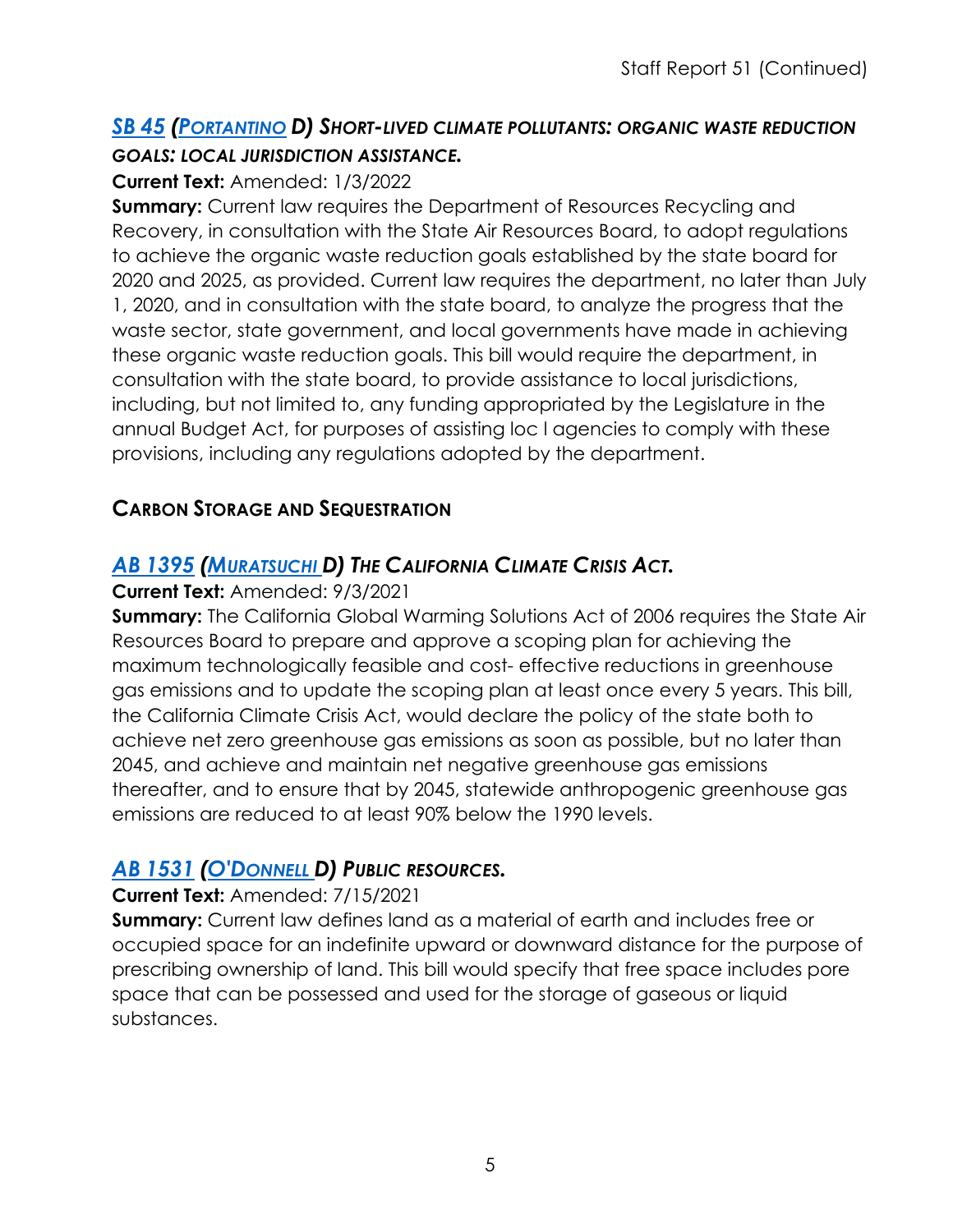## *SB [905](https://ctweb.capitoltrack.com/public/publishbillinfo.aspx?bi=7h%2FRdwSdiIIuDObBDZcomCOODfyDDLMeJYrtpCvFeB0%2BpB%2FUGNPw8dGygzsmeNg7) [\(SKINNER D](http://sd09.senate.ca.gov/)) DECARBONIZED CEMENT AND GEOLOGIC CARBON SEQUESTRATION DEMONSTRATION ACT.*

#### **Current Text:** Amended: 2/18/2022

**Summary:** Would establish the Decarbonized Cement and Geologic Carbon Sequestration Demonstration Act, which would require the state board to develop and administer the Geologic Carbon Sequestration Demonstration Initiative to evaluate and demonstrate the efficacy, safety, and viability of geologic sequestration of carbon dioxide not associated with enhanced oil recovery or fossil fuel production, among other things.

## *SB [1101](https://ctweb.capitoltrack.com/public/publishbillinfo.aspx?bi=A8qSIOoVRQc12C29iyGE5ftxkR7fdTGHn%2F%2BH1wG7lqpzb0qkJbCkMVJH3umOwx5D) [\(CABALLERO](https://sd12.senate.ca.gov/) D) CARBON CAPTURE, UTILIZATION, AND SEQUESTRATION*

#### *FRAMEWORK.*

#### **Current Text:** Introduced: 2/16/2022

**Summary:** Existing law, the California Global Warming Solutions Act of 2006, designates the State Air Resources Board as the state agency responsible for monitoring and regulating sources emitting greenhouse gases. The act requires the state board to approve a statewide greenhouse gas emissions limit equivalent to the statewide greenhouse gas emissions level in 1990 to be achieved by 2020 and to ensure that statewide greenhouse gas emissions are reduced to at least 40% below the 1990 level by 2030. The act requires the state board to prepare and approve a scoping plan for achieving the maximum technologically feasible and cost-effective reductions in greenhouse gas emissions and to update the scoping plan at least once every 5 years. This bill would express the intent of the Legislature to enact subsequent legislation to create a policy framework for carbon capture, utilization, and sequestration and engineered carbon removal technologies in the state that contributes to the achievement of the state's greenhouse gas emissions reduction goals and that includes, among other components, the establishment of a coordinated process for the streamlined and comprehensive review and permitting of projects and infrastructure that capture, utilize, transport, and sequester carbon.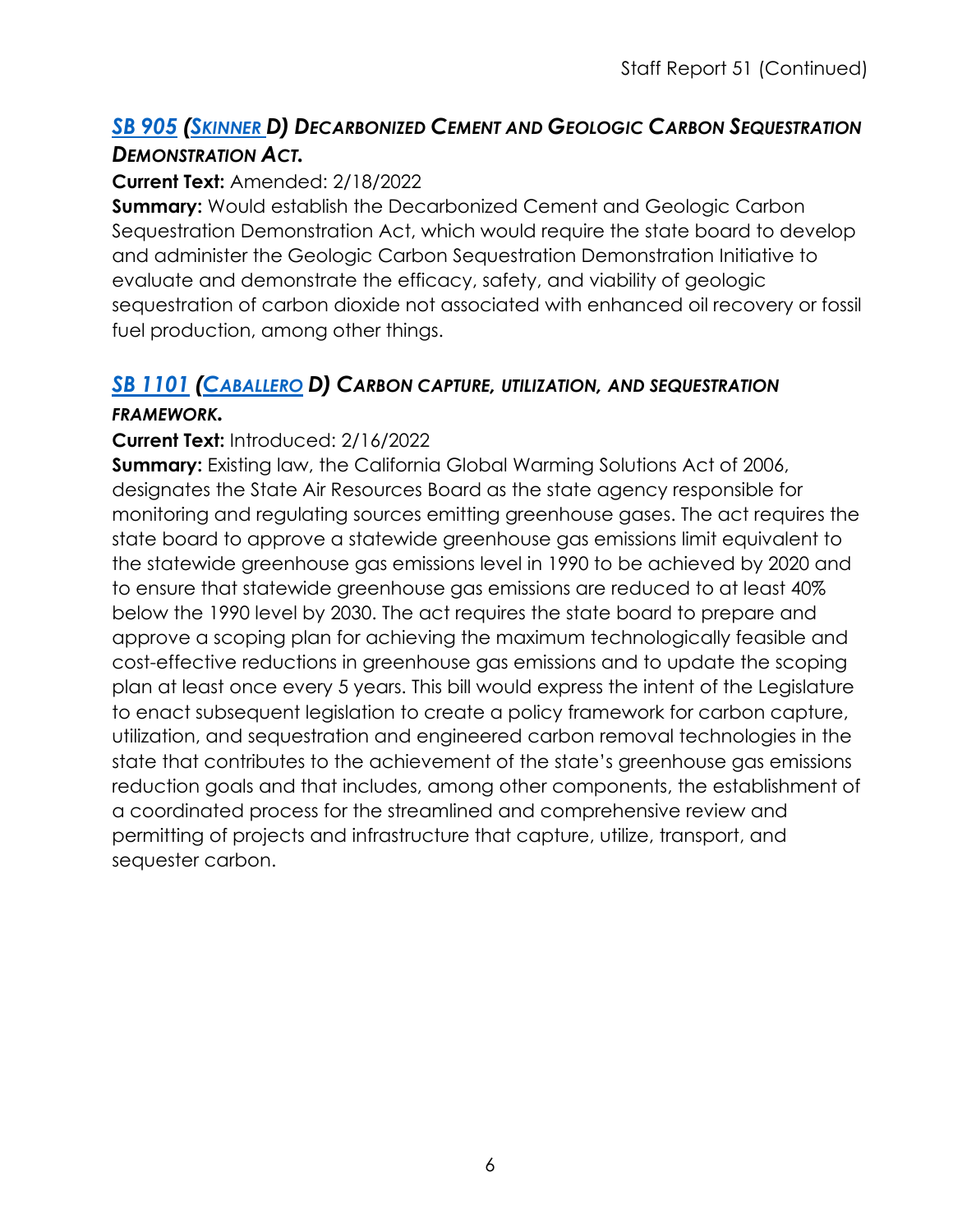## *SB [1297](https://ctweb.capitoltrack.com/public/publishbillinfo.aspx?bi=onSAhSUQaueTBliJGj%2BniGWkcYsJlvtH8wsKNuWE37T1BhcdxfthgYj6uIX9qkgs) [\(CORTESE D](http://sd15.senate.ca.gov/)) LOW-EMBODIED CARBON BUILDING MATERIALS: CARBON SEQUESTRATION.*

#### **Current Text:** Introduced: 2/18/2022

**Summary:** The California Global Warming Solutions Act of 2006 designates the State Air Resources Board as the state agency charged with monitoring and regulating sources of emissions of greenhouse gases. Existing law requires the state board, by July 1, 2023, to develop a comprehensive strategy for the state's cement sector to achieve net zero-emissions of greenhouse gases used within the state as soon as possible, but no later than December 31, 2045. This bill would require the agency, in consultation with specified state agencies, to develop a plan to advance lowcarbon materials and methods in building and construction projects that details a strategy and recommendations to minimize embodied carbon and maximize carbon sequestration in building materials, as provided. The bill would require the agency to incorporate, as appropriate, projects using low-embodied carbon building materials or carbon sequestration in building materials into the California Carbon Sequestration and Climate Resiliency Project Registry. The bill would require the state board to develop an accounting protocol to quantify embodied carbon and carbon sequestration in building materials. This bill contains other related provisions and other existing laws.

## *SB [1399](https://ctweb.capitoltrack.com/public/publishbillinfo.aspx?bi=AEk8aSQogHdTB%2BXfWXwnk2I1%2FroKowCjSfW%2FbCb5fNKbmF4hLcBN65vmvvCYXm1H) [\(WIECKOWSKI D](http://sd10.senate.ca.gov/)) CARBON CAPTURE AND STORAGE PILOT PROGRAM: INDUSTRIAL*

#### *FACILITIES.*

#### **Current Text:** Introduced: 2/18/2022

**Summary:** Would require the State Energy Resources Conservation and Development Commission, in consultation with various local, state, and federal agencies, including the state board, to establish a pilot program to encourage and expedite the design, construction, and operation of carbon capture and storage projects at industrial facilities in the state. As part of the pilot program, the bill would require the commission to establish a competitive grant program to provide funding, upon appropriation by the Legislature, to no more than 3 proposed projects for the design and construction of a carbon capture and storage project at an industrial facility. The bill would require specified state agencies to provide permitting and technical support with regard to a proposed carbon capture and storage project to eligible applicants of the grant program and to entities that receive a grant under the grant program.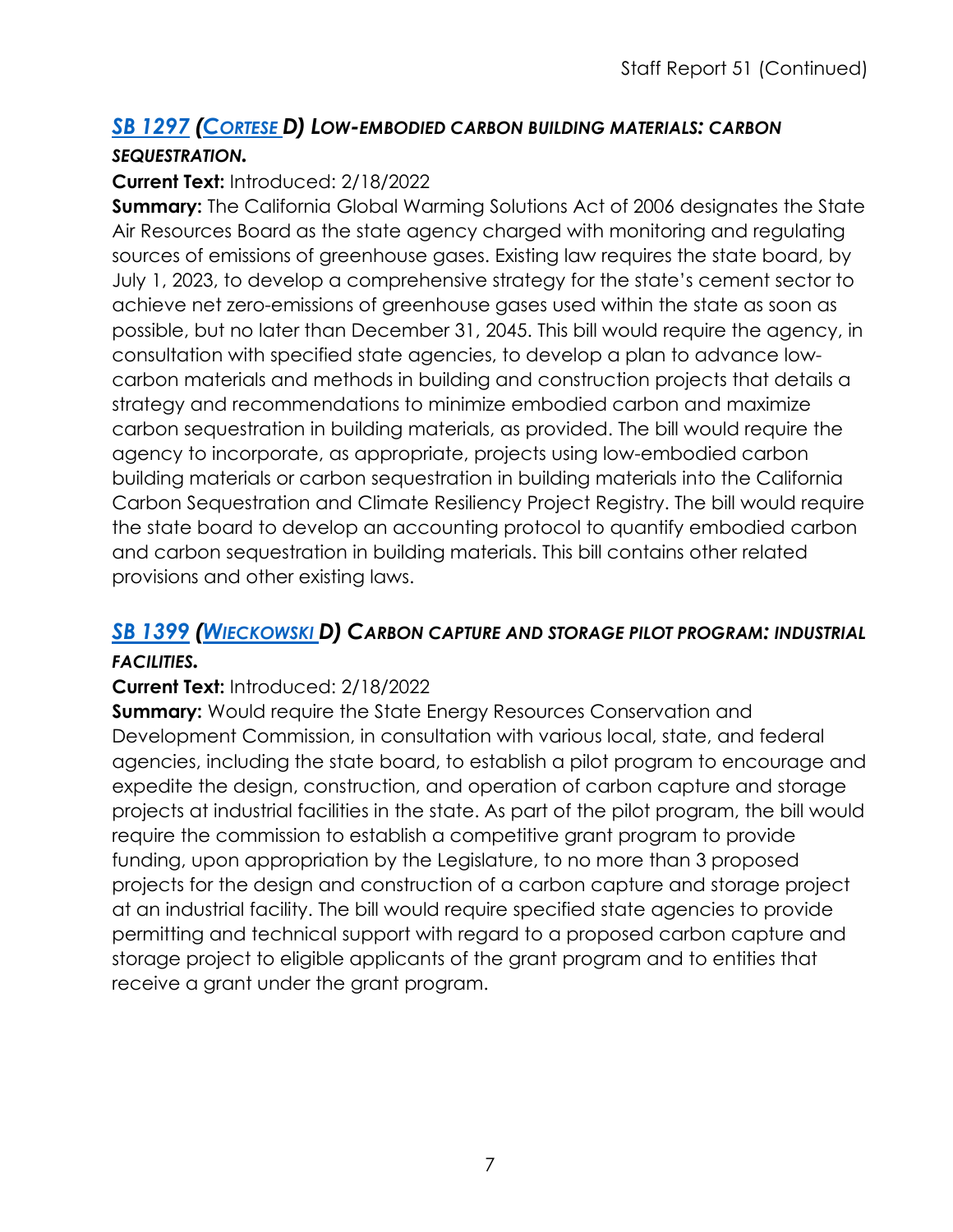## **CEQA**

## *AB [2673](https://ctweb.capitoltrack.com/public/publishbillinfo.aspx?bi=FG5ZKrbvXlugJzwV%2BdITi7FHdi%2BIcvAZUnttgUiCHNOiXKVTEhG1Urg7qCOtI00b) [\(IRWIN D](https://a44.asmdc.org/)) CALIFORNIA ENVIRONMENTAL QUALITY ACT: TRUSTEE AGENCIES.*

#### **Current Text:** Introduced: 2/18/2022

**Summary:** The California Environmental Quality Act (CEQA) requires a lead agency, as defined, to prepare, or cause to be prepared, and certify the completion of an environmental impact report (EIR) on a project that the lead agency proposes to carry out or approve that may have a significant effect on the environment or to adopt a negative declaration if it finds that the project will not have that effect. Before determining whether a negative declaration or an EIR is required for a project, CEQA requires the lead agency to consult with all responsible agencies and trustee agencies. CEQA defines a trustee agency as a state agency that has jurisdiction by law over natural resources affected by a project that are held in trust for people of the State of California. The existing guidelines for the implementation of CEQA define "trustee agency" to include the Department of Fish and Wildlife, the State Lands Commission, the Department of Parks and Recreation, and the Regents of the University of California, as specified. This bill would expressly include those 4 state entities set forth in the guidelines as trustee agencies in regard to specified natural resources and properties within their respective jurisdictions.

## *SB [1136](https://ctweb.capitoltrack.com/public/publishbillinfo.aspx?bi=xpkX%2B5DfCnz3IEsc0wsp1nv0Or1tvciwZYAEynoFG%2B2Qt515N2Kffzegp9XgWwgo) [\(PORTANTINO](http://sd25.senate.ca.gov/) D) CALIFORNIA ENVIRONMENTAL QUALITY ACT: EXPEDITED ENVIRONMENTAL REVIEW: CLIMATE CHANGE REGULATIONS.*

#### **Current Text:** Introduced: 2/16/2022

**Summary:** The California Environmental Quality Act (CEQA) requires a lead agency, as defined, to prepare, or cause to be prepared, and certify the completion of an environmental impact report on a project that it proposes to carry out or approve that may have a significant effect on the environment or to adopt a negative declaration if it finds that the project will not have that effect. CEQA also requires a lead agency to prepare a mitigated negative declaration for a project that may have a significant effect on the environment if revisions in the project would avoid or mitigate that effect and there is no substantial evidence that the project, as revised, would have a significant effect on the environment. CEQA requires specified state agencies to perform, at the time of adoption of a rule or regulation requiring the installation of pollution control equipment or a performance standard or treatment requirement, an environmental analysis of the reasonably foreseeable methods of compliance. This bill would make non-substantive changes to the latter provision.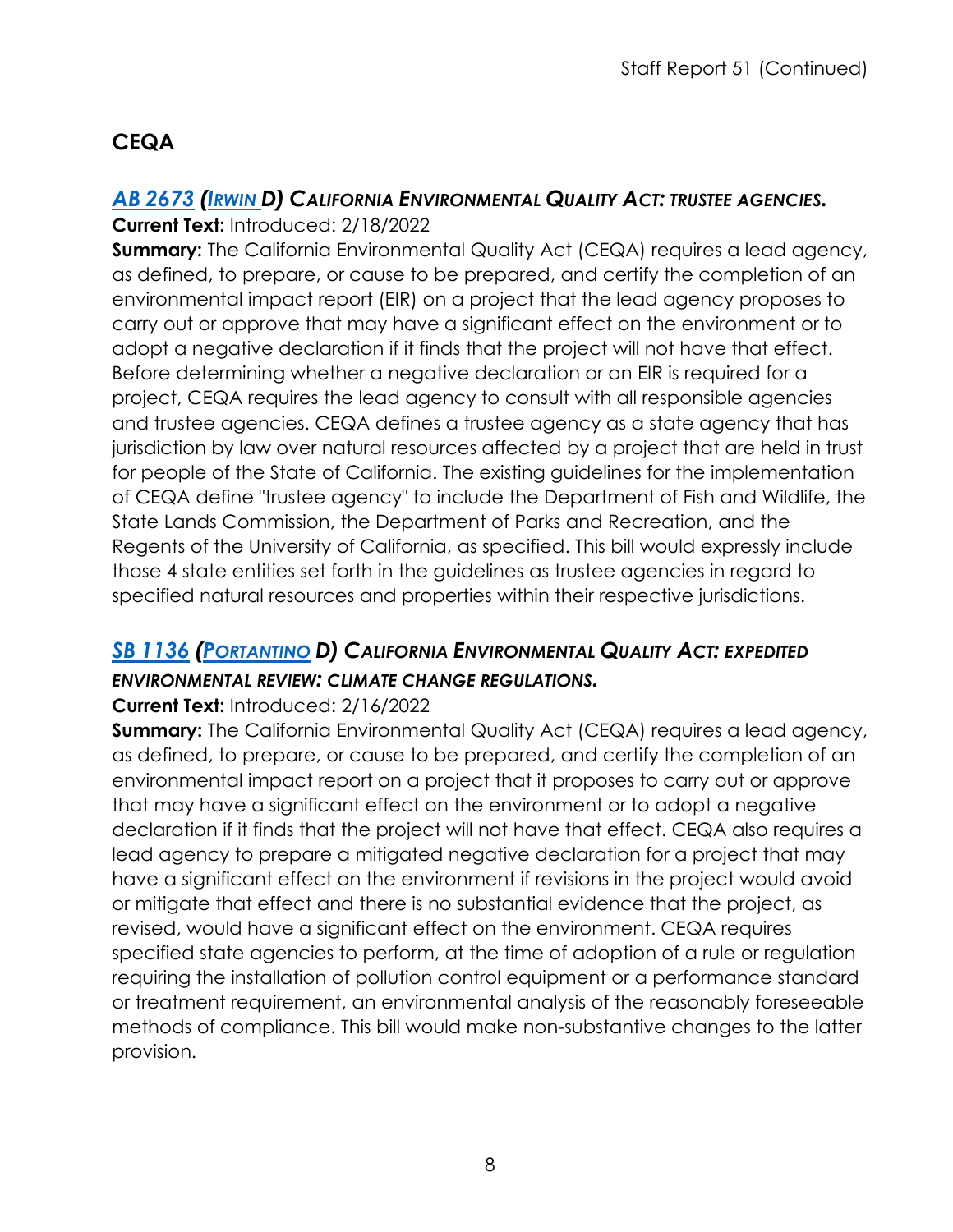## **EQUITY AND ENVIRONMENTAL JUSTICE**

## *AB [316](https://ctweb.capitoltrack.com/public/publishbillinfo.aspx?bi=w7cWQFO8R%2F6lYiZZk3DGyMCyP%2BLwNhtyoIRg9dFBqpfho2lh87qwG3dEs4WmSDSe) [\(COOPER D](https://a09.asmdc.org/)) STATE EMPLOYEES: PAY EQUITY: UNDER-REPRESENTED GROUPS.*

#### **Current Text:** Amended: 3/4/2021

**Summary:** Current law establishes the Department of Human Resources and requires the department to administer the Personnel Classification Plan, including allocating every position to the appropriate class. Current law requires the allocation of a position to a class be derived from, and determined by, ascertaining the duties and responsibilities of the position, and be based on the principle that all positions are to be included in the same class if certain qualifications apply, including, but not limited to, that the positions are sufficiently similar in respect to duties and responsibilities that the same descriptive title may be used, and substantially the same requirements as to education, experience, knowledge, and ability are demanded of incumbents. This bill would require the department, prior to January 1, 2023, and every 2 years thereafter, to prepare a report on gender and ethnicity pay equity in each classification under the Personnel Classification Plan where there is an underrepresentation of women and minorities.

## *AB [1453](https://ctweb.capitoltrack.com/public/publishbillinfo.aspx?bi=HQpy6NEEeP0j38dKXWHqmQ0vjrI%2FR1EedS8QJQ3SQ%2FcT3yyJowMXfqh5IwDp2%2BCJ) [\(MURATSUCHI D](https://a66.asmdc.org/)) ENVIRONMENTAL JUSTICE: JUST TRANSITION ADVISORY COMMISSION: JUST TRANSITION PLAN.*

#### **Current Text:** Introduced: 2/19/2021

**Summary:** Would, until January 1, 2028, establish the Just Transition Advisory Commission, consisting of specified members, in the Labor and Workforce Development Agency and would require the commission, though a public process, to develop and adopt, on or before January 1, 2024, the Just Transition Plan that contains recommendations to transition the state's economy to a climate-resilient and low-carbon economy that maximizes the benefits of climate actions while minimizing burdens to workers, especially workers in the fossil fuel industry, and their communities, especially communities that face disproportionate burdens from pollution. The bill would require the commission to submit the plan to the Legislature on or before January 1, 2024.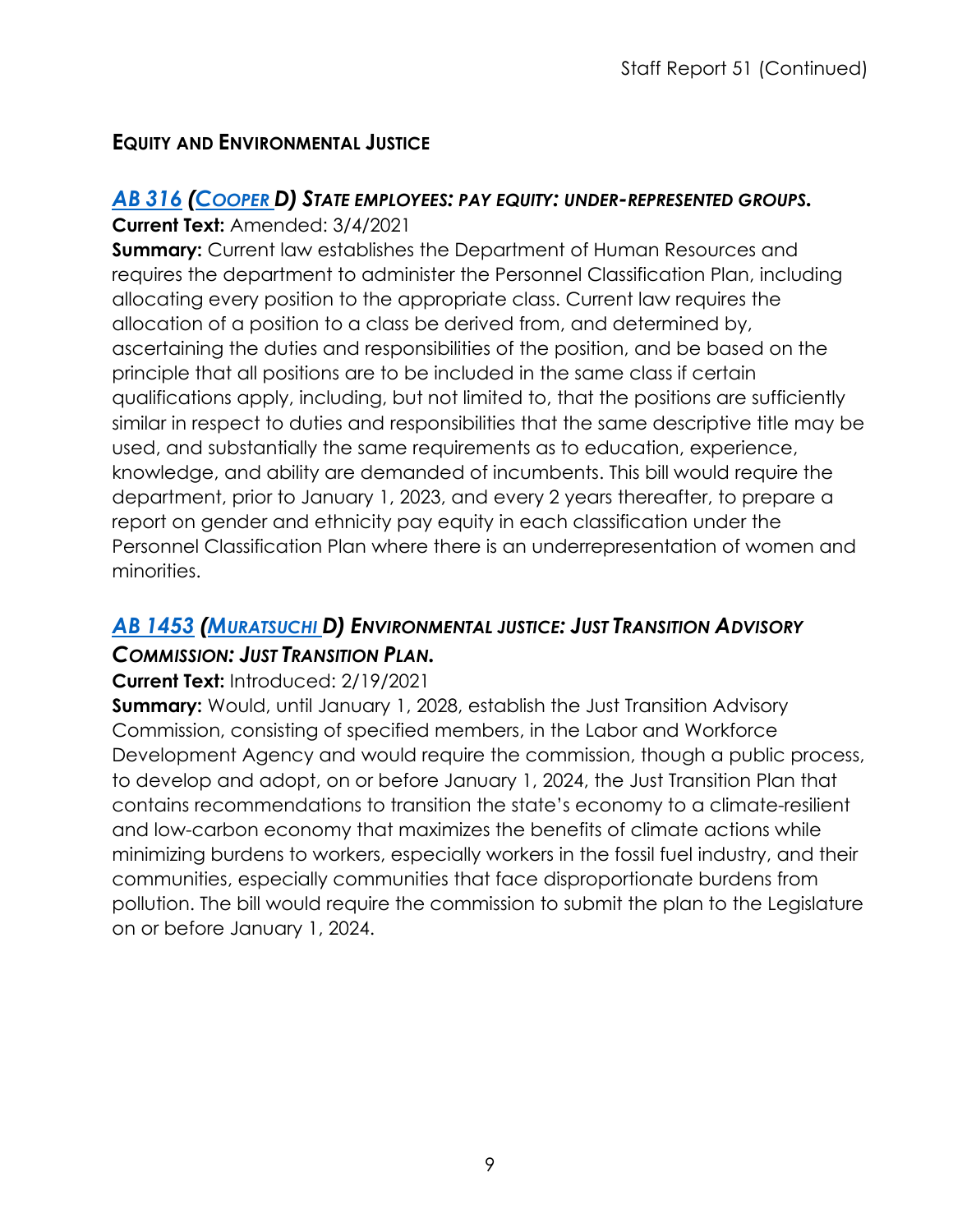## *AB [2296](https://ctweb.capitoltrack.com/public/publishbillinfo.aspx?bi=L%2BrRfB6xNCp8pJKqBPQPAb%2BaDJTNUJNlOQL7DElueUScOHZXW7l02UaXVpLQt%2Blc) [\(JONES-SAWYER](https://a59.asmdc.org/) D) TASK FORCE TO STUDY AND DEVELOP REPARATION PROPOSALS FOR AFRICAN AMERICANS.*

#### **Current Text:** Introduced: 2/16/2022

**Summary:** Existing law establishes the Task Force to Study and Develop Reparation Proposals for African Americans, with a Special Consideration for African Americans Who are Descendants of Persons Enslaved in the United States (Task Force). Existing law requires the Task Force, among other things, to identify, compile, and synthesize the relevant corpus of evidentiary documentation of the institution of slavery that existed within the United States and the colonies, as specified, and to recommend the form of compensation that should be awarded, the instrumentalities through which it should be awarded, and who should be eligible for this compensation. Existing law repeals these provisions on July 1, 2023.This bill would extend the operation of these provisions until July 1, 2024.

## *SB [17](https://ctweb.capitoltrack.com/public/publishbillinfo.aspx?bi=vSjVvjPhNQM0P%2FZmwGXb9bOfrcCUeGz%2F1Uir%2F5WuAK94u80pn%2F24w7IEvT%2BjfF97) [\(PAN D](http://sd06.senate.ca.gov/)) OFFICE OF RACIAL EQUITY.*

#### **Current Text:** Amended: 7/1/2021

**Summary:** Would, until January 1, 2029, would establish in state government an Office of Racial Equity, an independent public entity not affiliated with an agency or department, governed by a Racial Equity Advisory and Accountability Council. The bill would authorize the council to hire an executive director to organize, administer, and manage the operations of the office. The bill would task the office with coordinating, analyzing, developing, evaluating, and recommending strategies for advancing racial equity across state agencies, departments, and the office of the Governor. The bill would require the office, in consultation with state agencies, departments, and public stakeholders, as appropriate, to develop a statewide Racial Equity Framework that includes a strategic plan with policy and inclusive practice recommendations, guidelines, goals, and benchmarks to reduce racial inequities, promote racial equity, and address individual, institutional, and structural racism.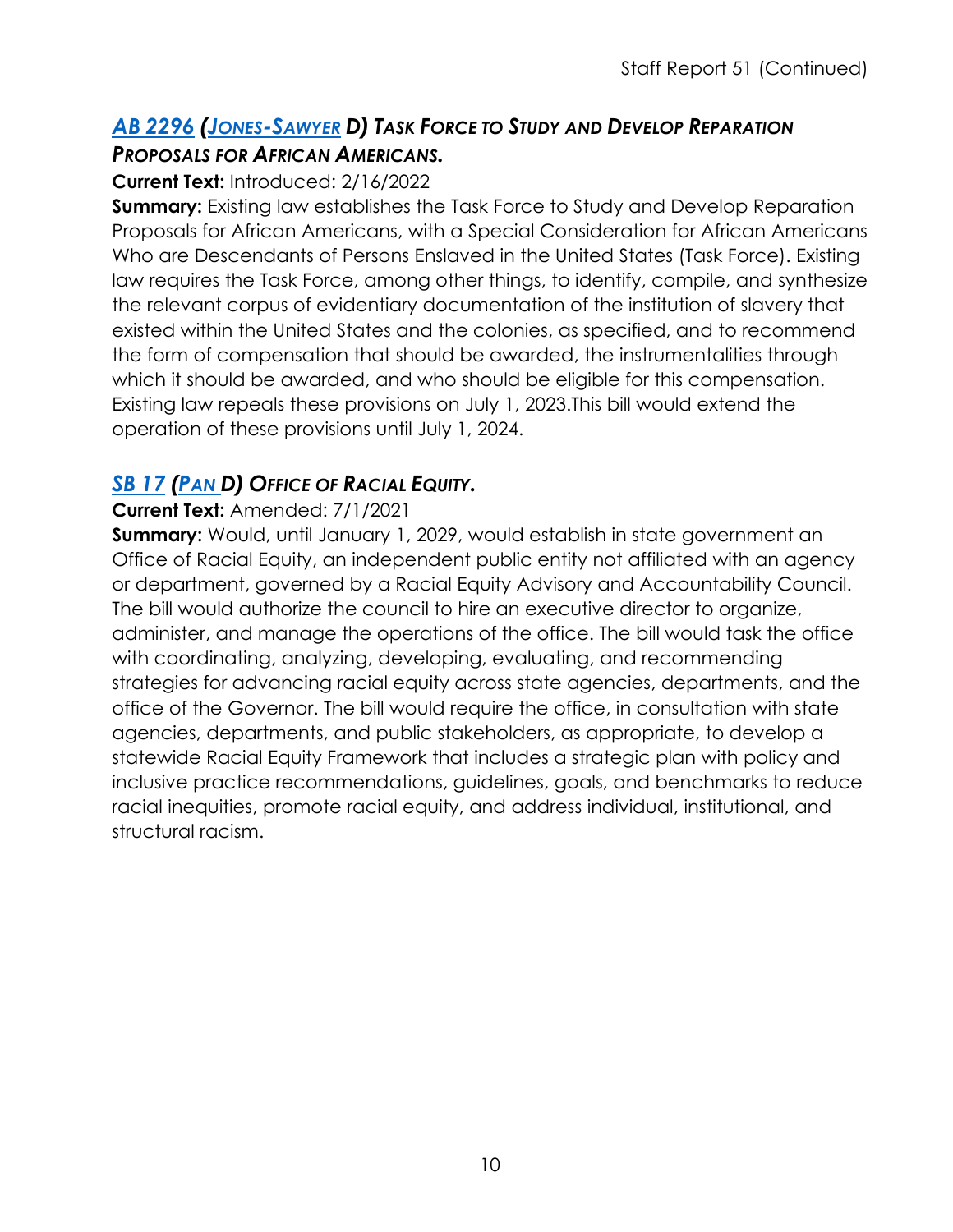## *SB 471 [\(HUESO D](http://sd40.senate.ca.gov/)) THE RACIAL AND ECONOMIC EQUITY GRANT PROGRAM.*

**[Current](https://ctweb.capitoltrack.com/public/publishbillinfo.aspx?bi=7vy%2BHb6YJ135BHSysd0i%2BycBXxvkEVPknpr8l%2B1JfB%2FVo3rS%2BqHbx9i87Km5WUPP) Text:** Amended: 4/21/2021

**Summary:** Would create the Racial and Economic Equity Grant Program, administered by GO-Biz, for the purpose of providing grants to address disproportionate impacts borne from the COVID-19 pandemic, as defined, and the lack of critical physical and social infrastructure, resulting from chronic underinvestment, in key segments of the economy of this state. The bill would appropriate \$3,300,000,000 from the General Fund, to be used to provide grants under the program, and require GO-Biz to allocate those moneys for specified purposes and in accordance with specified objectives. The bill would require GO-Biz to develop guidelines for the distribution of grants under the program, as provided.

## *SB [624](https://ctweb.capitoltrack.com/public/publishbillinfo.aspx?bi=bao91fgb9MSLx6Xee7hUOGYdbuGUHX8nLNfGZGWGLMMIBFywHt7lsd1hIv%2BqjchY) [\(HUESO D](http://sd40.senate.ca.gov/)) ENVIRONMENTAL EQUITY AND OUTDOOR ACCESS ACT.*

#### **Current Text:** Amended: 6/21/2021

**Summary:** Would establish the Environmental Equity and Outdoor Access Act, which sets forth the state's commitment to ensuring all Californians can benefit from, and have meaningful access to, the state's rich cultural and natural resources. The bill would make related findings and declarations regarding the importance of the state's natural resources and ensuring equal access to those resources. The bill would provide that the Legislature finds and declares that it is the policy of the state to, among other things, promote inclusivity and representation and improve competency, as specified, among staff of the agency and each department, board, office, conservancy, and commission within the agency, to ensure all Californians and visitors of the state feel safe and welcome in the outdoors.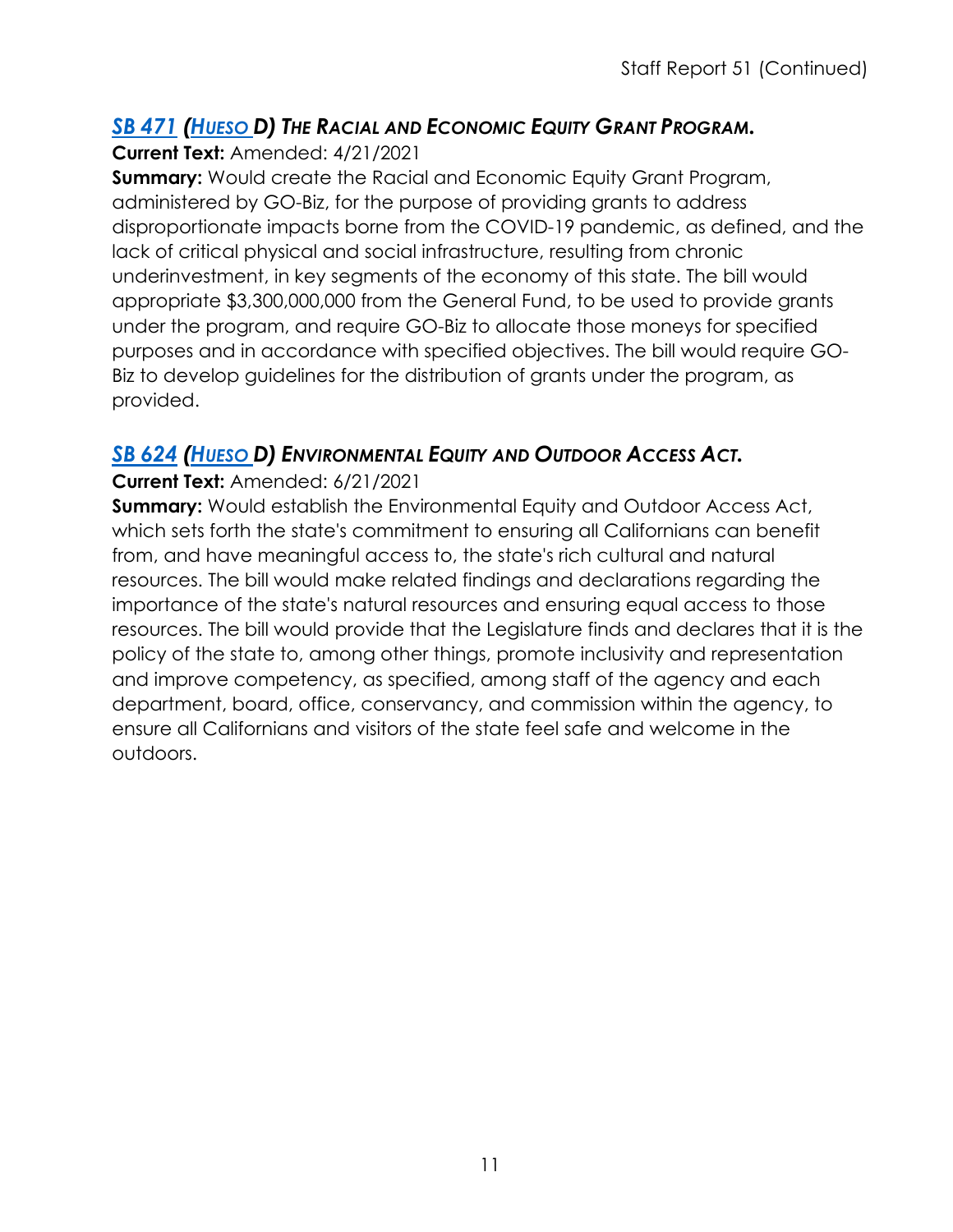## **GENERAL**

## *AB [500](https://ctweb.capitoltrack.com/public/publishbillinfo.aspx?bi=5wxSO9PhfYnrpY3WJHxqCp%2FiVFVSuxvMfHy%2BEpUMk4QhM%2FT3gbRSN5pRKoU78au0) [\(WARD D](https://a78.asmdc.org/)) LOCAL PLANNING: COASTAL DEVELOPMENT: STREAMLINED PERMITTING.*

Current Text: Amended: 8/31/2021 Summary: The Coastal Act generally requires each local government lying, in whole or in part, within the coastal zone to prepare a local coastal program for that portion of the coastal zone within its jurisdiction. This bill would require a local government lying, in whole or in part, within the coastal zone that has a certified land use plan or a fully certified local coastal program to adopt, by January 1, 2024, an amendment to that plan or program, as applicable, specifying streamlined permitting procedures in nonhazardous zones for the approval of (1) accessory dwelling units or junior accessory dwelling units, consistent with specified requirements relating to the rental of those units (2) projects in which a specified percentage of the units will be affordable to lower income households or designated for supportive housing, as those terms are defined, and (3) Low Barrier Navigation Centers, as defined. The bill would require that the amendment be submitted to, and processed and approved by, the commission consistent with the above-described requirements for the amendment of a local coastal program.

## *AB [1429](https://ctweb.capitoltrack.com/public/publishbillinfo.aspx?bi=hEtNIIHkLm9cIa9zVTmb8k4JhoWm8KRczzUJBnYCUghZ7yV%2FahBo5jmKl8nuT%2F6K) [\(HOLDEN D](https://a41.asmdc.org/)) STATE AGENCY RECORDS: RECORDS MANAGEMENT*

#### *COORDINATOR DUTIES: PERSONNEL TRAINING.*

#### **Current Text:** Amended: 6/29/2021

**Summary:** The State Records Management Act requires each head of a state agency to establish and maintain an active, continuing program for the economical and efficient management of the records and information collection practices of the agency, and to appoint a representative from the agency to serve as the Records Management Coordinator. Current law requires the coordinator to, among other duties, attend records management training classes offered by the Secretary of State, act as liaison between the agency, the California Records and Information Management Program (CalRIM), the State Records Center, and the State Records Appraisal Program (SRAP), and schedule CalRIM and SRAP training for agency staff who have records management duties. Current law also requires the Records Management Coordinator to coordinate an agency's records management program. This bill would revise the duties of the Records Management Coordinator with respect to coordinating an agency's records management program to expressly require that this coordination be in accordance with the provisions of the State Records Management Act and applicable standards established by the Secretary of State in the State Administrative Manual.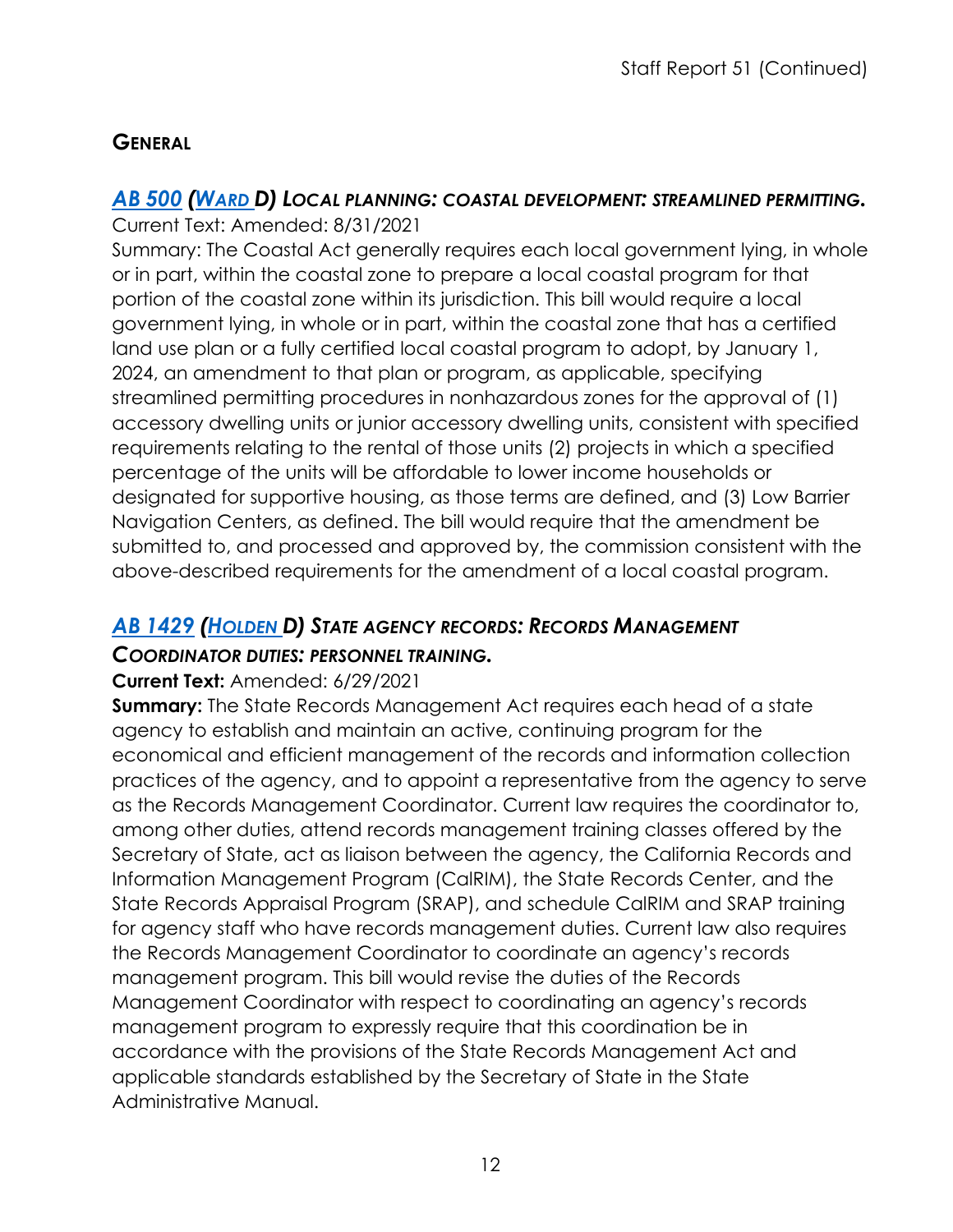#### *AB [2406](https://ctweb.capitoltrack.com/public/publishbillinfo.aspx?bi=R3TuKqTklJHB6MV2QQRrZnUr0oGy180tmqod5g3xWNSQxbn3yr7TeQg%2FTlGYjpzG) [\(AGUIAR-CURRY D](https://a04.asmdc.org/)) INTERMODAL MARINE TERMINALS.*

**Current Text:** Introduced: 2/17/2022

**Summary:** Current law prohibits an intermodal marine equipment provider or intermodal marine terminal operator, as defined, from imposing per diem, detention, or demurrage charges on an intermodal motor carrier relative to transactions involving cargo shipped by intermodal transport under certain circumstances, including when an intermodal marine terminal decides to divert equipment without 48 hours' notice. This bill would also prohibit an intermodal marine equipment provider from imposing those charges, or extended dwell or congestion charges, on an intermodal motor carrier, beneficial cargo owner, or other intermediary relative to transactions involving cargo shipped by intermodal transport under certain circumstances. The bill would instead specify that those circumstances include when the intermodal equipment provider decides to divert equipment without notice, as described above, and also include when the intermodal carrier documents an unsuccessful attempt to make an appointment for either a loaded or empty container and when a booked vessel cancels, booking is moved to a later vessel, or when early return dates are otherwise unilaterally delayed after equipment has been picked up, as specified.

## *AB [2758](https://ctweb.capitoltrack.com/public/publishbillinfo.aspx?bi=VvEpBx5t3Hu1ss3JsI0x1W%2FXa2hfhzP%2Foia4i7TzhB4jHiYATffza6Bw9r2mX4jW) [\(O'DONNELL D](https://a70.asmdc.org/)) SOUTHERN LOS ANGELES OCEAN CHEMICAL WASTE COMMUNITY OVERSIGHT COUNCIL.*

#### **Current Text:** Introduced: 2/18/2022

**Summary:** Would establish, until January 1, 2027, the Southern Los Angeles Ocean Chemical Waste Community Oversight Council as a state agency within the California Environmental Protection Agency to oversee the study and mitigation of the negative impacts of anthropogenic chemical waste deposits at or from "Dumpsite-2," defined in the bill as the waters of the San Pedro Basin, off the coast of Los Angeles, where chemical waste, including, but not limited to, DDT or its metabolites and byproducts, has been detected. The bill would prescribe requirements relating to the composition and administration of the council, which would consist of 11 voting members and no more than 9 nonvoting members. The bill would require the voting members of the council to establish and elect officers, as provided, and would require the Secretary for Environmental Protection to select an executive director of the council, as provided. This bill contains other related provisions.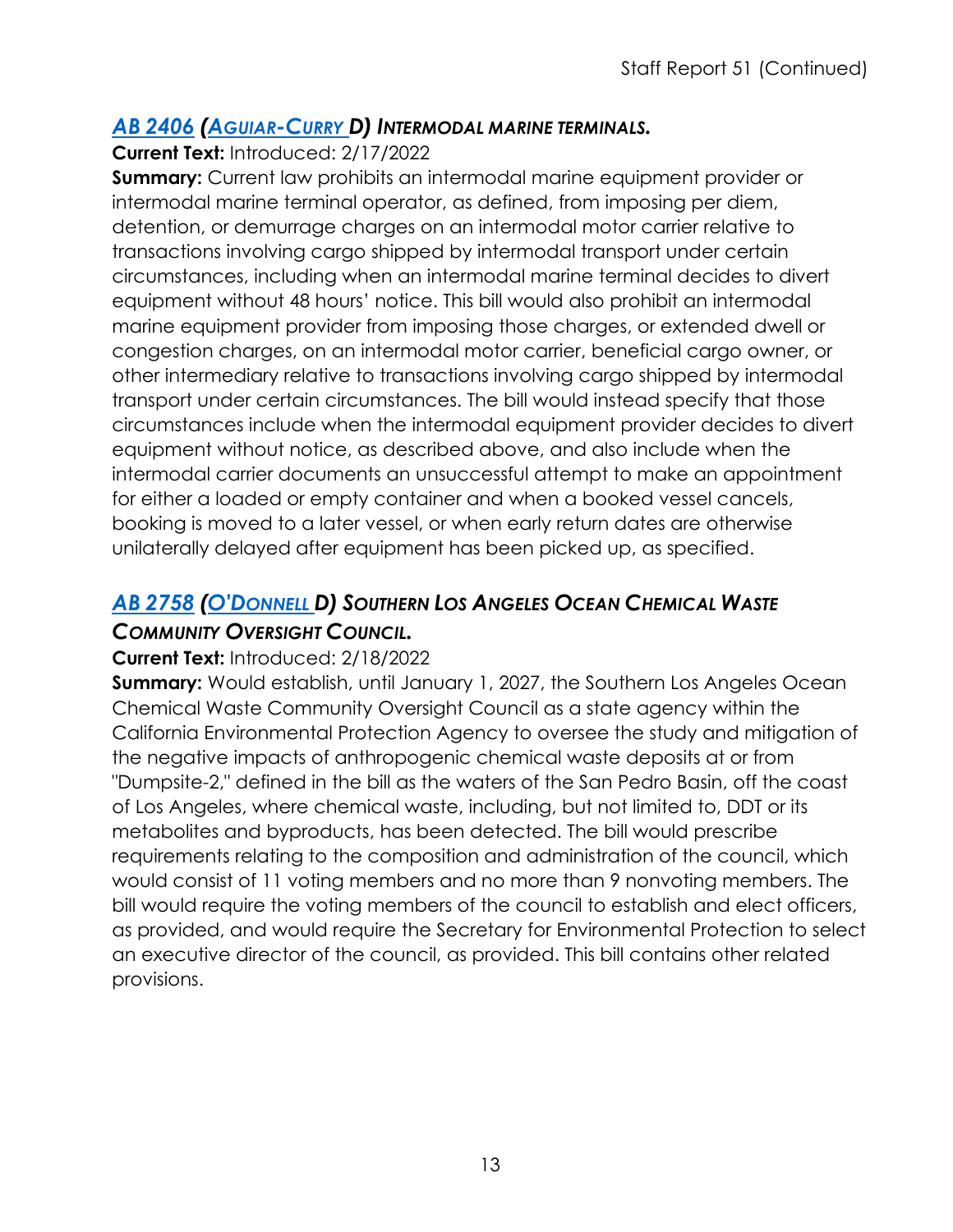## **GRANTED LANDS**

## *AB [2607](https://ctweb.capitoltrack.com/public/publishbillinfo.aspx?bi=jjw5jE%2FxlZ36i3LbFQaFIvH1Uud4k%2FF2IOA3ZEUTKHuNe1ZN6a%2FAVonN9gk%2F%2FDX1) [\(TING D](https://a19.asmdc.org/)) TIDELANDS AND SUBMERGED LANDS: CITY AND COUNTY OF SAN FRANCISCO: PORT OF SAN FRANCISCO.*

#### **Current Text:** Introduced: 2/18/2022

**Summary:** Would, subject to specified findings made by the State Lands Commission at a public meeting, require the commission to accept any and all title and interest of the Port of San Francisco, as trustee pursuant to the Burton Act, in specified property, and thereafter would require the commission to convey the property by patent to the city, free of the public trust and the Burton Act Trust and any trust requirement or condition that the property be used for street or railway purposes, all of the right, title, and interest held by the State of California by virtue of its sovereignty in the property, except as provided. The bill would also make various legislative findings and declarations relating to the transfer of the property.

## **OFFSHORE WIND ENERGY**

## *SB [413](https://ctweb.capitoltrack.com/public/publishbillinfo.aspx?bi=H05k%2FJBa1U9kIMM9Sue6Pg2Lt8sQhPVBYOq0YWbaIUZ9ly9FtYFBoKxVwnAo8vZB) [\(MCGUIRE D](http://sd02.senate.ca.gov/)) ELECTRICITY: OFFSHORE WIND GENERATION FACILITIES: SITE*

#### *CERTIFICATION.*

#### **Current Text:** Introduced: 2/12/2021

**Summary:** Would require the Energy Commission, in consultation with the Offshore Wind Project Certification, Fisheries, Community, and Indigenous Peoples Advisory Committee, which the bill would create, to establish a process for the certification of offshore wind generation facilities that is analogous to the existing requirements for certification of thermal powerplants, but applicable to offshore wind generation facilities, and would make the Energy Commission the exclusive authority for the certification of offshore wind generation facilities. The bill would require an applicant for certification of an offshore wind generation facility to certify specified matter.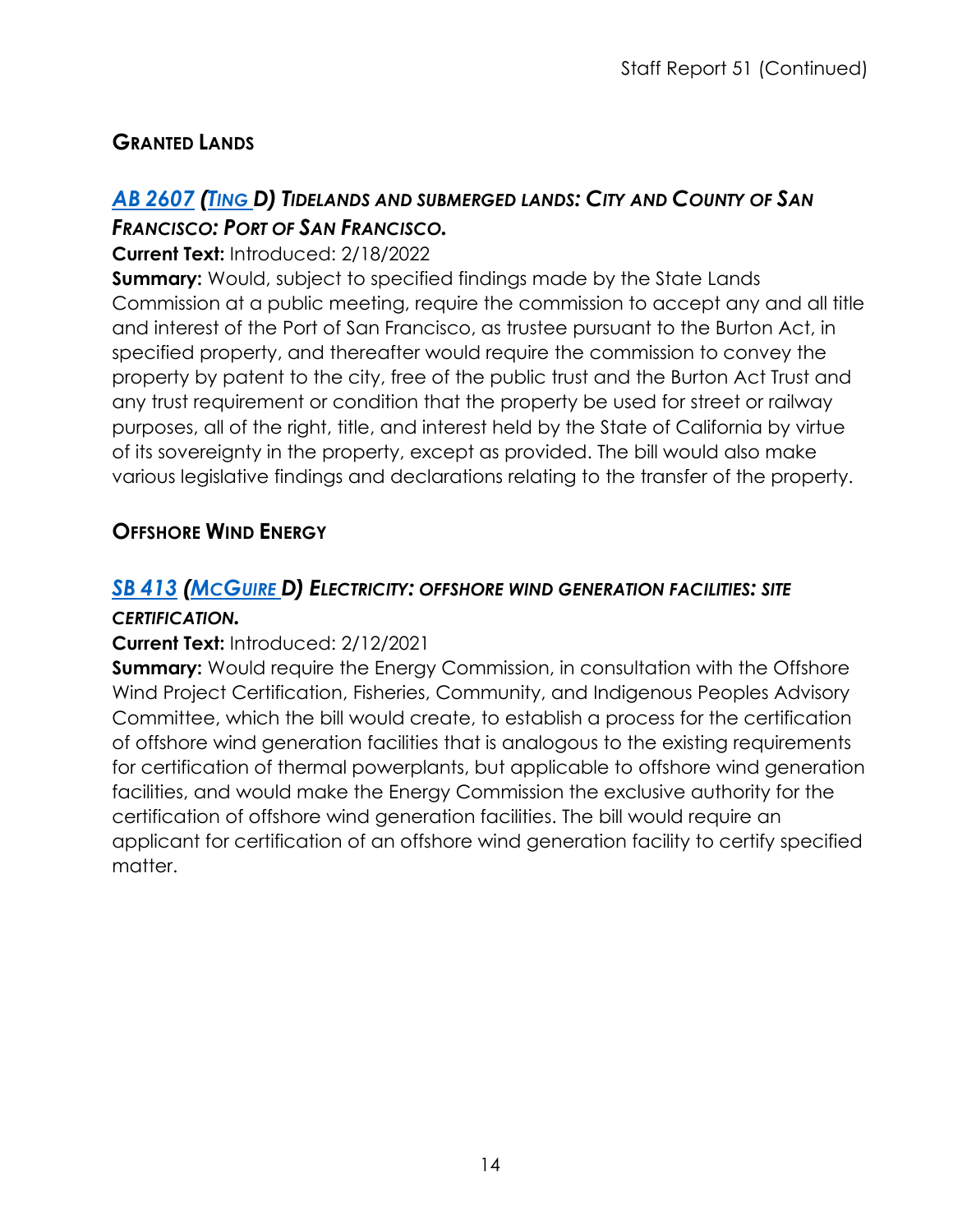#### *SB [1274](https://ctweb.capitoltrack.com/public/publishbillinfo.aspx?bi=BGtcRofiT0vm5CVHs5ZLxRwOtGffyUBTOyawUnNJQ1cs9TqSyn74NSz2Fx47aQkT) [\(MCGUIRE D](http://sd02.senate.ca.gov/)) ENVIRONMENTAL QUALITY: ENVIRONMENTAL LEADERSHIP DEVELOPMENT PROJECTS: CLEAN ENERGY TRANSMISSION PROJECTS: OFFSHORE WIND.* **Current Text:** Introduced: 2/18/2022

**Summary:** The California Environmental Quality Act (CEQA) requires a lead agency, as defined, to prepare, or cause to be prepared, and certify the completion of an environmental impact report (EIR) on a project that the lead agency proposes to carry out or approve that may have a significant effect on the environment or to adopt a negative declaration if it finds that the project will not have that effect. CEQA also requires a lead agency to prepare a mitigated negative declaration for a project that may have a significant effect on the environment if revisions in the project would avoid or mitigate that effect and there is no substantial evidence that the project, as revised, would have a significant effect on the environment. This bill would additionally include, as a project eligible for certification, a clean energy transmission project that upgrades existing transmission infrastructure to bring renewable energy from an offshore wind project located within or adjacent to the County of Humboldt that meets specified requirements. The bill would also require the quantification and mitigation of the impacts of a clean energy transmission project, as specified. Because the bill would require the lead agency to prepare concurrently the record of proceedings for these additional projects that are certified by the Governor, this bill would impose a state-mandated local program. This bill contains other related provisions and other existing laws.

## **OIL AND GAS**

## *AB [353](https://ctweb.capitoltrack.com/public/publishbillinfo.aspx?bi=9a7oZ6ingFnoQn8gbB2f91Wu65I4rhFS9Vo7CsUYtjifqURwExkJeqtajdkDx1hS) [\(O'DONNELL](https://a70.asmdc.org/) D) OIL REVENUE: OIL TRUST FUND.*

#### **Current Text:** Amended: 1/3/2022

**Summary:** Current law requires the Controller to transfer certain oil-revenue-related moneys to the Oil Trust Fund. Current law requires the State Lands Commission to expend the money in the fund to finance the costs of well abandonment, pipeline removal, facility removal, remediation, and other costs associated with removal of oil and gas facilities from the Long Beach tidelands. Current law prohibits the total amount deposited in the fund from exceeding \$300,000,000 and requires all interest earned on money in the fund after the balance in the fund totals \$300,000,000 to be transferred to the General Fund. This bill would delete the provisions relating to the limit on the total amount deposited in the fund.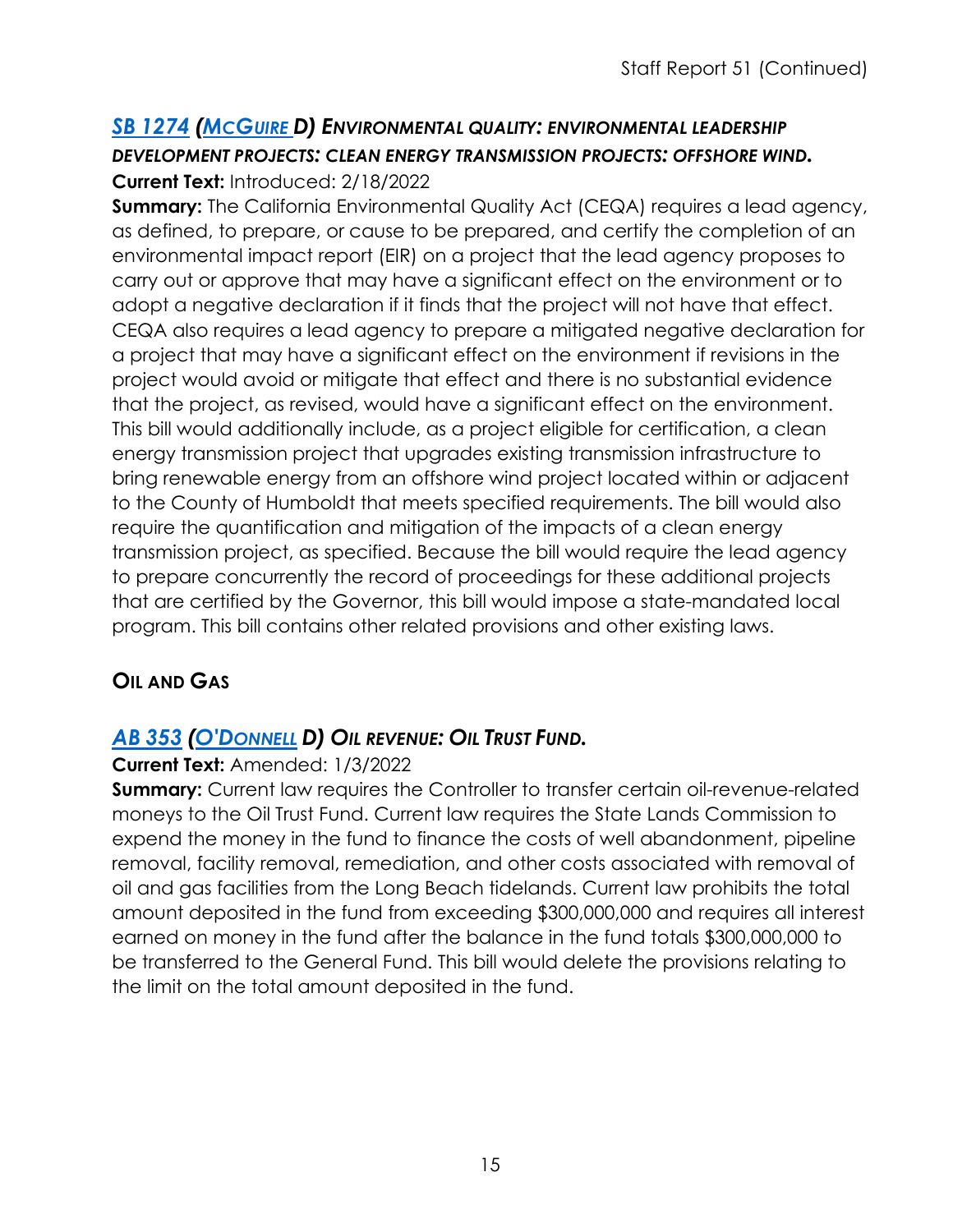#### *AB [1611](https://ctweb.capitoltrack.com/public/publishbillinfo.aspx?bi=50l1p7R3E4TsJPzjxnrba00gjJlNukvD3ZdqFMwaQkZsAp%2BIFYD%2BQ2qC9fAex2RC) [\(DAVIES R](http://ad73.asmrc.org/)) OIL SPILLS: NOTIFICATION OF HITTING PIPELINES: CIVIL PENALTIES.* **Current Text:** Introduced: 1/5/2022

**Summary:** Would require a person to notify specified state and federal entities that a vessel hit or likely hit a pipeline in waters of the state, within 24 hours of knowing that the vessel did so or likely did so, and would subject that person to a civil penalty of not less than \$10,000 and not more than \$50,000. The bill would subject a person to an additional civil penalty of up to \$1,000 per gallon spilled in excess of 1,000 gallons of oil that was discharged from the pipeline when that person fails to provide this notification.

#### *AB [1966](https://ctweb.capitoltrack.com/public/publishbillinfo.aspx?bi=31VtHaitTCYta4vMcnobykpSYi%2BBrQ%2Flfy2YX0PXMoyW83mAVCNB3OWY%2FhlwV2zI) [\(MURATSUCHI D](https://a66.asmdc.org/)) FOSSIL FUEL-DEPENDENT WORKERS: CALIFORNIA EQUITABLE JUST TRANSITION FUND.*

#### **Current Text:** Introduced: 2/10/2022

**Summary:** Current law creates the Clean Transportation Program, which provides funding for various projects to help obtain the state's climate change policies, including funding for workforce training programs to transition dislocated workers affected by the state's greenhouse gas emission policies. This bill would state the intent of the Legislature to subsequently amend this bill to include provisions that would establish the California Equitable Just Transition Fund to assist fossil fueldependent workers with wage replacement, wage insurance, pension guarantees, health care, retraining, peer counseling, and relocation support for fossil fuel workers who face layoffs due to closure of operations.

## *AB [2204](https://ctweb.capitoltrack.com/public/publishbillinfo.aspx?bi=6ruiaG116UChm8yXNvdTx1bJElozb3h7yGmoIDpJL1ynOgcdLBmXujX9D%2FTyf2xo) [\(BOERNER HORVATH D](https://a76.asmdc.org/)) CLEAN ENERGY: OFFICE OF CLEAN ENERGY*

#### *WORKFORCE.*

#### **Current Text:** Introduced: 2/15/2022

**Summary:** Existing law, the California Clean Energy Jobs Act, expresses a goal of creating good- paying energy efficiency and clean energy jobs in California. Existing law also expresses the state's policy that eligible renewable energy resources and zero-carbon resources supply 100% of all retail sales of electricity to California end-use customers and 100% of electricity procured to serve all state agencies by December 31, 2045.This bill would establish the Office of Clean Energy Workforce within the Labor and Workforce Development Agency with an executive director appointed by the Governor, with the consent of the Senate, for the purpose of overseeing California's transition to a sustainable and equitable carbon neutral economy. The bill would also establish the Cl an Energy Workforce Board to direct and oversee the office. This bill contains other related provisions.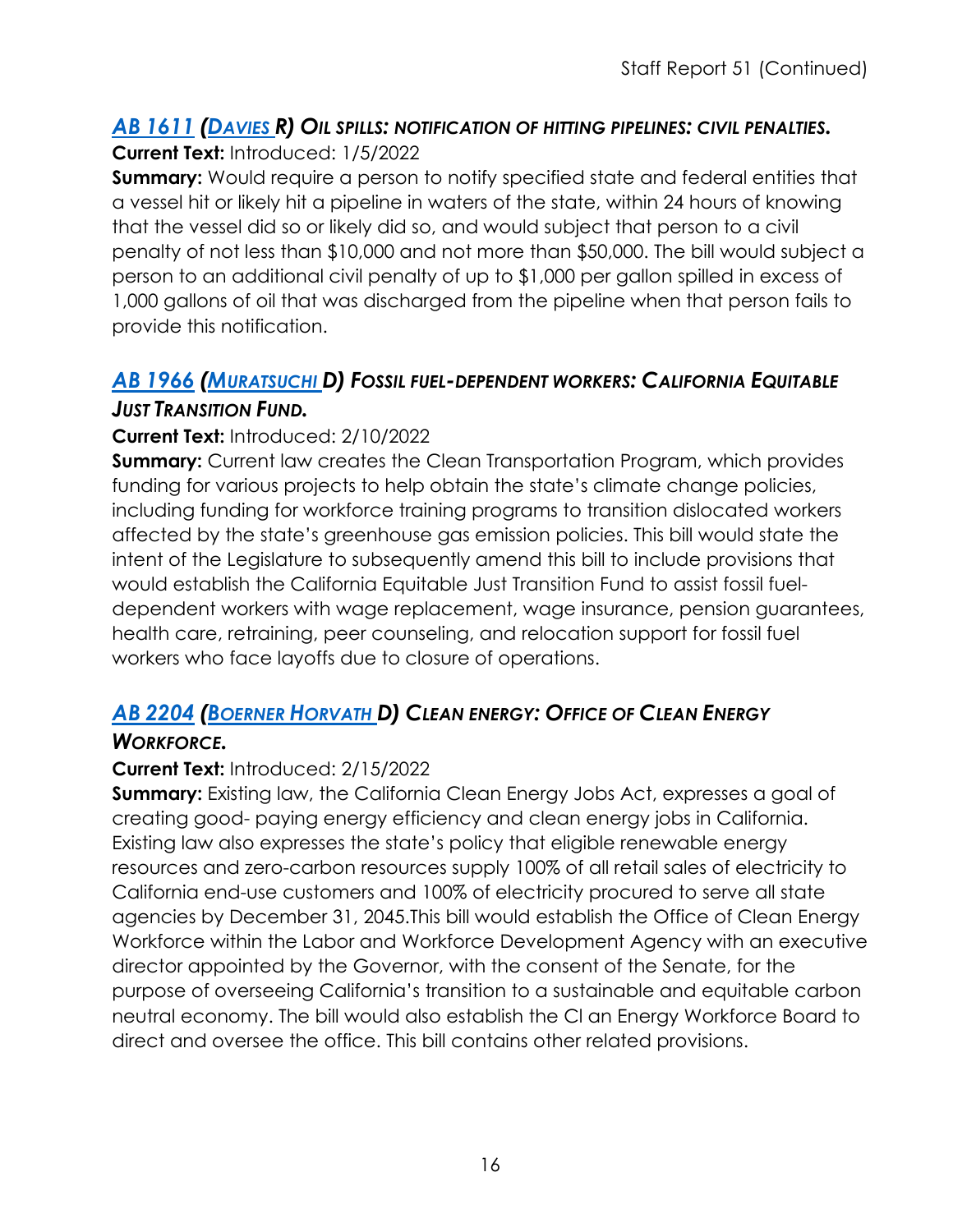#### *AB [2257](https://ctweb.capitoltrack.com/public/publishbillinfo.aspx?bi=s6c4tOLoHR3g%2BOvtCC2wdqhm0H4ut5PEiEB5QOTo%2Fvs0wjgcuDwC581lCXOc8%2FxP) [\(BOERNER HORVATH D](https://a76.asmdc.org/)) STATE LANDS: OIL AND GAS LEASES: COST STUDY.* **Current Text:** Introduced: 2/16/2022

**Summary:** Existing law establishes the State Lands Commission in the Natural Resources Agency. Existing law authorizes the commission to lease tide and submerged lands and beds of navigable rivers and lakes for purposes of the extraction of oil and gas, as provided. Existing law, notwithstanding this provision of law, prohibits a state agency or state officer from entering into any new lease for the extraction of oil or gas from the California Coastal Sanctuary, except as provided. This bill would require the commission to develop, on or before\_\_\_\_, a cost study that measures the fiscal impact of a voluntary buy-out of any lease interests remaining as of January 1, 2023, in actively producing state offshore oil and gas leases in state waters, as provided. The bill would require the commission, on or before December 31, 2024, to submit the cost study to the Governor and the Legislature. The bill would require the commission to make the cost study available on its internet website. The bill would appropriate \$1 000,000 from the General Fund to the commission for the purpose of developing the cost study.

#### *AB [2447](https://ctweb.capitoltrack.com/public/publishbillinfo.aspx?bi=O7EZ4Ze68VO8VgH3acxY86Whnbra2Z86%2BxmMezkYm%2FMkim2xdLhUNLjKVR61HWJe) [\(QUIRK D](https://a20.asmdc.org/)) OIL AND GAS WASTEWATER: UNLINED PONDS: PROHIBITION.*

#### **Current Text:** Introduced: 2/17/2022

**Summary:** Beginning January 1, 2023, and until January 1, 2025, this bill would prohibit the disposal of produced wastewater into unlined ponds and the construction of new unlined ponds, except as conducted pursuant to a permit or other authorization lawfully issued before that date, and would also prohibit the issuance or renewal of a permit or other authorization for those activities. Beginning January 1, 2025, the bill would prohibit all disposal of produced wastewater into unlined ponds and the construction of new unlined ponds. The bill would require various state and local entities, on or before January 1, 2025, to adopt amendments to their rules and regulations consistent with the prohibitions beginning January 1, 2023. To the extent local governments would be required to provide a higher level of service in the amending of rules and regulations, the bill would impose a state-mandated local program.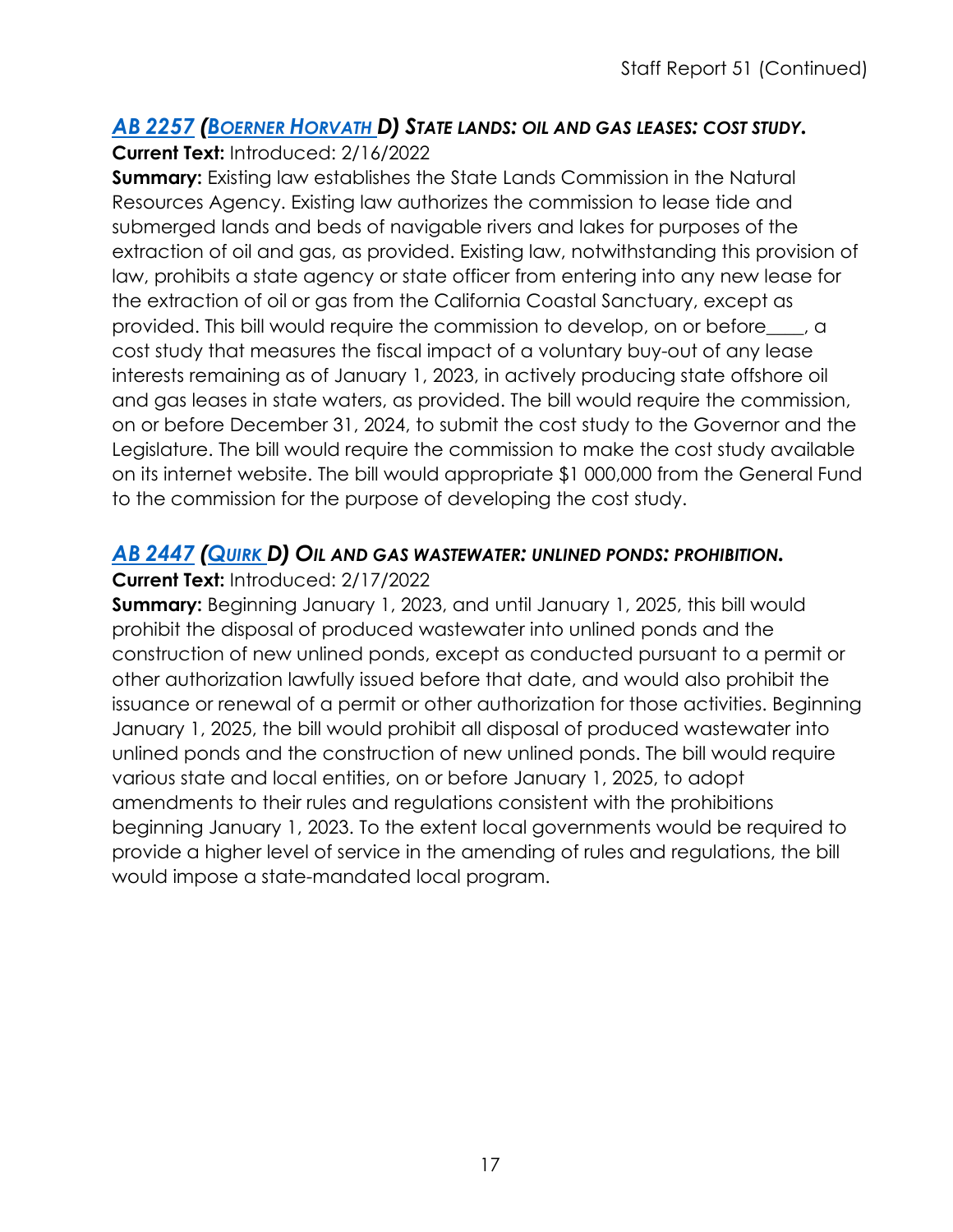#### *AB [2609](https://ctweb.capitoltrack.com/public/publishbillinfo.aspx?bi=jjw5jE%2FxlZ36i3LbFQaFIhkTM0EOsjIiV4e25ZgRqbOwwKnqQlA9FuPCaUV3PcUQ) [\(PETRIE-NORRIS D](https://a74.asmdc.org/)) OIL: FACILITY RESPONSE PLAN.*

**Current Text:** Introduced: 2/18/2022

**Summary:** Would require an operator of an onshore facility or marine facility that poses any risk of discharging oil into or on waters and that is required to prepare a Facility Response Plan pursuant to the federal law to submit the plan to the State Lands Commission. The bill would require the commission to post the plan on its internet website within 30 days of receiving the plan from an operator. The bill would require the commission to hold at least two public hearings in different parts of the state to receive public comment on the plans.

#### *AB [2931](https://ctweb.capitoltrack.com/public/publishbillinfo.aspx?bi=mn%2FVhA%2FViqyjNRfH0zfaPYQIKZmGRZCD5FRX2TCVsyBV5Rocqf1p0jPB46hK%2FbIh) [\(BLOOM D](https://a50.asmdc.org/)) PIPELINE SAFETY: RECORDS.*

#### **Current Text:** Introduced: 2/18/2022

**Summary:** The Elder California Pipeline Safety Act of 1981 requires the State Fire Marshal to administer provisions regulating the inspection of intrastate pipelines that transport hazardous liquids. The act requires a pipeline operator to make available to the State Fire Marshal, or any officers or employees authorized by the State Fire Marshal, upon presentation of appropriate credentials, any records, maps, or written procedures that are required by the act to be kept by the pipeline operator and that concern accident reporting, design, construction, testing, or operation and maintenance. The act authorizes the State Fire Marshal, or any officer or employee authorized by the State Fire Marshal, to enter, inspect, and examine, at reasonable times and in a reasonable manner, the records and properties of any pipeline operators that are required to be inspected and examined to determine whether the pipeline operator is in compliance with the act. This bill would revise and recast those provisions and, among other things, would authorize the State Fire Marshal, for purposes of carrying out the requirements of state or federal law relating to hazardous liquid pipeline safety, to require the owner or operator of a pipeline to establish and maintain records, make reports, and provide any information that the State Fire Marshal reasonably requires, as provided.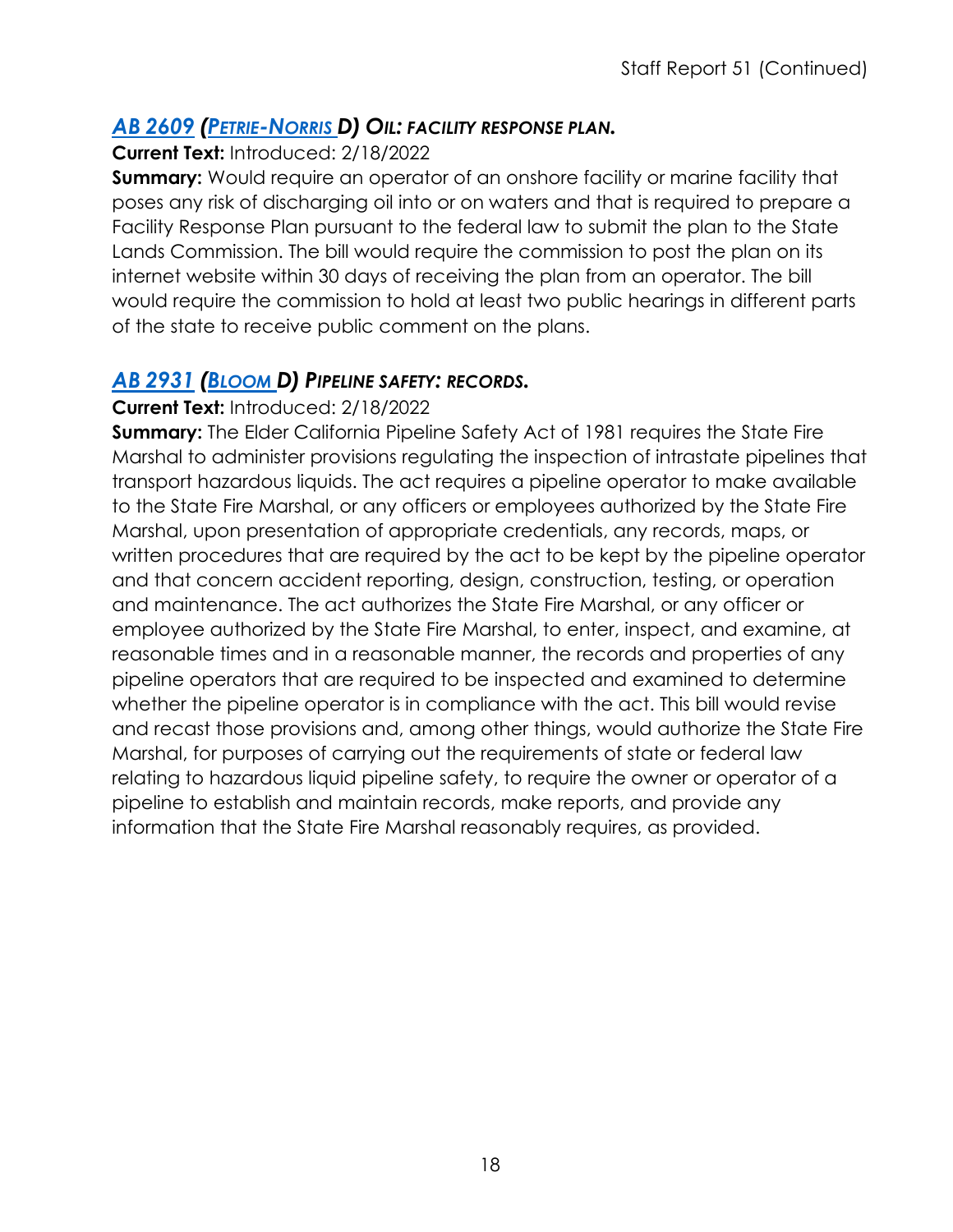#### *SB 25 [\(HURTADO D](https://sd14.senate.ca.gov/)) OIL AND GAS: WELL STIMULATION TREATMENTS: EARTHQUAKE AND [LEAK M](https://ctweb.capitoltrack.com/public/publishbillinfo.aspx?bi=9ZXo%2B7L2TRANiNguU5Bcc6Nl7VGT%2B%2F%2BvXTbCW7JhDB1sY2FOWX0ErXOR1Hyml%2BqA)ONITORING AND REPORTING.*

#### **Current Text:** Amended: 3/7/2021

**Summary:** Would express the intent of the Legislature in enacting this legislation to (1) strengthen the regulatory review process for well stimulation treatment projects to protect public health and safety, and the environment, while protecting the livelihoods of essential workers in the San Joaquin Valley, and (2) ensure that any jobs or economic activity affected by the strengthening of the regulatory review process for well stimulation treatment projects are fully compensated for, and retained, in order to ensure the employees and communities affected by these actions are not adversely affected. The bill would require the operator of a well, from the commencement of hydraulic fracturing until 30 days after the end of the hydraulic fracturing on the well, to monitor the California Integrated Seismic Network for indication of an earthquake of magnitude 2.7 or greater occurring within a radius of 5 times the axial dimensional stimulation area.

#### *SB [467](https://ctweb.capitoltrack.com/public/publishbillinfo.aspx?bi=m7KaqK2%2B%2BQuITSZ0ILdTcn8qOLQskLzx3yS%2BMiOHIGhf332eqYkLErTarssOpwgk) [\(WIENER D](http://sd11.senate.ca.gov/)) TRIAL TESTIMONY: EXPERT WITNESSES: WRIT OF HABEAS CORPUS.*

#### **Current Text:** Amended: 1/20/2022

**Summary:** Current law allows a person who is unlawfully imprisoned or restrained of their liberty to prosecute a writ of habeas corpus to inquire into the cause of their imprisonment or restraint. Current law allows a writ of habeas corpus to be prosecuted on the basis of false evidence that is substantially material or probative to the issue of guilt or punishment that was introduced at trial. Current law defines false evidence for these purposes as including the opinions of experts that have been repudiated by the expert or that have been undermined by later scientific research or technological advances. This bill would additionally allow a person to prosecute a writ of habeas corpus if expert opinion testimony that was material or probative on the issue of guilt or punishment was introduced and a reasonable dispute within the relevant scientific community as to the validity of the methods, theories, research, or studies upon which the expert based their opinion has developed or further developed after the person's trial. The bill would also expand the definition of false evidence.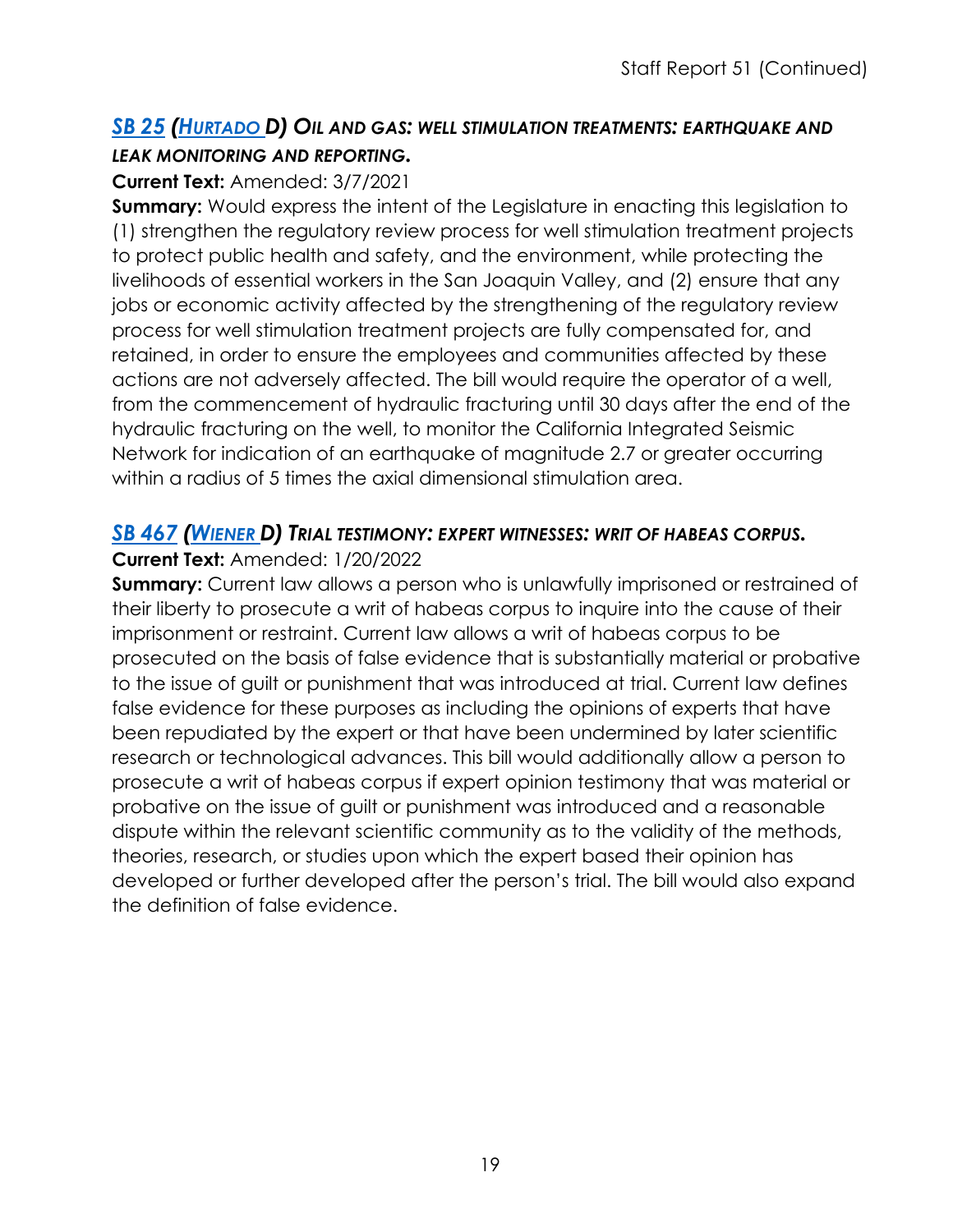## *SB 953 [\(MIN D](https://sd37.senate.ca.gov/)) OIL AND GAS LEASES: STATE WATERS: STATE LANDS COMMISSION.*

**[Current](https://ctweb.capitoltrack.com/public/publishbillinfo.aspx?bi=8tVbWHXaLJcsDJ52v6oBMmDaPD%2Bn%2B%2BU%2FAvohk%2Fd6uBEOIB3Yzv8QeaX5hp%2F7Ivlr) Text:** Introduced: 2/9/2022

**Summary:** Current prohibits the State Lands Commission or a local trustee, as defined, of granted public trust lands from entering into any new lease or other conveyance authorizing new construction of oil- and gas-related infrastructure upon tidelands and submerged lands within state waters associated with Pacific Outer Continental Shelf leases issued after January 1, 2018.This bill would require the commission to terminate all remaining oil and gas leases under its jurisdiction in tidelands and submerged lands within state waters by December 31, 2023. The bill would authorize the commission to negotiate voluntary relinquishment of a lease, before the termination, upon those terms and conditions as the commission deems necessary and advisable for the protection of the ecological, economic, and other interests of the state.

## *SB [1030](https://ctweb.capitoltrack.com/public/publishbillinfo.aspx?bi=ub3TU0Q37Cx6ashCV1IkZtFCskVL7sXXpiIPSEHOncxeaOQ7Ul7hRmE6kubuEXiA) [\(LIMÓN D](http://sd19.senate.ca.gov/)) PIPELINE SAFETY: RECORDS.*

#### **Current Text:** Introduced: 2/15/2022

**Summary:** The Elder California Pipeline Safety Act of 1981 requires the State Fire Marshal to administer provisions regulating the inspection of intrastate pipelines that transport hazardous liquids. The act requires a pipeline operator to make available to the State Fire Marshal, or any officers or employees authorized by the State Fire Marshal, upon presentation of appropriate credentials, any records, maps, or written procedures that are required by the act to be kept by the pipeline operator and which concern accident reporting, design, construction, testing, or operation and maintenance. The act authorizes the State Fire Marshal, or any officer or employee authorized by the State Fire Marshal, to enter, inspect, and examine, at reasonable times and in a reasonable manner, the records and properties of any pipeline operators that are required to be inspected and examined to determine whether the pipeline operator is in compliance with the act. A person who willfully and knowingly violates the act or a regulation issued pursuant to the act is, upon conviction, subject to a fine, imprisonment, or both a fine and imprisonment, as provided. This bill would revise and recast those provisions and would authorize the State Fire Marshal, for purposes of carrying out the requirements of state or federal law relating to hazardous liquid pipeline safety, to require the owner or operator of a pipeline to establish and maintain records, make reports, and provide any information that the State Fire Marshal reasonably requires, as provided. The bill would authorize the State Fire Marshal to disclose records, reports, or other information required to be maintained pursuant to the act to an officer, employee, or authorized representative of the state or the United States for purposes of carrying out the requirements of the act or the federal Hazardous Liquid Pipeline Safety Act, or when relevant to a proceeding pursuant to the act. Because a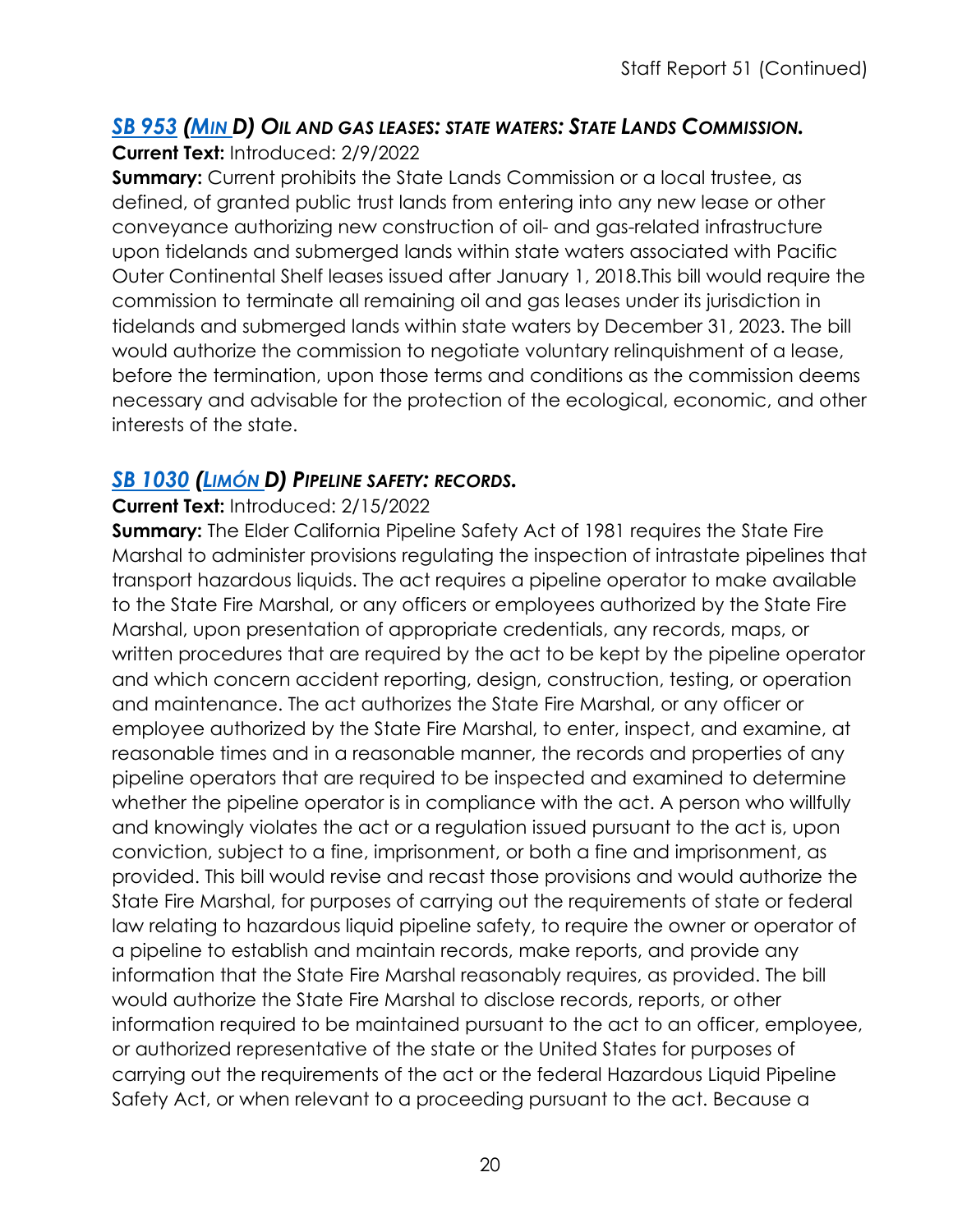violation of these provisions would be a crime, the bill would impose a statemandated local program. This bill contains other related provisions and other existing laws.

## *SB [1125](https://ctweb.capitoltrack.com/public/publishbillinfo.aspx?bi=59CcaF9qL%2BvPgMsE7eQSYw8C%2BL11QwLlq8ZboVR%2B25EDFjj2kDcuA7rapCfGp15A) [\(GROVE R](https://grove.cssrc.us/)) OIL AND GAS: WELL STIMULATION TREATMENT: HYDRAULIC*

#### *FRACTURING.*

#### **Current Text:** Introduced: 2/16/2022

**Summary:** Existing law authorizes the Geologic Energy Management Division in the Department of Conservation to regulate the drilling, operation, maintenance, and abandonment of oil and gas wells in the state. Existing law requires an operator proposing to perform a well stimulation treatment, as defined, to apply to the State Oil and Gas Supervisor or a district deputy for a permit to perform the well stimulation treatment and imposes other requirements and conditions on the use of well stimulation treatments. This bill would make non-substantive changes to that definition. This bill contains other existing laws.

#### *SB [1423](https://ctweb.capitoltrack.com/public/publishbillinfo.aspx?bi=LkdiwOw3jUhgHnFGMcNHSqYr21%2Bxm9QNOa2pBDpsj6W0fjiyYvMSNDtZeerVKzE7) [\(STERN D](http://sd27.senate.ca.gov/)) COASTAL RESOURCES: CALIFORNIA COASTAL ACT OF 1976: INDUSTRIAL DEVELOPMENTS: OIL AND GAS FACILITIES.*

#### **Current Text:** Introduced: 2/18/2022

**Summary:** The California Coastal Act of 1976 requires that coastal-dependent industrial facilities be encouraged to locate or expand within existing sites, and, where new or expanded coastal-dependent industrial facilities cannot feasibly be accommodated consistent with other policies of the act, they may nevertheless be permitted if (1) alternative locations are infeasible or more environmentally damaging, (2) to do otherwise would adversely affect the public welfare, and (3) adverse environmental effects are mitigated to the maximum extent feasible. This bill would, in addition to the requirements listed above, allow permitting of new or expanded coastal-dependent industrial facilities only if the facility is not an oil and gas facility. This bill contains other related provisions and other existing laws.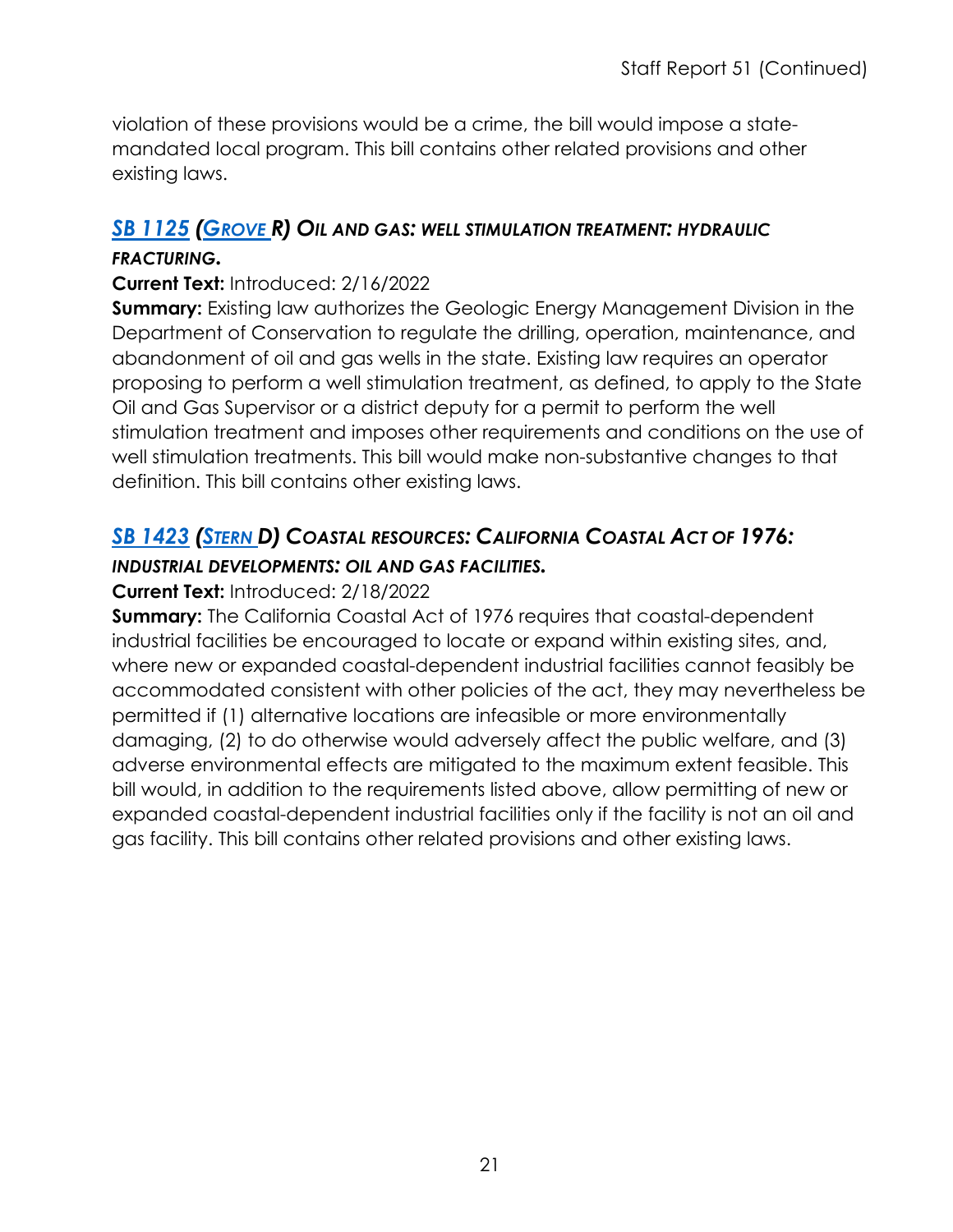## **OPEN MEETINGS**

#### *[AB](https://ctweb.capitoltrack.com/public/publishbillinfo.aspx?bi=XkpI7%2FaktCJCIQdeoGBAkIQYCusd2toA8qgvxOtcr5%2FB288tZfXibk9pkHr3C%2BIT) 29 [\(COOPER D](https://a09.asmdc.org/)) STATE BODIES: MEETINGS.*

#### **Current Text:** Introduced: 12/7/2020

**Summary:** The Bagley-Keene Open Meeting Act requires that all meetings of a state body, as defined, be open and public, and that all persons be permitted to attend any meeting of a state body, except as otherwise provided in that act. Current law requires the state body to provide notice of its meeting, including specified information and a specific agenda of the meeting, as provided, to any person who requests that notice in writing and to make that notice available on the internet at least 10 days in advance of the meeting. This bill would require that notice to include all writings or materials provided for the noticed meeting to a member of the state body by the staff of a state agency, board, or commission, or another member of the state body that are in connection with a matter subject to discussion or consideration at the meeting.

#### *AB [885](https://ctweb.capitoltrack.com/public/publishbillinfo.aspx?bi=exBMaxLvv%2BCOgkbbRcJoh9dxXlS%2BScGZyBg0KDy0ZnK9EA3NKGGco9rj2pGTn%2BMz) [\(QUIRK D](https://a20.asmdc.org/)) BAGLEY-KEENE OPEN MEETING ACT: TELECONFERENCING.*

#### **Current Text:** Amended: 3/24/2021

**Summary:** Would require a state body that elects to conduct a meeting or proceeding by teleconference to make the portion that is required to be open to the public both audibly and visually observable. The bill would require a state body that elects to conduct a meeting or proceeding by teleconference to post an agenda at the designated primary physical meeting location in the notice of the meeting where members of the public may physically attend the meeting and participate. The bill would extend the above requirements of meetings of multimember advisory bodies that are held by teleconference to meetings of all multimember state bodies. The bill would require a multimember state body to provide a means by which the public may both audibly and visually remotely observe a meeting if a member of that body participates remotely.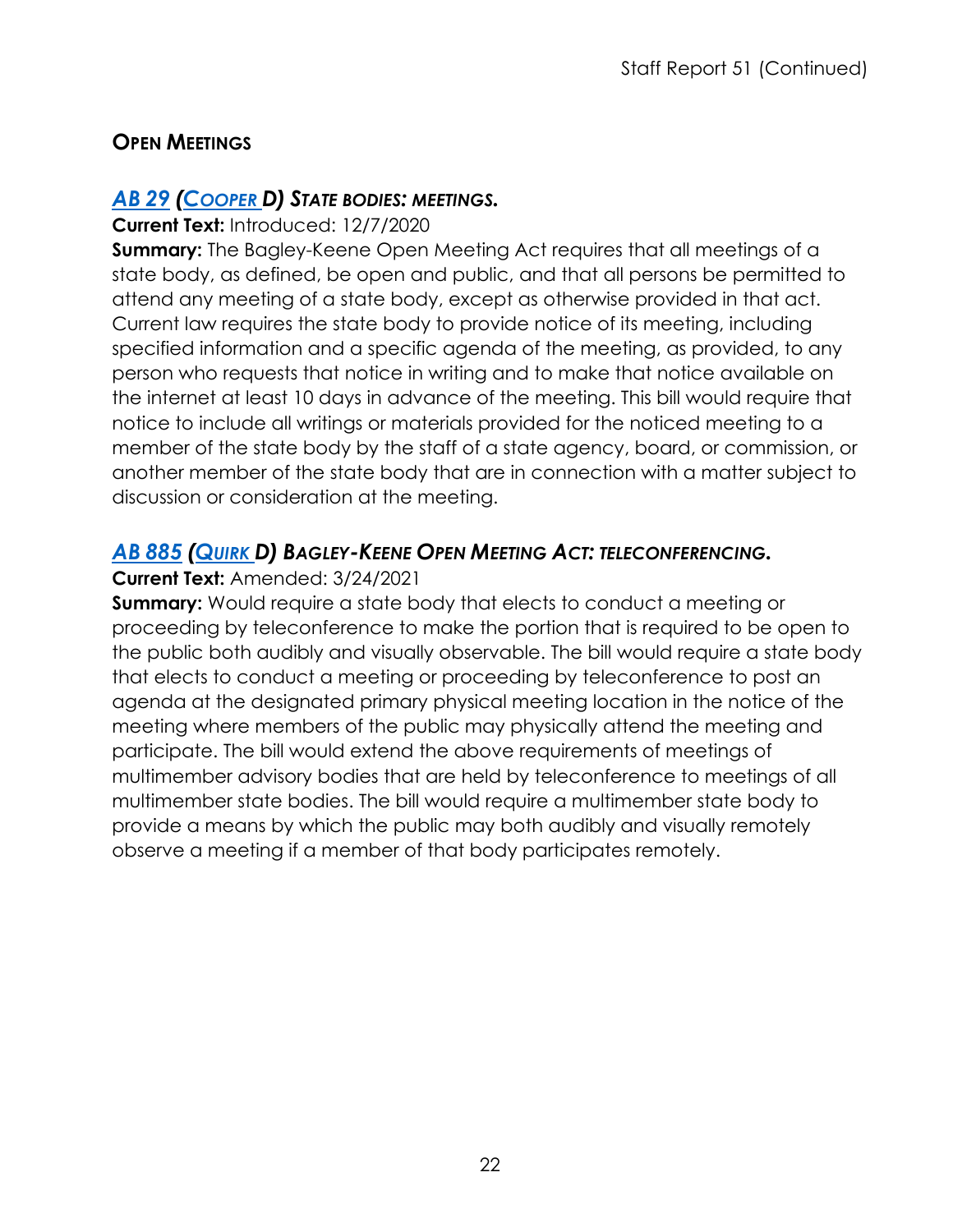#### *AB [1733](https://ctweb.capitoltrack.com/public/publishbillinfo.aspx?bi=Y1Ho9IXBcQhlsTza6grKsQ7sZwimLa2c12gvqje0kuDV6xARMgDNh6Q%2FFY0z96DD) [\(QUIRK](https://a20.asmdc.org/) D) STATE BODIES: OPEN MEETINGS.*

#### **Current Text:** Introduced: 1/31/2022

**Summary:** The Bagley-Keene Open Meeting Act, requires, with specified exceptions, that all meetings of a state body be open and public, and all persons be permitted to attend any meeting of a state body. Current law requires a state body to provide notice of its meeting to any person who requests that notice in writing and to provide notice of the meeting of its internet website at least 10 days in advance of the meeting, as prescribed. Current law exempts from the 10-day notice requirement, special meetings and emergency meetings in accordance with specified provisions. Current law authorizes a state body to adjourn any regular, adjourned regular, special, or adjourned special meeting to a time and place specified in the order of adjournment, and authorizes a state body to similarly continue or recontinue any hearing being held, or noticed, or ordered to be held by a state body at any meeting. This bill would specify that a "meeting" under the act, includes a meeting held entirely by teleconference.

## *AB [1795](https://ctweb.capitoltrack.com/public/publishbillinfo.aspx?bi=c%2BK8ZbRyArDgSZHVMyJM2zh%2FZQVnZlCiI9oU2jU8oVA2p4CWBt8CYlsz7sYK5o4w) [\(FONG R](https://ad34.asmrc.org/)) OPEN MEETINGS: REMOTE PARTICIPATION.*

#### **Current Text:** Introduced: 2/7/2022

**Summary:** The Bagley-Keene Open Meeting Act, requires state bodies to allow all persons to attend meetings and provide an opportunity for the public to address the state body regarding any item included in its agenda, except as specified. This bill would require state bodies, subject to existing exceptions, to provide all persons the ability to participate both in-person and remotely in any meeting and to address the body remotely.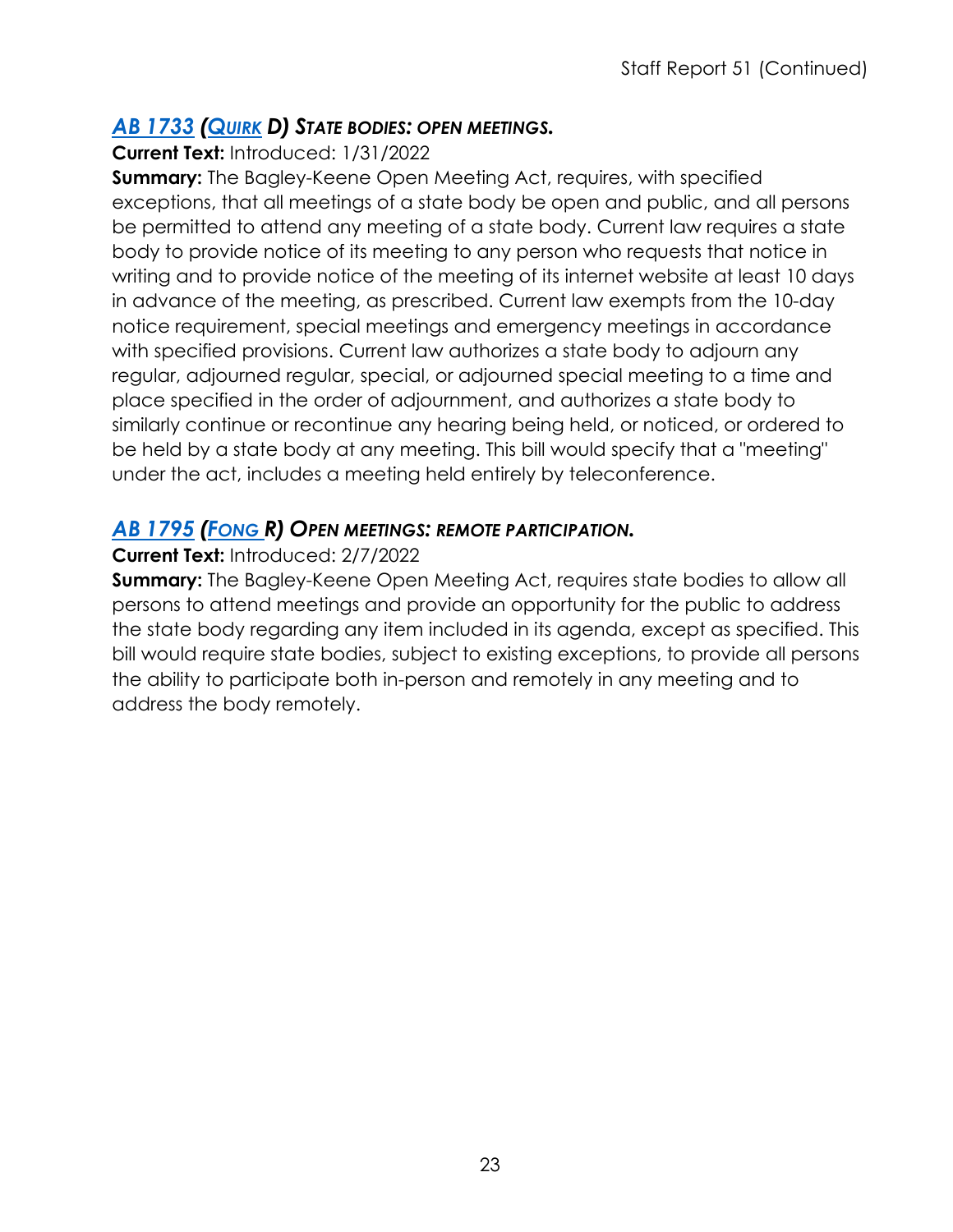#### *SB [1100](https://ctweb.capitoltrack.com/public/publishbillinfo.aspx?bi=A8qSIOoVRQc12C29iyGE5Tbf8cKZ08E3%2FJeIF2UGbLVMDzVcKJk5iHx0m4ItaGGp) [\(CORTESE D](http://sd15.senate.ca.gov/)) OPEN MEETINGS: ORDERLY CONDUCT.*

**Current Text:** Introduced: 2/16/2022

**Summary:** (1) Existing law, the Ralph M. Brown Act, requires, with specified exceptions, that all meetings of a legislative body of a local agency, as those terms are defined, be open and public and that all persons be permitted to attend and participate. Existing law requires every agenda for regular meetings of a local agency to provide an opportunity for members of the public to directly address the legislative body on any item of interest to the public, before or during the legislative body's consideration of the item, that is within the subject matter jurisdiction of the legislative body. Existing law authorizes the legislative body to adopt reasonable regulations to ensure that the intent of the provisions relating to this public comment requirement is carried out, including, but not limited to, regulations limiting the total amount of time allocated for public testimony on particular issues and for each individual speaker. Existing law authorizes the members of the legislative body conducting the meeting to order the meeting room cleared and continue in session, as prescribed, if a group or groups have willfully interrupted the orderly conduct of a meeting and order cannot be restored by the removal of individuals who are willfully interrupting the meeting. This bill would authorize the members of the legislative body conducting a meeting to remove an individual for willfully interrupting the meeting. The bill, except as provided, would require removal to be preceded by a warning, either by the presiding member of the legislative body or a law enforcement officer, that the individual is disrupting the proceedings and a request that the individual curtail their disruptive behavior or be subject to removal. The bill would similarly require a warning before clearing a meeting room for willful interruptions by a group or groups. The bill would define "willfully interrupting" to mean intentionally engaging in behavior during a meeting of a legislative body that substantially impairs or renders infeasible the orderly conduct of the meeting in accordance with law. The term would include failure to comply with a reasonable regulation adopted in accordance with existing law after a warning and request in accordance with the bill, as applicable. By establishing new requirements for local legislative bodies, this bill would impose a state-mandated program.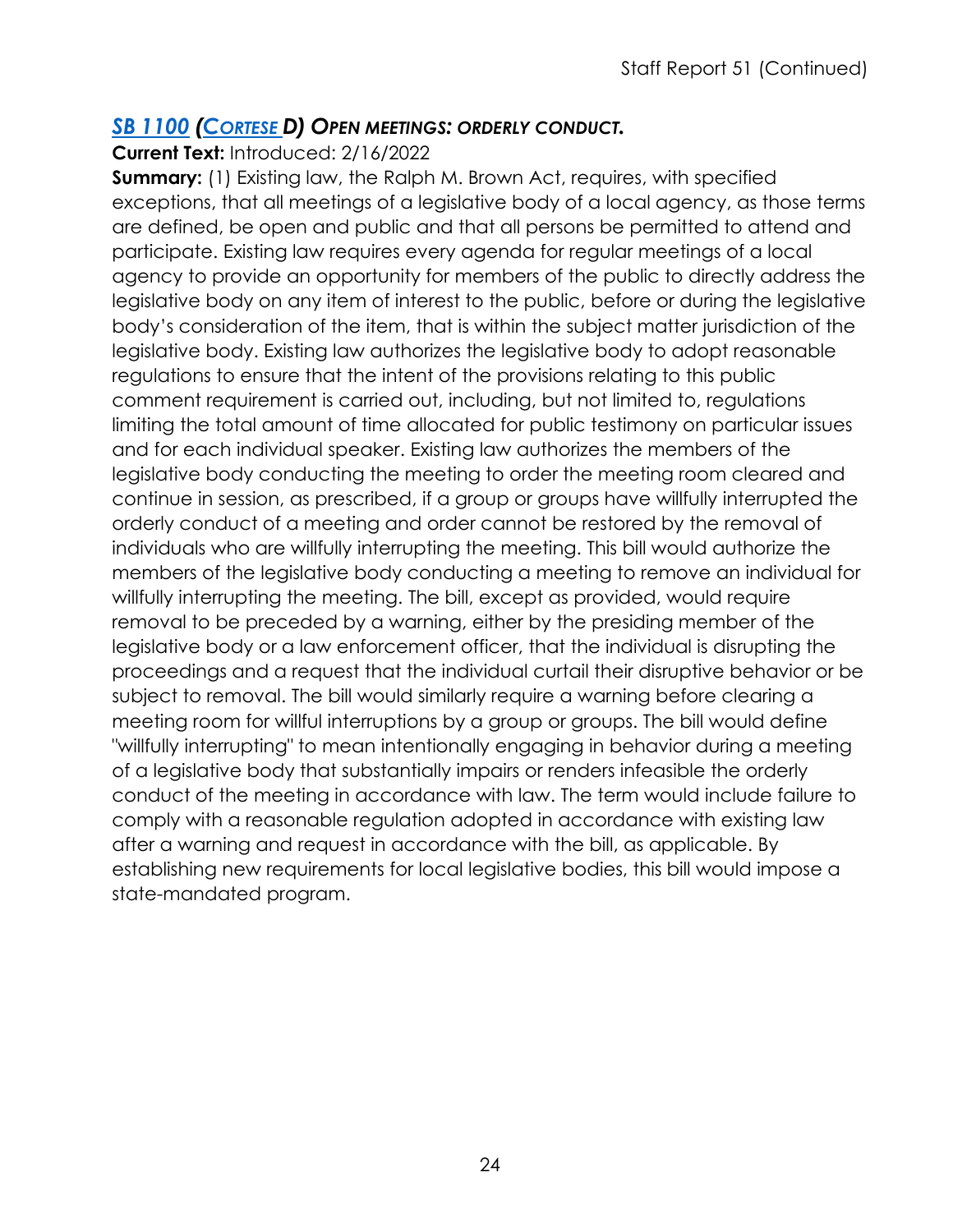## **PLASTIC POLLUTION**

## *AB [478](https://ctweb.capitoltrack.com/public/publishbillinfo.aspx?bi=gwejCYhXqxz5vDWv7hDrZ1h9RktJPbe8F7ijpXLtyb5kPK9NasHEHlGd7cpxV0jq) [\(TING D](https://a19.asmdc.org/)) SOLID WASTE: THERMOFORM PLASTIC CONTAINERS: POSTCONSUMER THERMOFORM RECYCLED PLASTIC: COMMINGLED RATES.*

#### **Current Text:** Amended: 7/5/2021

**Summary:** Would, on and after January 1, 2024, would require the total thermoform plastic containers, as defined, sold by a producer, as defined, or purchased in a certain quantity, in the state to contain, on average, specified amounts of postconsumer thermoform recycled plastic, as defined, per year pursuant to a tiered plan that would require the total thermoform plastic containers to contain, on average, and depending on the recycling rate, no less than 20% or 30% postconsumer recycled plastic per year on and after June 1, 2030. The bill would exclude a person or company that produces, harvests, and package an agricultural commodity on the site where the commodity is grown or raised from this requirement.

#### *AB [622](https://ctweb.capitoltrack.com/public/publishbillinfo.aspx?bi=9YXEGbNli2NZ%2F0anOW6Z5feua8By3Aqmx7Ebx3i1LhuM51SYT7pWmKTSZf6nbRLj) [\(FRIEDMAN D](https://a43.asmdc.org/)) WASHING MACHINES: MICROFIBER FILTRATION.*

#### **Current Text:** Introduced: 2/12/2021

**Summary:** Existing law, to protect public health and water quality, regulates a broad range of consumer products and processes, including water softeners, water treatment devices, and backflow prevention devices, among others. This bill would require, on or before January 1, 2024, that all washing machines sold as new in California contain a microfiber filtration system with a mesh size of 100 microns or smaller.

## *AB [649](https://ctweb.capitoltrack.com/public/publishbillinfo.aspx?bi=F0xf1zcMhty49JqO7epFIAWO1iuAVDByc2j4lAd7NmxMMPfThkSmDKLQyCeiqTL%2F) [\(BENNETT D](https://a37.asmdc.org/)) DEPARTMENT OF RESOURCES RECYCLING AND RECOVERY: OFFICE OF ENVIRONMENTAL JUSTICE AND TRIBAL RELATIONS.*

#### **Current Text:** Amended: 3/11/2021

**Summary:** The California Integrated Waste Management Act of 1989 establishes in the California Environmental Protection Agency the Department of Resources Recycling and Recovery with specified powers and duties relating to waste management. This bill would establish the Office of Environmental Justice and Tribal Relations within the department. The bill would prescribe the duties of the office, including, among others, ensuring that the department's programs effectively address the needs of disadvantaged communities, low-income communities, California Native American tribes, and farmworkers.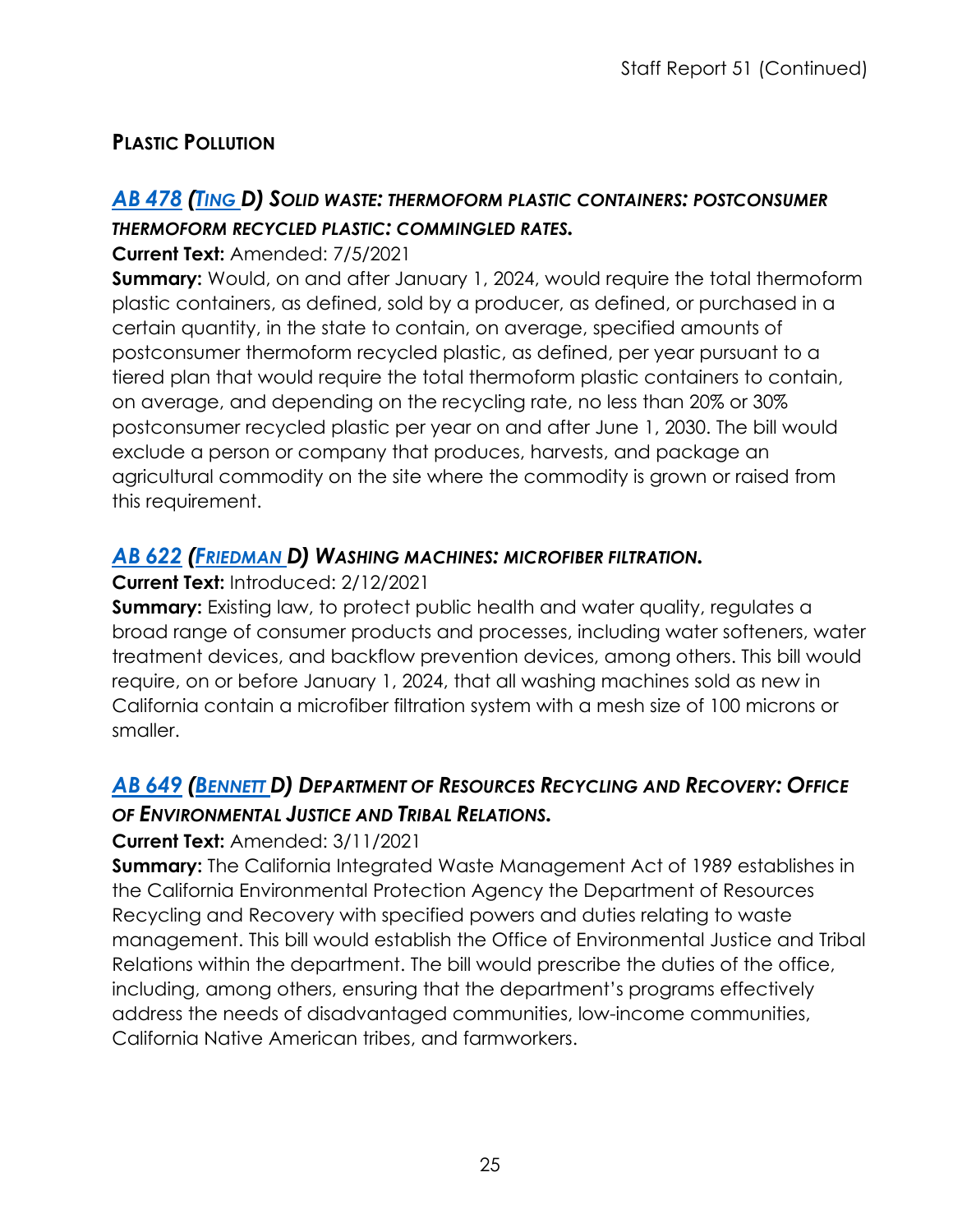## *AB 802 [\(BLOOM D](https://a50.asmdc.org/)) MICROFIBER POLLUTION.*

#### **[Current T](https://ctweb.capitoltrack.com/public/publishbillinfo.aspx?bi=6Mi3Mu%2FKCr662Xn2mvxac882S1xQgFP6YJIvO%2FGGluWVAQinnPeOHhKpNzjI6BgU)ext:** Introduced: 2/16/2021

**Summary:** Would require the Water Resources Control Board to identify the best available control technology for filtering microfibers from an industrial, institutional, or commercial laundry facility on or before an unspecified date, and would require the state board to consult with owners and operators of laundry facilities on the types of filtration systems currently in use and with universities, scientific organizations, and experts on plastic pollution in identifying the best available control technology. The bill would also require, on or before an unspecified date, any entity that operates an industrial, institutional, or commercial laundry facility to adopt the use of the best available control technology to capture microfibers that are shed during washing.

## *AB [2026](https://ctweb.capitoltrack.com/public/publishbillinfo.aspx?bi=QMNkTuGmKTtEpyvJ%2B9DVyf7oI98G6LFojVTCiSJGGiLZhWQ08ZN9BFFuY95vA190) [\(FRIEDMAN D](https://a43.asmdc.org/)) RECYCLING: PLASTIC PACKAGING AND CARRYOUT BAGS.*

#### **Current Text:** Introduced: 2/14/2022

**Summary:** Would prohibit an online retailer that sells or offers for sale and ships purchased products in or into the state from using single-use plastic packaging that consists of shipping envelopes, cushioning, or void fill to package or transport the products, on and after January 1, 2024, for large online retailers, as defined, and on and after January 1, 2026, for small online retailers, as defined. The bill would prohibit a manufacturer, retailer, producer, or other distributor that sells or offers for sale and ships purchased products in or into the state from using expanded or extruded polystyrene packaging to package or transport the products, except as provided.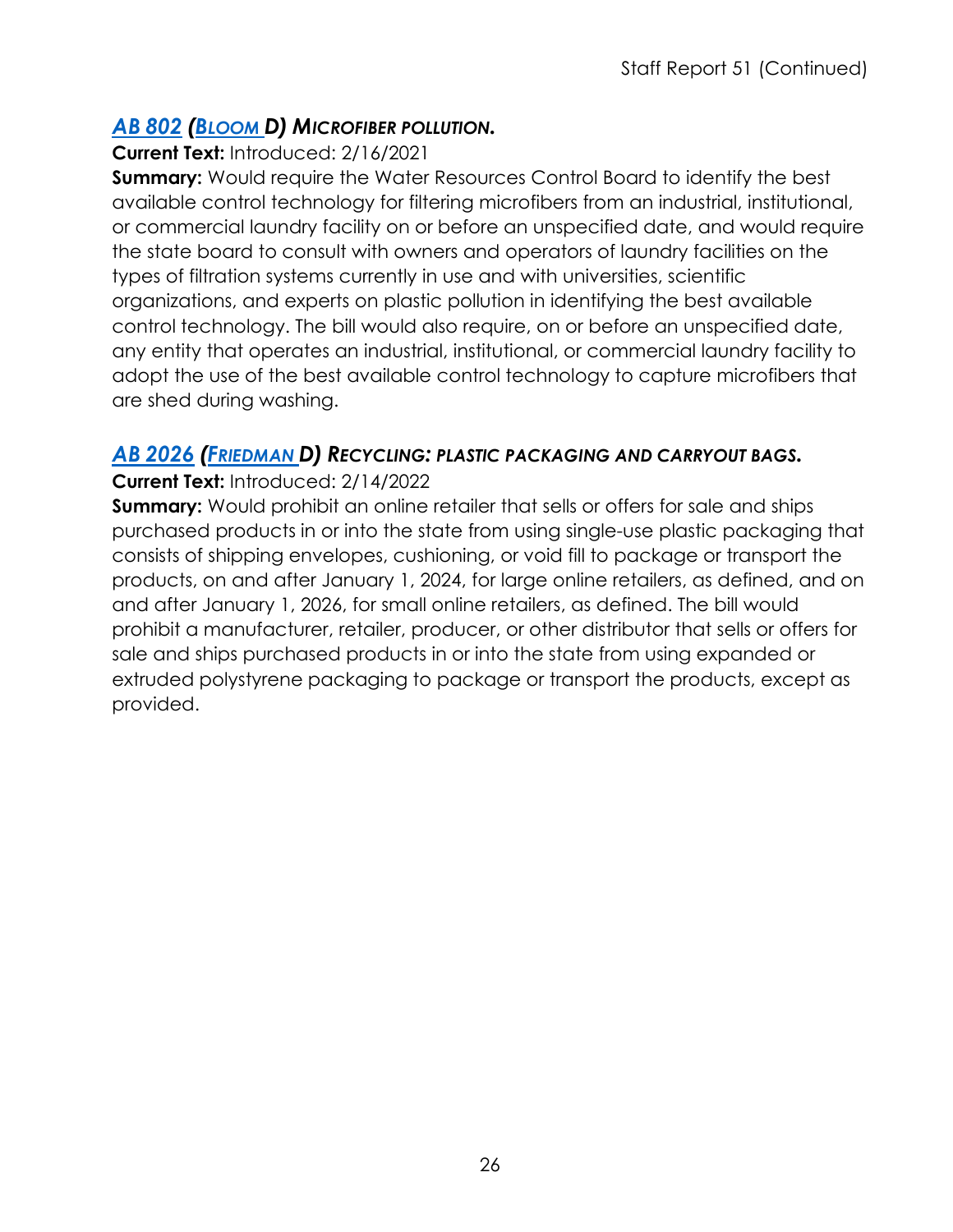#### *AB [2784](https://ctweb.capitoltrack.com/public/publishbillinfo.aspx?bi=j%2FixXw%2FnVEoyiUanu4BpZtWnBoqWwH%2FJ8NrbvYwdimpFw9RVoqjK59GlVbaE7bGm) [\(TING D](https://a19.asmdc.org/)) SOLID WASTE: THERMOFORM PLASTIC CONTAINERS: POSTCONSUMER THERMOFORM RECYCLED PLASTIC.*

#### **Current Text:** Introduced: 2/18/2022

**Summary:** The California Integrated Waste Management Act of 1989, administered by the Department of Resources Recycling and Recovery, requires a rigid plastic packaging container, as defined, sold or offered for sale in this state, to meet, on average, at least one of 5 specified criteria, including that the container be made from 25% postconsumer material. This bill, commencing January 1, 2025, would require the total thermoform plastic containers sold by a producer to, on average, contain specified amounts of postconsumer thermoform recycled plastic, as defined, per year pursuant to a tiered plan that would require the total thermoform plastic containers to contain, on average, and depending on the recycling rate, no less than 20% or 30% postconsumer recycled plastic per year on and after July 1, 2030. The bill would require, on or before March 1 of each year, a producer to report to the department, under penalty of perjury, the amount in pounds and by resin type of virgin plastic and postconsumer thermoform recycled plastic used to manufacture the thermoform plastic containers offered for sale in the state in the previous calendar year.

#### *AB [2787](https://ctweb.capitoltrack.com/public/publishbillinfo.aspx?bi=j%2FixXw%2FnVEoyiUanu4BpZg4fjPOIT78xjcpgeWb54h2PQB3Y5Xu51OFo%2FOTDlPBy) [\(QUIRK D](https://a20.asmdc.org/)) MICROPLASTICS IN PRODUCTS.*

#### **Current Text:** Introduced: 2/18/2022

**Summary:** The Microbeads Nuisance Prevention Law prohibits a person from selling or offering for promotional purposes in the state any personal care products containing plastic microbeads that are used to exfoliate or cleanse in a rinse-off product, including, but not limited to, toothpaste. This bill would, on and after specified dates that vary based on the product, ban the sale, distribution in commerce, or offering for promotional purposes in the state of designated products, such as leave-in cosmetics products and waxes and polishes, if the products contain intentionally added microplastics, as defined. The bill would exclude from this ban products consisting, in whole or in part, of specified substances or mixtures containing microplastics. The bill would make a violator liable for a civil penalty not to exceed \$2,500 per day for each violation.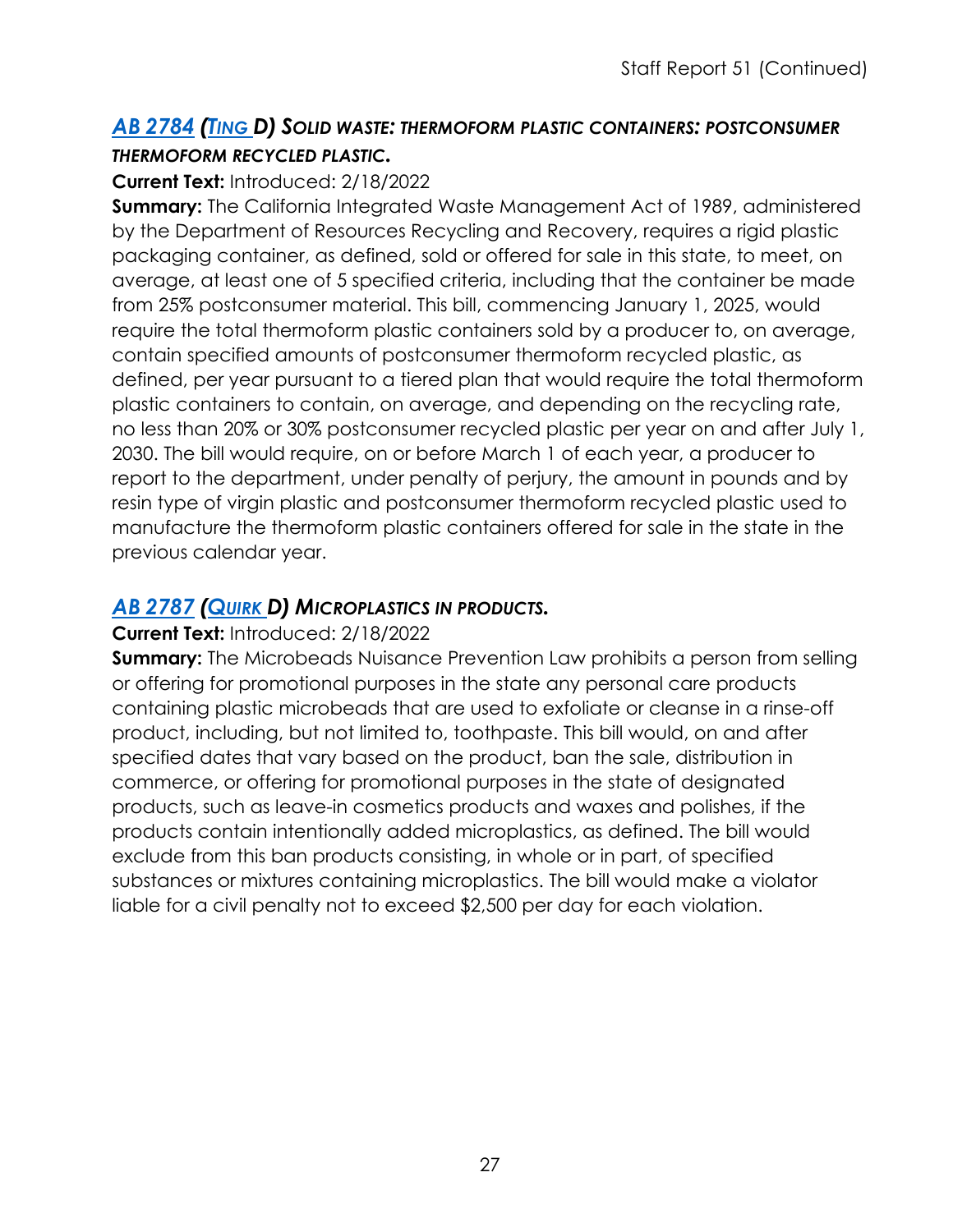## *SB 54 [\(ALLEN D](http://sd26.senate.ca.gov/)) PLASTIC POLLUTION PRODUCER RESPONSIBILITY ACT.*

#### **[Curren](https://ctweb.capitoltrack.com/public/publishbillinfo.aspx?bi=%2FmI%2B8PSAvhHqloxnv5LdpyQop1iS2pvEcknJ09BtnDtOd7LnVqfLNZ4UtiWHECM9)t Text:** Amended: 2/25/2021

**Summary:** Would establish the Plastic Pollution Producer Responsibility Act, which would prohibit producers of single-use, disposable packaging or single-use, disposable food service ware products from offering for sale, selling, distributing, or importing in or into the state such packaging or products that are manufactured on or after January 1, 2032, unless they are recyclable or compostable.

#### *SB [1046](https://ctweb.capitoltrack.com/public/publishbillinfo.aspx?bi=e%2ByVS7C%2BbiEsIQq2oimExSUQSnXnOxbE%2BEqsxHQH15FPk7Brwr0E6AForPyu3quq) [\(EGGMAN D](http://sd05.senate.ca.gov/)) SOLID WASTE: PRECHECKOUT BAGS.*

#### **Current Text:** Introduced: 2/15/2022

**Summary:** Existing law enacts provisions regulating the sale and distribution of reusable grocery bags to customers and prohibits a store, as defined, from providing a single-use carryout bag to a customer at the point of sale, except a compostable bag under specified conditions. Existing law defines a "single-use carryout bag" for this purpose to mean a bag made of plastic, paper, or other material that is provided by a store to a customer at the point of sale and that is not a recycled paper bag, as defined, or a reusable grocery bag that meets specified requirements. This bill would additionally prohibit, on and after an unspecified date, a store, as defined, from providing a precheckout bag to a customer if the bag is not either a compostable bag, as described, or a recycled paper bag. The bill would define a "precheckout bag" for this purpose to mean a bag provided to a customer before the customer reaches the point of sale, that is designed to protect a purchased item from damaging or contaminating other purchased items in a checkout bag, or to contain an unwrapped food item.

#### *SB [1232](https://ctweb.capitoltrack.com/public/publishbillinfo.aspx?bi=oc1OpKF4J%2B0QeLQ9Bl103EncvRe5W2XituZgHT7j2UApqTupmQAsjyAFy1d2XDiO) [\(ALLEN D](http://sd26.senate.ca.gov/)) SOLID WASTE: PRODUCTS: LABELING: BIODEGRADABILITY.*

#### **Current Text:** Introduced: 2/17/2022

**Summary:** Current law prohibits the sale or offering for sale of a product that is labeled as "biodegradable," "degradable," or "decomposable," and prohibits implying that a product will break down, fragment, biodegrade, or decompose in a landfill or other environment, unless the product meets one of several specified standards relating to environmental marketing claims. This bill would additionally allow a manufacturer to make a claim that a product is "biodegradable," "degradable," or "decomposable" if the product, among other things, does not contain an intentionally added ingredient determined by the Department of Resources Recycling and Recovery to present a risk to human health from dermal or oral exposure or if the department determines, with respect to a specific product, material, or ingredient, that there is competent and reliable evidence supporting a claim that it is "biodegradable," "degradable," or "decomposable."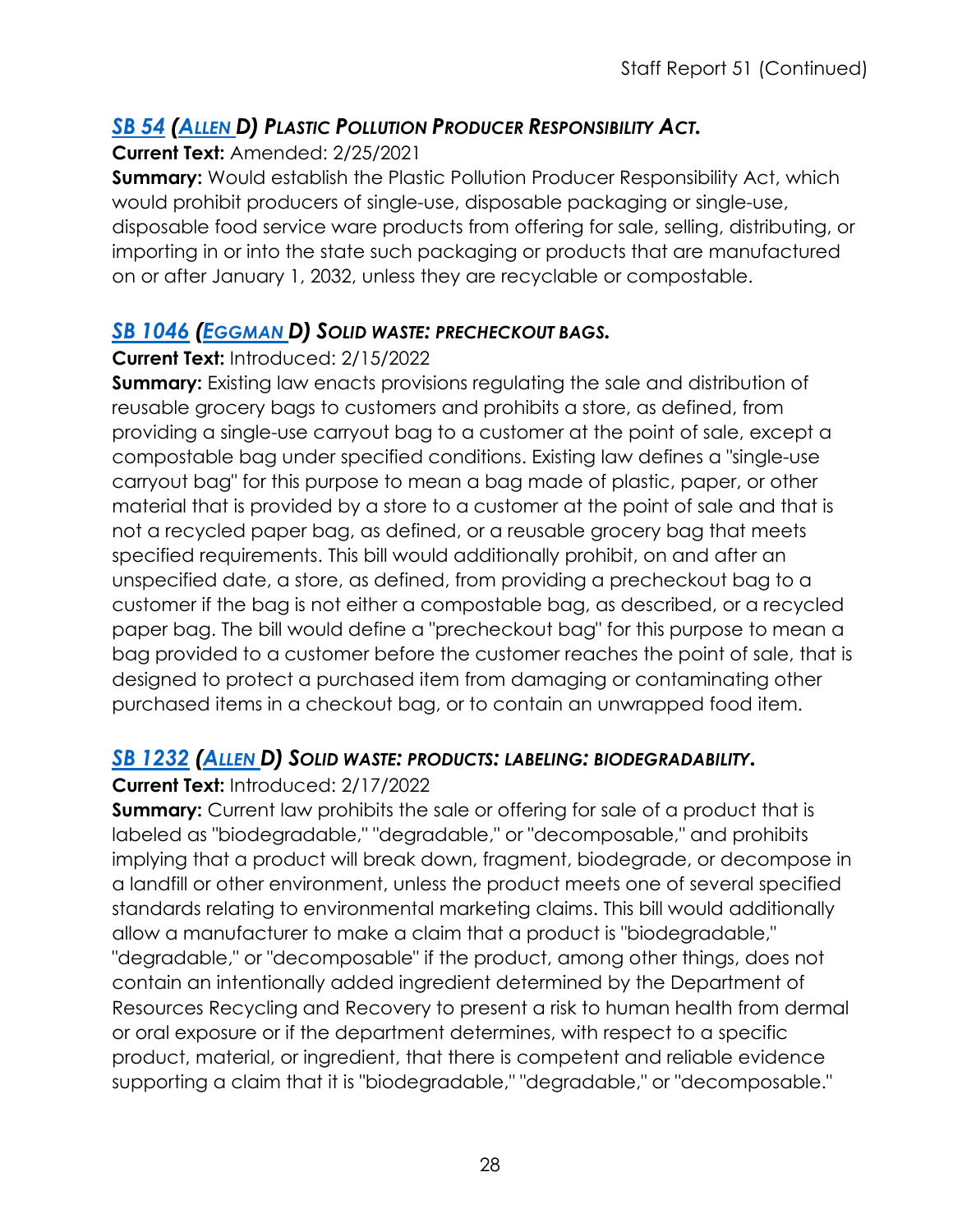## **PUBLIC LANDS**

## *[AB](https://ctweb.capitoltrack.com/public/publishbillinfo.aspx?bi=hvKwiHQJL1wvvh3M0TwGO8OUKGhOg2iOObX3JbWNcEqDDzOWIzO3T6%2BnF47RwAuc) 30 [\(KALRA D](https://a27.asmdc.org/)) OUTDOOR ACCESS TO NATURE: ENVIRONMENTAL EQUITY.*

#### **Current Text:** Amended: 1/24/2022

**Summary:** Would declare that it is the established policy of the state that all Californians have safe and affordable access to nature and access to the benefits of nature, among other things. The bill would require all relevant state agencies, including the Natural Resources Agency, state departments, including the Department of Transportation, and their respective departments, boards, and commissions to incorporate this state policy when revising, adopting, or establishing policies, regulations, and grant criteria, or making expenditures, pertinent to the uses of outdoor access to nature.

## *[AB](https://ctweb.capitoltrack.com/public/publishbillinfo.aspx?bi=dHon1U5cwuMRlWGV4fIoauToVUZl1%2B8OSkapps%2FfsDZr3Gkj%2FtI7iCl6WgIfPvlK) 78 [\(O'DONNELL D](https://a70.asmdc.org/)) SAN GABRIEL AND LOWER LOS ANGELES RIVERS AND MOUNTAINS CONSERVANCY: TERRITORY: DOMINGUEZ CHANNEL WATERSHED AND SANTA CATALINA ISLAND.*

#### **Current Text:** Introduced: 12/7/2020

**Summary:** Current law establishes the San Gabriel and Lower Los Angeles Rivers and Mountains Conservancy in the Natural Resources Agency and prescribes the functions and duties of the conservancy with regard to the protection, preservation, and enhancement of specified areas of the Counties of Los Angeles and Orange located along the San Gabriel River and the lower Los Angeles River and tributaries along those rivers. Current law, for purposes of those provisions, defines "territory" to mean the territory of the conservancy that consists of those portions of the Counties of Los Angeles and Orange located within the San Gabriel River and its tributaries, the lower Los Angeles River and its tributaries, and the San Gabriel Mountains, as described. This bill would additionally include the Dominguez Channel watershed and Santa Catalina Island, as described, within that definition of territory, and would make related changes to the boundaries of that territory.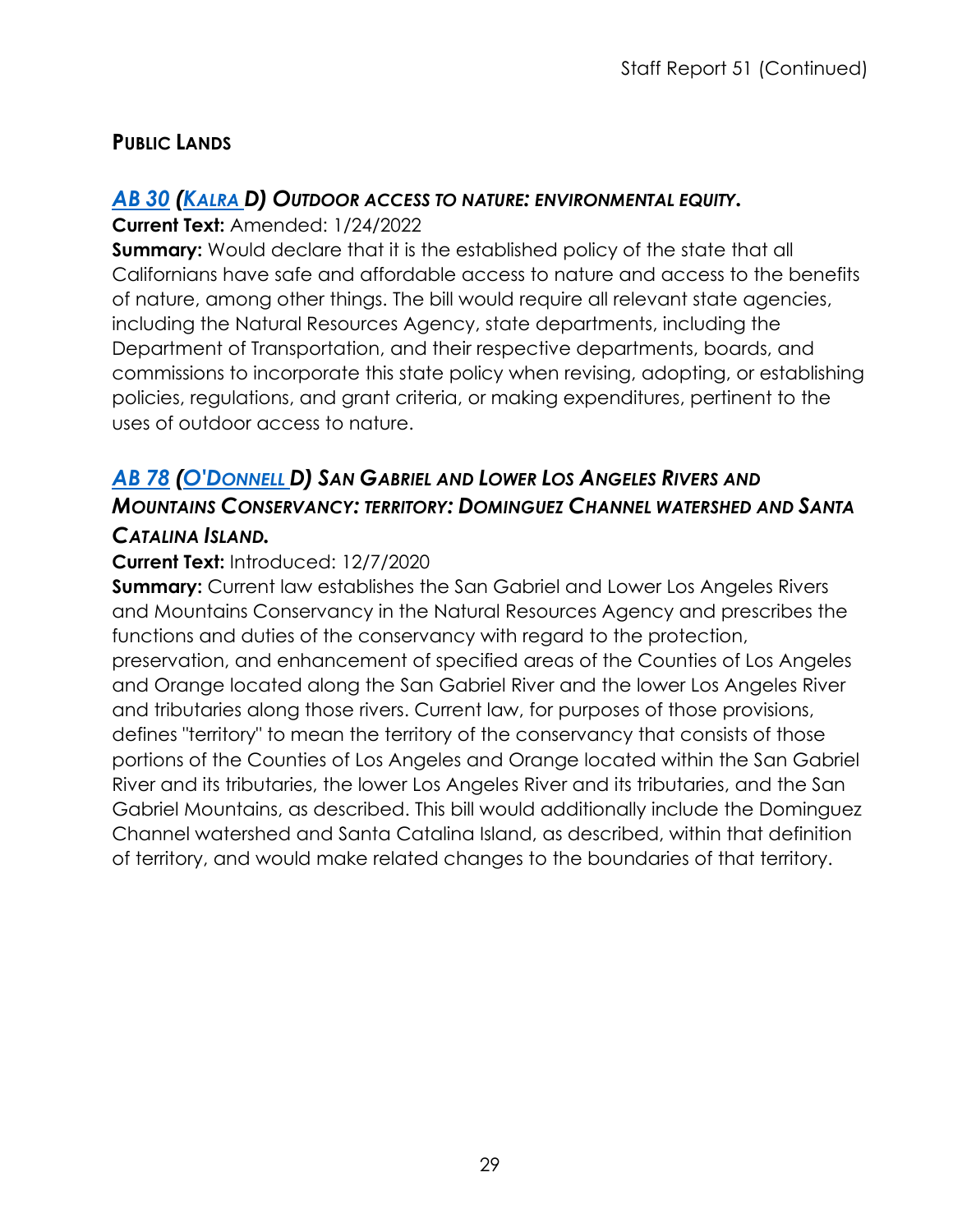## *AB 96 [\(O'DONNELL D](https://a70.asmdc.org/)) CALIFORNIA CLEAN TRUCK, BUS, AND OFF-ROAD VEHICLE AND [EQUIPM](https://ctweb.capitoltrack.com/public/publishbillinfo.aspx?bi=7CIcM9TMEgmRAbhQbHe%2BJYZ9YLho9QQDgasrSqh6usE1hgR%2B3Vamw6EZt4ChOxFr)ENT TECHNOLOGY PROGRAM.*

#### **Current Text:** Amended: 3/22/2021

**Summary:** The California Clean Truck, Bus, and Off-Road Vehicle and Equipment Technology Program, upon appropriation from the Greenhouse Gas Reduction Fund, funds zero- and near-zero-emission truck, bus, and off-road vehicle and equipment technologies and related projects. The program provides that projects eligible for funding include, among others, technology development, demonstration, precommercial pilots, and early commercial deployments of zeroand near-zero- emission medium- and heavy-duty truck technology, and requires, until December 31, 2021, no less than 20% of funding made available for that purpose to support early commercial deployment of existing zero- and near-zeroemission heavy-duty truck technology. The program defines "zero- and near-zeroemission" for its purposes. This bill would extend the requirement that 20% of funding be made available to support early commercial deployment of existing zero- and near-zero-emission heavy-duty truck technology until December 31, 2026.

## *AB [377](https://ctweb.capitoltrack.com/public/publishbillinfo.aspx?bi=agTf0nJ%2Bvgq7tNQV%2FyX0nsSefNmK2zlsArQT50E9Fi9rx%2Fpoing47L%2BdTLuawW4Z) (RIVAS, [ROBERT](https://a30.asmdc.org/) D) WATER QUALITY: IMPAIRED WATERS.*

#### **Current Text:** Amended: 4/13/2021

**Summary:** Would require, by January 1, 2023, the State Water Resources Control Board and regional boards to prioritize enforcement of all water quality standard violations that are causing or contributing to an exceedance of a water quality standard in a surface water of the state. The bill would require the state board and regional boards, by January 1, 2025, to evaluate impaired state surface waters and report to the Legislature a plan to bring all water segments into attainment by January 1, 2050. The bill would require the state board and regional boards to update the report with a progress summary to the Legislature every 5 years. The bill would create the Waterway Recovery Account in the Waste Discharge Permit Fund and would make moneys in the Waterway Recovery Account available for the state board to expend, upon appropriation by the Legislature, to bring impaired water segments into attainment in accordance with the plan.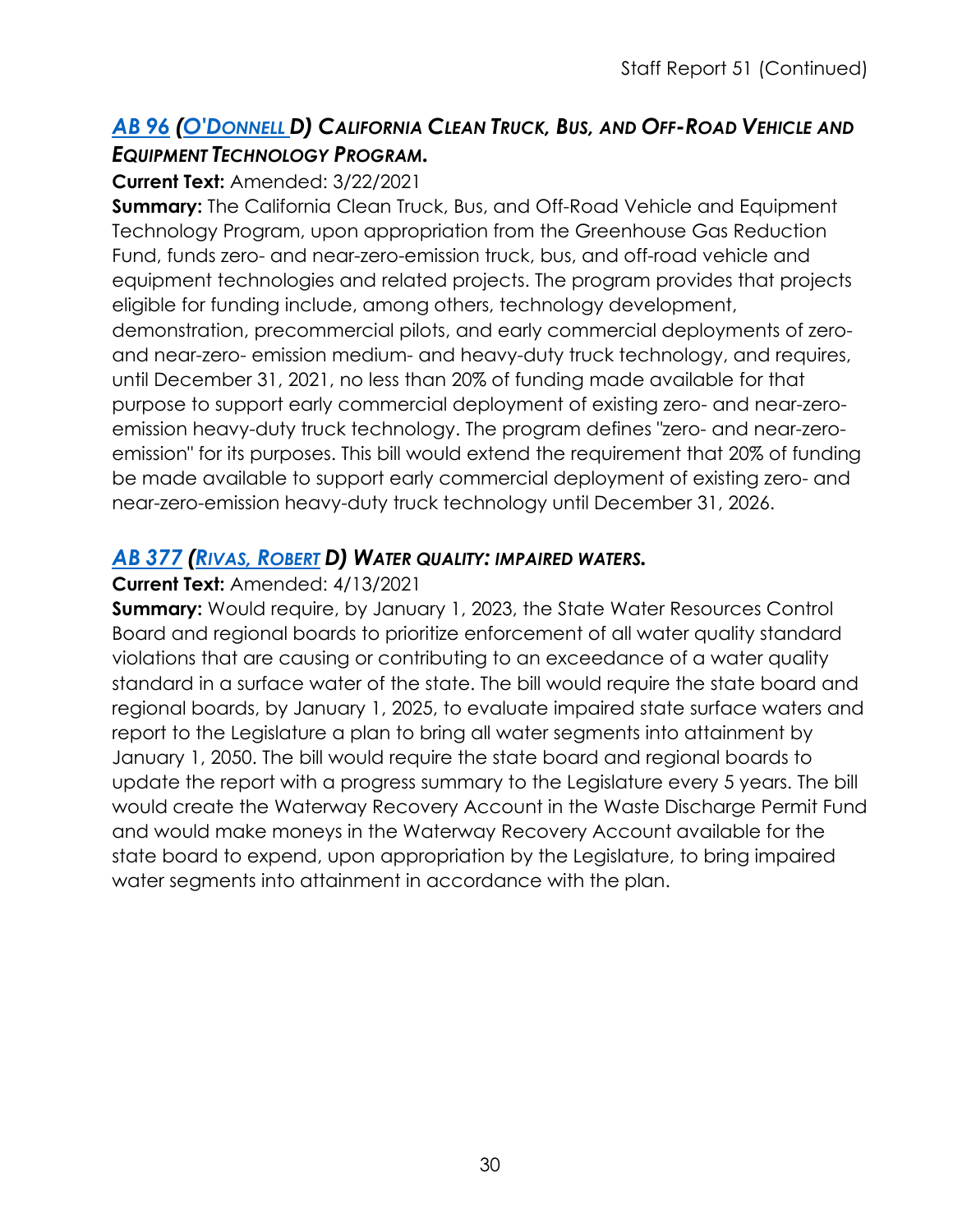## *AB 434 (RIVAS, [ROBERT](https://a30.asmdc.org/) D) PUBLIC LANDS: GRAZING LEASES.*

#### **[Current T](https://ctweb.capitoltrack.com/public/publishbillinfo.aspx?bi=hmWyTKpK1%2FQ1k%2BlfMPezD%2B7MBlZYflX8Smw4aJP0g6atdTa66jKdhRTYuRg8VsLe)ext:** Amended: 4/7/2021

**Summary:** Current law authorizes the Department of Fish and Wildlife, the Department of Parks and Recreation, and State Lands Commission to lease certain lands for specified purposes, including agricultural purposes and grazing, as specified. This bill would require that a management plan for an area to be leased pursuant to certain of those leases include detailed habitat objectives that must be achieved and maintained by the lessee and set minimum requirements for monitoring to ensure those objectives are met, or that the lease specify minimum agricultural and animal husbandry practices to ensure the protection of ecological resources.

## *AB [908](https://ctweb.capitoltrack.com/public/publishbillinfo.aspx?bi=QZJpkdd9NkMV7yRjNK%2BVEs73tOOsKHsi1XtFMKZfIWEAItfUGbBsnu0HltnAEykg) [\(FRAZIER D](https://a11.asmdc.org/)) NATURAL RESOURCES AGENCY: STATEWIDE NATURAL RESOURCES*

#### *INVENTORY.*

## **Current Text:** Introduced: 2/17/2021

**Summary:** Existing law establishes the Natural Resources Agency in state government and requires the agency, in consultation with each department, board, conservancy, and commission within the agency, to develop and maintain a database of lands and easements that have been acquired by the departments and boards within the agency. This bill would require the Natural Resources Agency, to the extent a specified appropriation is made, to prepare a comprehensive, statewide inventory of the natural resources of the state and establish treatment measures necessary to protect those resources, and to post its initial inventory on its internet website on or before January 1, 2023, with annual updates on or before January 1 of each year thereafter.

## *AB [963](https://ctweb.capitoltrack.com/public/publishbillinfo.aspx?bi=icudPa0%2FsXN7IGeSsjESKFS%2BcD9iFgFE9FKu5IDPUK85haC0R0tnRr1He5UJCZwV) (KAMLAGER) BALDWIN HILLS CONSERVANCY: URBAN WATERSHEDS*

#### *CONSERVANCY EXPANSION.*

#### **Current Text:** Introduced: 2/17/2021

**Summary:** The Baldwin Hills Conservancy Act establishes, until January 1, 2026, in the Natural Resources Agency, the Baldwin Hills Conservancy, created with the purpose, among other purposes, to acquire and manage public lands within the Baldwin Hills area, as defined. This bill would expand the area covered by the conservancy to include the southern Ballona Creek Watershed, as defined, and the Upper Dominguez Channel, as defined. The bill would rename the conservancy the Baldwin Hills and Urban Watersheds Conservancy and make conforming changes.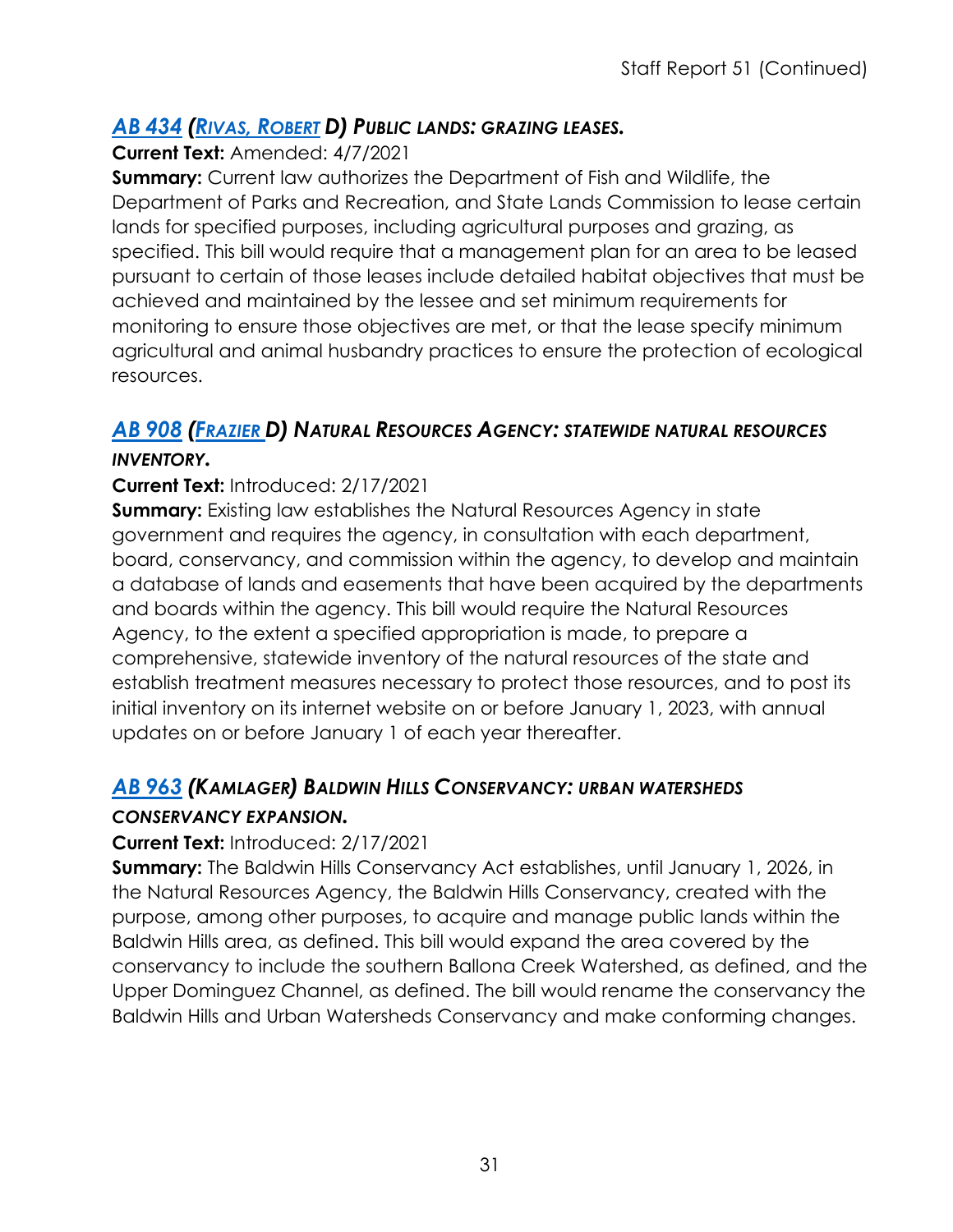## *AB [1789](https://ctweb.capitoltrack.com/public/publishbillinfo.aspx?bi=DLd6AvjYZwK1SUejVmulLOtxbyd9iG82sfIO23bLzRTYlMLCnULlVFGQwhNpasXM) [\(BENNETT D](https://a37.asmdc.org/)) OUTDOOR RECREATION: CALIFORNIA TRAILS COMMISSION: TRAILS CORPS PROGRAM: GRANT PROGRAM.*

#### **Current Text:** Introduced: 2/3/2022

**Summary:** Current law establishes within the Natural Resources Agency the Department of Parks and Recreation, which is under the control of the Director of Parks and Recreation. Current law creates the Recreational Trails Fund, and moneys in the fund are available, upon appropriation by the Legislature, to the department for competitive grants to cities, counties, districts, state and federal agencies, and nonprofit organizations with management responsibilities over public lands to acquire and develop recreational trails. This bill would create the California Trails Commission, to consist of 8 specified members, within the agency to promote policies and investment opportunities that maximize the health, fitness, and social benefits of nonmotorized natural surface trails, trail networks, and greenway corridors.

## *AB [1832](https://ctweb.capitoltrack.com/public/publishbillinfo.aspx?bi=L%2Ff8SSSCq78HEKHYfkpgJuyPkQ%2Bsbi9zlIPdLwMJM%2FT0BOYAj8ZrQtRDcJwJUHEg) [\(RIVAS,](https://a39.asmdc.org/) LUZ D) TIDELANDS AND SUBMERGED LANDS: HARD MINERAL*

#### *EXTRACTION.*

#### **Current Text:** Introduced: 2/7/2022

**Summary:** Under current law, the State Lands Commission has jurisdiction over tidelands and submerged lands of the state. Current law also makes a local trustee of granted public trust lands, as defined, a trustee of state lands and confers upon that trustee specified powers regarding the leasing or granting of rights or privileges in relation to those lands. When it appears to be in the public interest, existing law authorizes the commission to grant by competitive bidding leases for the extraction of minerals other than oil and gas from tidelands and submerged lands of the state under specified circumstances. This bill would repeal that authorization and would instead prohibit the commission or a local trustee of granted public trust lands from granting leases or issuing permits for the extraction or removal of hard minerals, as defined, from tidelands and submerged lands of the state.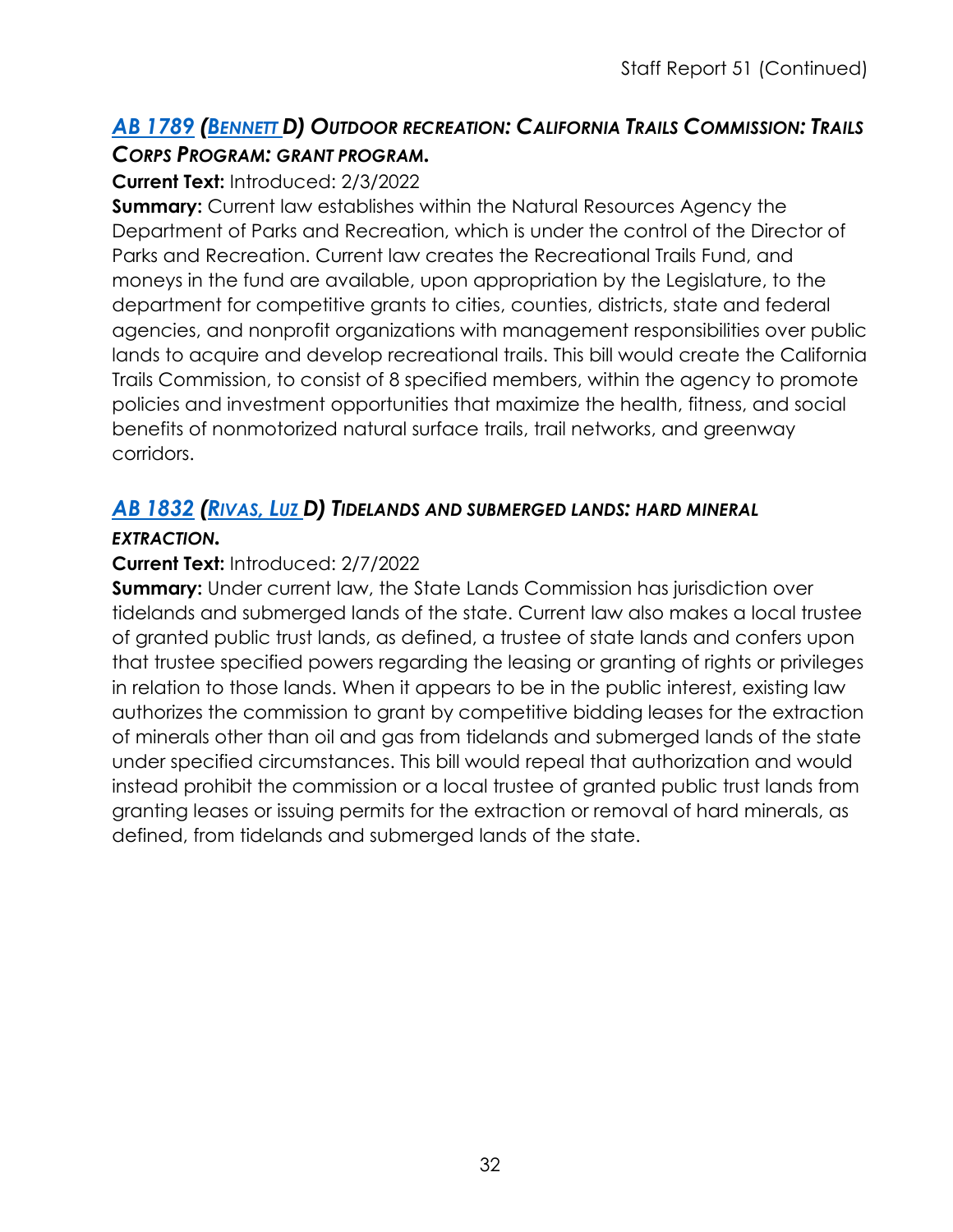#### *AB [2016](https://ctweb.capitoltrack.com/public/publishbillinfo.aspx?bi=VtyjRzEFp%2FJqOyqNCln0RLtd%2BHOakO5oqxFP9TNL2HY0FmsUJxDaOwHOXzbWXbtR) [\(BAUER-KAHAN D](https://a16.asmdc.org/)) STATE WATER RESOURCES CONTROL BOARD: DESALINATION PLANT: FEASIBILITY STUDY.*

#### **Current Text:** Introduced: 2/14/2022

**Summary:** Would require the State Water Resources Control Board to undertake a comprehensive feasibility study of the potential impact of desalination plants within the state, as specified. The bill would authorize the board to contract with an educational institution, as defined, or related organization to conduct the feasibility study. The bill would require the board to prepare and present to the Legislature, on or before January 1, 2025, a prescribed report about the feasibility study. The bill would authorize the board to seek a one-time extension of up to one year to complete the feasibility study, as specified.

#### *AB [2109](https://ctweb.capitoltrack.com/public/publishbillinfo.aspx?bi=BkmB16SizlWq5d8daG8n8%2FyP0CdHcYqs2ku2W0z8GVLt44HPc2%2BrxJcfGDRIXgaZ) [\(BENNETT D](https://a37.asmdc.org/)) WHITE SHARKS: PROHIBITION ON USE OF ATTRACTANTS.*

**Current Text:** Introduced: 2/14/2022

**Summary:** Would make it unlawful to use any bait, lure, or chum to attract any white shark or to place any bait, lure, or chum into the water when a white shark is either visible or known to be present except if the activity is authorized by a permit issued by the Department of Fish and Wildlife for scientific, educational, or propagation purposes.

#### *AB [2160](https://ctweb.capitoltrack.com/public/publishbillinfo.aspx?bi=QfDeN1WKsmnFJZ8flQ0PXkYLtJSGxIRwaj4bWbd5nf%2FWQw5RWQv0PHjwHfcq1EL9) [\(BENNETT D](https://a37.asmdc.org/)) COASTAL RESOURCES: COASTAL DEVELOPMENT PERMITS: FEES.*

**Current Text:** Introduced: 2/15/2022

**Summary:** Existing law, the California Coastal Act of 1976, requires any person wishing to perform or undertake any development in the coastal zone, as defined, in addition to obtaining any other permit required by law from any local government or from any state, regional, or local agency, to obtain a coastal development permit, as provided. The act further provides for the certification of local coastal programs by the California Coastal Commission. The act prohibits the commission, except as provided, from exercising its coastal development permit review authority, as specified, over any new development within the area to which the certified local coastal program, or any portion thereof, applies. Existing law requires a local government, if it has been delegated authority to issue coastal development permits, to recover any costs incurred from fees charged to individual permit applicants. Existing law authorizes the local government to elect to not levy fees, as provided. This bill would, at the request of an applicant for a coastal development permit, authorize a city or county to waive or reduce the permit fee for specified projects. The bill would authorize the applicant, if a city or county rejects a fee waiver or fee education request, to submit the coastal development permit application directly to the commission.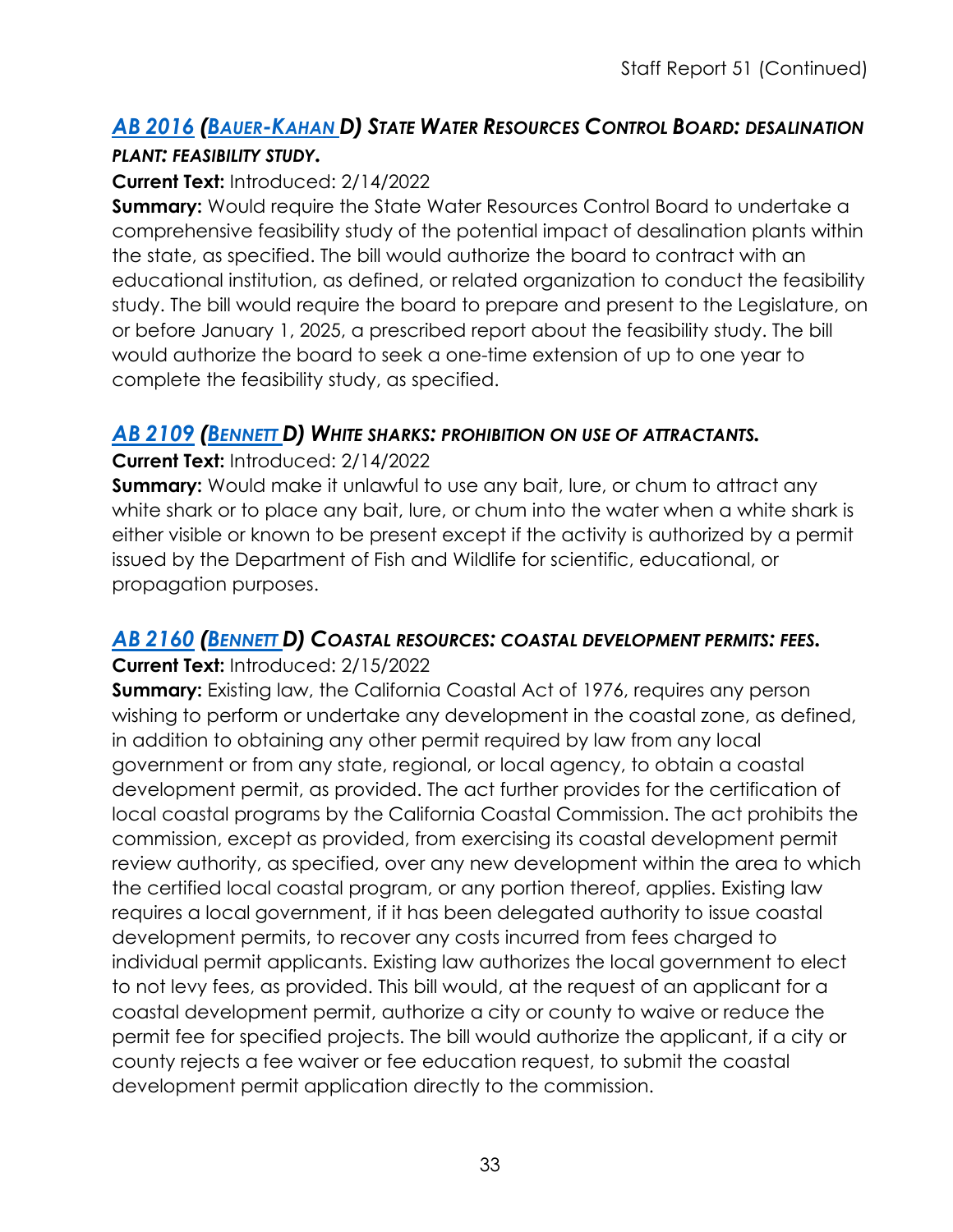## *AB [2177](https://ctweb.capitoltrack.com/public/publishbillinfo.aspx?bi=Uua7XPQwLgYL6LCxZ3rDzTwTeOWjNDEaGQ3JByyNGSzk%2Fyj7IM21%2Fo0JYAnWWY3v) [\(IRWIN D](https://a44.asmdc.org/)) COASTAL RECREATION: DESIGNATED STATE SURFING RESERVES.*

**Current Text:** Introduced: 2/15/2022

**Summary:** The California Coastal Act of 1976 requires oceanfront land suitable for recreational use to be protected for recreational use and development unless present and foreseeable future demand for public or commercial recreational activities that could be accommodated on the property is already adequately provided for in the area. Existing law establishes surfing as the official state sport. This bill would require, on or before , an unspecified state agency to establish criteria and an application process for purposes of designating an area of the coastline as a state surfing reserve, as defined. The bill would authorize a local government, as defined, to apply to the unspecified state agency for purposes of designating an area of the coastline within the jurisdiction of the local government as a state surfing reserve. The bill would require the unspecified state agency to approve the application if the area of the coastline meets the established criteria. The bill would require, once the application is approved, the unspecified state agency to designate the area as a state surfing reserve and to include this designation in any publications or maps that are issued by the unspecified state agency. The bill would authorize the unspecified state agency to revoke the designation if the surfing reserve no longer meets the established criteria.

## *AB [2287](https://ctweb.capitoltrack.com/public/publishbillinfo.aspx?bi=tOAKk70axqNl9AQyQ0bTut%2BYHo6p5nRl7tD8FMM6WjfTuq5KZx7wQ4r1Dfj41wi1) [\(STONE D](https://a29.asmdc.org/)) CALIFORNIA OCEAN RESOURCES STEWARDSHIP ACT OF 2000.*

#### **Current Text:** Introduced: 2/16/2022

**Summary:** Existing law, the California Ocean Resources Stewardship Act of 2000, authorizes the Secretary of the Natural Resources Agency to enter into an agreement with an existing nonprofit corporation to establish a trust to be known as the California Ocean Trust to seek and provide funding for ocean resource science projects and to encourage coordinated, multiagency, multi-institution approaches to ocean resource science. Existing law requires the secretary to report on the steps taken to ensure the coordination of ocean resource management science. This bill would authorize the trust to administer grants and expenditures of the trust for specified purposes from private and public fund sources, including, but not limited to, direct appropriations from the annual Budget Act and block grants from other state agencies with relevant need for coordination and engagement with the trust. The bill would exempt contracts with the trust for the sole purpose of delivering contracted science services to state agencies with relevant need, including, but not limited to, peer reviews, technical guidance, and scientific reports and analyses from state contracting requirements.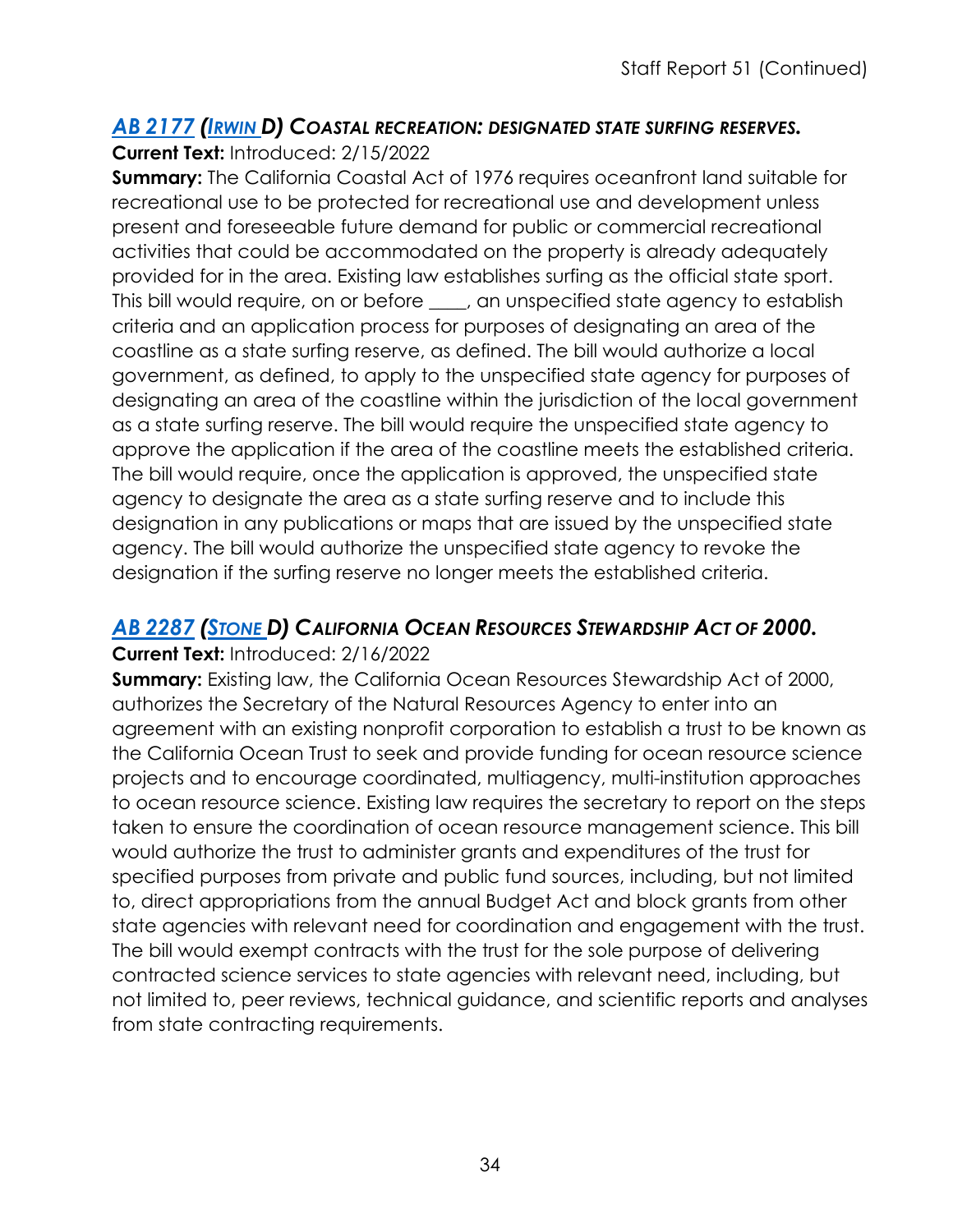#### *AB [2593](https://ctweb.capitoltrack.com/public/publishbillinfo.aspx?bi=EQKnISm2BD7PlgxLfKzAGeqk7cF83GHdTh7KBCcvbchioQ1sgdtIynNp%2FypEoChb) [\(BOERNER HORVATH D](https://a76.asmdc.org/)) COASTAL RESOURCES: COASTAL DEVELOPMENT PERMITS: BLUE CARBON PROJECTS.*

#### **Current Text:** Introduced: 2/18/2022

**Summary:** Would require the California Coastal Commission to require an applicant with a public project, as defined, seeking a coastal development permit to, where feasible, also build or contribute to a blue carbon project, as defined. The bill would provide that, when possible, existing state grant programs may be used to fund, and give funding priority to, blue carbon projects to the extent not in conflict with the grant program, as provided.

## *SB [1012](https://ctweb.capitoltrack.com/public/publishbillinfo.aspx?bi=%2F96Ijv9zfgIjlL34Me80IK28GvPLgRo1GuUeN41SAdykc850KBw50y3QtNozlfI5) [\(GLAZER D](http://sd07.senate.ca.gov/)) STATE PARKS: OPEN FIRES.*

#### **Current Text:** Introduced: 2/14/2022

**Summary:** Current law gives control of the state park system to the Department of Parks and Recreation and requires the Director of Parks and Recreation to promote and regulate the use of the state park system in a manner that conserves the scenery, natural and historic resources, and wildlife in the individual units of the system for the enjoyment of future generations. This bill would require a unit of the state park system to follow and enforce the rules relating to open fires that are at least as restrictive as the rules adopted by a local fire department or a fire protection district within whose boundaries the unit is located, as provided.

## *SB [1036](https://ctweb.capitoltrack.com/public/publishbillinfo.aspx?bi=ub3TU0Q37Cx6ashCV1IkZv9csNjot48DttUcT03Z6Dis6gBIyB9X%2FbqnsODwAk0B) [\(NEWMAN D](https://sd29.senate.ca.gov/)) ORANGE COUNTY CONSERVATION CORPS: CALIFORNIA OCEAN CORPS.*

#### **Current Text:** Introduced: 2/15/2022

**Summary:** Existing law establishes in the Natural Resources Agency the California Conservation Corps and requires the corps to implement and administer the conservation corps program. Existing law requires the director of the corps to establish a forestry corps program to accomplish specified objectives related to forest health. This bill would authorize the Orange County Conservation Corps to establish and implement the California Ocean Corps in order to organize and provide opportunities for young people to contribute to meaningful and technically skilled ocean conservation work, as provided, in the County of Orange. This bill would repeal these provisions on January 1, 2027. The bill would appropriate \$12,000,000 to the Orange County Conservation Corps for these purposes.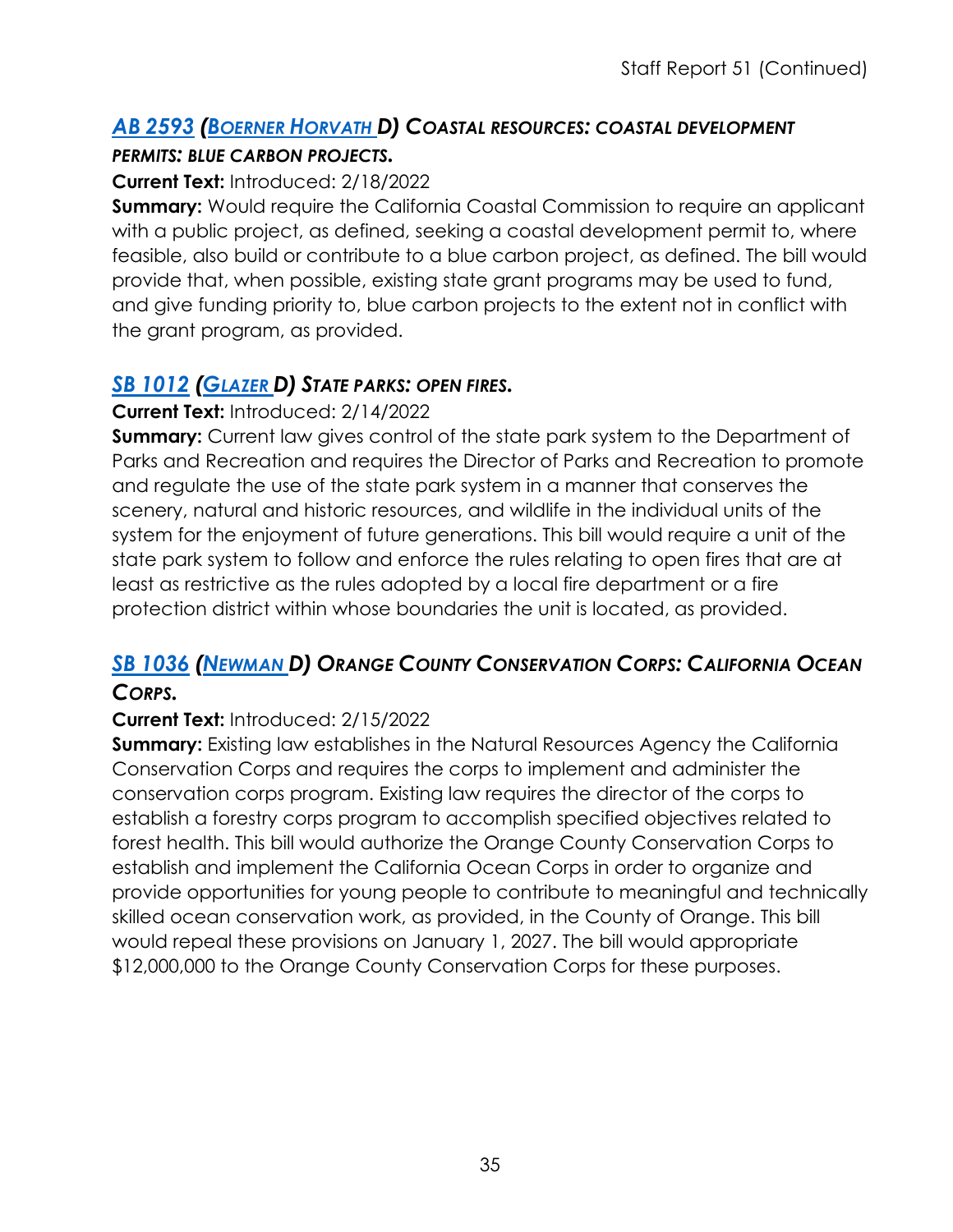## *SB [1052](https://ctweb.capitoltrack.com/public/publishbillinfo.aspx?bi=SsT4YysUR%2Fq3Y79FSEF482x0jv7sfujnLFUY0rXUDlJrxLqvWaejmXTC7kXyrT0s) [\(KAMLAGER D](https://sd30.senate.ca.gov/)) BALDWIN HILLS CONSERVANCY: URBAN WATERSHEDS CONSERVANCY EXPANSION.*

#### **Current Text:** Introduced: 2/15/2022

**Summary:** (1) The Baldwin Hills Conservancy Act establishes, until January 1, 2026, in the Natural Resources Agency, the Baldwin Hills Conservancy, created with the purpose, among other purposes, to acquire and manage public lands within the Baldwin Hills area, as defined. This bill would expand the area covered by the conservancy to include the southern Ballona Creek Watershed, as defined, and the Upper Dominguez Channel, as defined. The bill would rename the conservancy the Baldwin Hills and Urban Watersheds Conservancy and make conforming changes. This bill contains other related provisions and other existing laws.

## **RENEWABLE ENERGY**

## *[AB](https://ctweb.capitoltrack.com/public/publishbillinfo.aspx?bi=MS5na8o7f05U978vhcmnLpGOaobgpeAFUWnL2M69LlpYUPE7bOf0%2FfA46yjWiaLS) 64 [\(QUIRK D](https://a20.asmdc.org/)) ELECTRICITY: LONG-TERM BACKUP ELECTRICITY SUPPLY STRATEGY.*

#### **Current Text:** Amended: 3/23/2021

**Summary:** Would require the PUC, Energy Commission, and State Energy Resources Conservation and Development Commission, in consultation with all balancing authorities, to additionally develop a strategy, by January 1, 2024, that achieves (1) a target of 5-gigawatt hours of operational long-term backup electricity, as specified, by December 31, 2030, and (2) a target of at least an additional 5 gigawatt hours of operational long-term backup electricity in each subsequent year through 2045. The bill would require the commission, by January 1, 2024, to submit the strategy developed in a report to the Legislature, and by January 1 of each 4th year thereafter, through January 1, 2044, would require the commission to submit a report to the Legislature detailing the progress made toward achieving the targets of the long-term backup electricity supply strategy.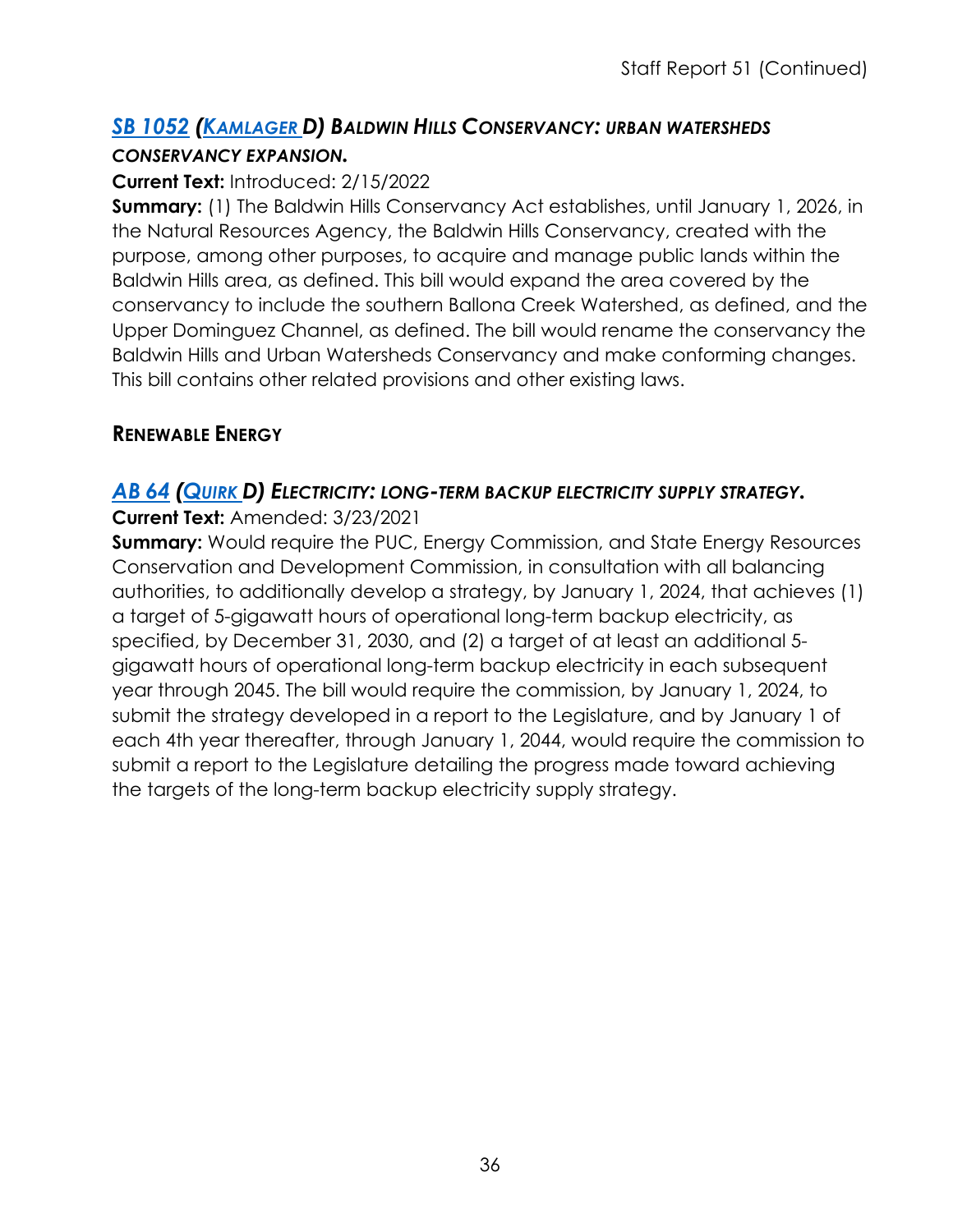#### *AB [2587](https://ctweb.capitoltrack.com/public/publishbillinfo.aspx?bi=X4Gb4EMzdToJ34I4xlvYZLIxZWP8qgEWvcD1Eup3ZDDsSiYQnvVJa678PPaMA5a8) (GARCIA, [EDUARDO D](https://a56.asmdc.org/)) ENERGY: FIRM ZERO-CARBON RESOURCES:*

#### *PROCUREMENT.*

#### **Current Text:** Introduced: 2/18/2022

**Summary:** Current law requires the State Energy Resources Conservation and Development Commission, in consultation with the Public Utilities Commission, the Independent System Operator, and the State Air Resources Board, on or before December 31, 2023, to submit to the Legislature an assessment of the firm zerocarbon resources that support a clean, reliable, and resilient electrical grid in California and will achieve the policy of the state that eligible renewable energy resources and zero- carbon resources supply 100% of all retail sales of electricity to California end-use customers and 100% of electricity procured to serve all state agencies by December 31, 2045, as specified. This bill would require the Public Utilities Commission to open a proceeding related to the procurement of firm zerocarbon resources based on the findings and recommendations made in the above-described assessment no later than 6 months from the time the assessment is presented to the Legislature.

## *AB [2674](https://ctweb.capitoltrack.com/public/publishbillinfo.aspx?bi=FG5ZKrbvXlugJzwV%2BdITi4O9fWVhq4%2FSZeqkUWQgS3aHqTRjqYYe2cS1GUqnJGDv) [\(VILLAPUDUA D](https://a13.asmdc.org/)) CALIFORNIA GLOBAL WARMING SOLUTIONS ACT OF 2006: LOW CARBON FUEL STANDARD REGULATIONS.*

#### **Current Text:** Introduced: 2/18/2022

**Summary:** Would require the State Air Resources Board to recognize as a method to generate credits under the Low Carbon Fuel Standard regulations the use of renewable natural gas or biogas that both displaces the existing use of natural gas and reduces the carbon intensity of fuels.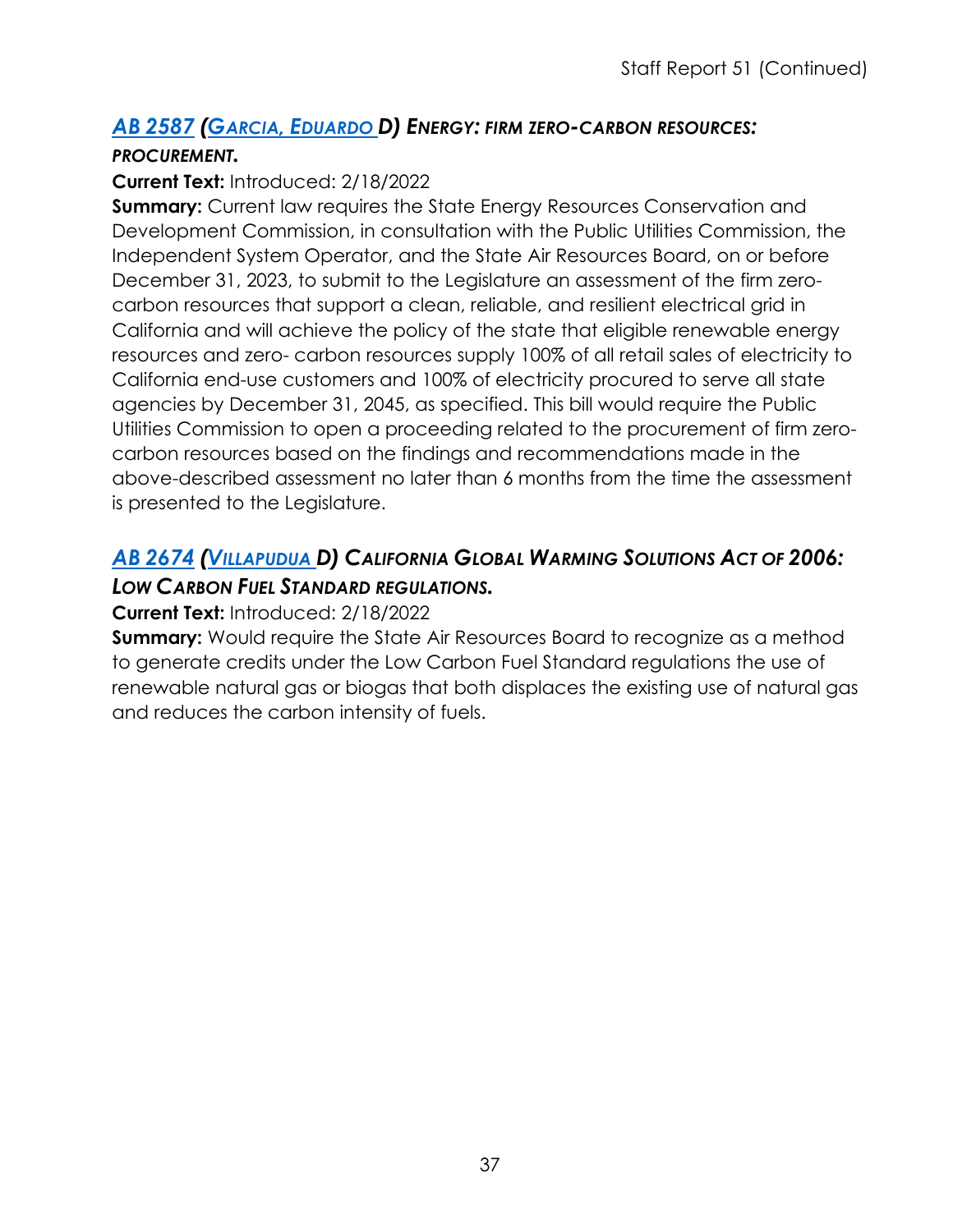## *SB [1112](https://ctweb.capitoltrack.com/public/publishbillinfo.aspx?bi=KjptAkwONCNsTehFF1a2ZWUTS0nwwo1Bg05s4Py8PQ3ytz7bDQRNqmGi4tVLj5FO) [\(BECKER D](http://sd13.senate.ca.gov/)) ENERGY SUPPLIERS: NOTICE AND RECORDATION OF A DECARBONIZATION CHARGE.*

#### **Current Text:** Introduced: 2/16/2022

**Summary:** Existing law vests the Public Utilities Commission with regulatory authority over public utilities, including electrical corporations, while local publicly owned electric utilities and electrical cooperatives are under the direction of their governing boards. Existing law requires the commission, in consultation with the Independent System Operator, to establish resource adequacy requirements for all load-serving entities, defined to include electrical corporations, community choice aggregators, and electric service providers. The California Renewables Portfolio Standard Program requires the commission to establish a renewables portfolio standard requiring all retail suppliers, defined as including electrical corporations, community choice aggregators, and electric service providers, to procure a minimum quantity of electricity products from eligible renewable energy resources, as defined, so that the total kilowatt hours of those products sold to their retail enduse customers achieves 33% of retail sales by December 31, 2020, 44% by December 31, 2024, 52% by December 31, 2027, and 60% by December 31, 2030.This bill would require the commission, or the governing board of a local publicly owned electric utility or electrical cooperative, to require an energy supplier, defined as an electrical corporation, local publicly owned electric utility, electric service provider, community choice aggregator, or electrical cooperative, administering a decarbonization upgrade program or initiative, to record, no later than 10 days after funding a decarbonization upgrade, a notice of decarbonization charge, as defined, with the county recorder of the county where the property subject to the decarbonization charge is located. The bill would require an energy supplier, within 10 days of full cost recovery of the outstanding charges related to the recorded notice of decarbonization charge, to record a notice of the full cost recovery and removal of the decarbonization charge with the county recorder of the county where the property subject to the decarbonization charge is located. The bill also would require an energy supplier, within 10 days of a decision by the energy supplier to cease collection of the charge, to record a notice of removal of the decarbonization charge with the county recorder of the county where the property subject to the decarbonization charge is located. If the subscriber's property is not owner-occupied, the bill would require the energy supplier to incorporate in a written agreement between the energy supplier and the property owner related to installation of a decarbonization upgrade, a requirement that the property owner shall cause the obligation to pay the decarbonization charge to appear in the terms through which the property owner leases or licenses the property for occupancy.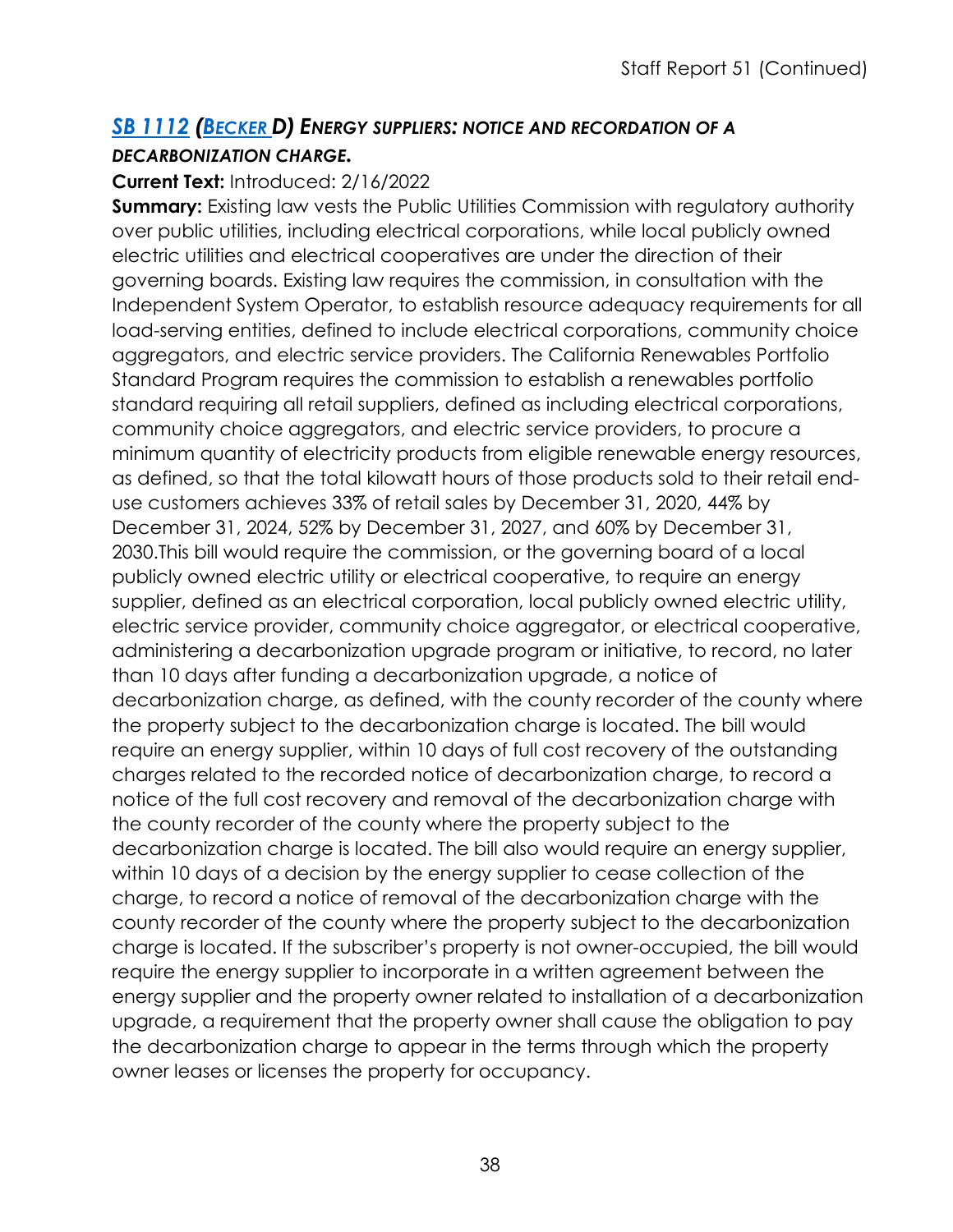## *SB [1376](https://ctweb.capitoltrack.com/public/publishbillinfo.aspx?bi=sTaioSBmOPXtiBLdSaGakiQs2HyoO8FSjVyUmltvPKvZAAz2zIip1S%2Bd8IaFb2vu) [\(STERN D](http://sd27.senate.ca.gov/)) STATE ENERGY RESOURCES CONSERVATION AND DEVELOPMENT COMMISSION: STRATEGIC PLAN: ZERO-CARBON RESOURCES.*

#### **Current Text:** Introduced: 2/18/2022

**Summary:** Current law requires the State Energy Resources Conservation and Development Commission to conduct biennial assessments and forecasts of all aspects of energy industry supply, production, transportation, delivery and distribution, demand, and prices. Current law requires the commission to use these assessments and forecasts to develop and evaluate energy policies and programs that conserve resources, protect the environment, ensure energy reliability, enhance the state's economy, and protect public health and safety. Current law requires the commission to adopt an integrated energy policy report on or before November 1 of each odd-numbered year that contains an overview of major energy trends and issues facing the state and presents policy recommendations, as specified. This bill would require the commission to adopt a strategic plan on or before November 1, 2023, to enable no less than 6 gigawatts per year of zerocarbon resources to be interconnected to the state's electrical grid, beginning on January 1, 2025.

## **SCHOOL LANDS**

## *AB [765](https://ctweb.capitoltrack.com/public/publishbillinfo.aspx?bi=BHNtf16Ml9XIT1dpD7l%2BhnpC0ChWR0djbKtPnWQ8TGgWuEua5HLdRoNWnSBZrC82) (GARCIA, [EDUARDO D](https://a56.asmdc.org/)) PUBLIC LANDS: SCHOOL LANDS: CALIFORNIA DESERT*

#### *CONSERVATION AREA.*

#### **Current Text:** Introduced: 2/16/2021

**Summary:** Current law requires the State Lands Commission to enter into a memorandum of agreement by April 1, 2012, with the United States Secretary of the Interior to facilitate land exchanges that consolidate school land parcels into contiguous holdings that are suitable for large- scale renewable energy-related projects. Current law requires, after the memorandum of agreement is entered into, the Commission to make best efforts to consolidate all school land parcels in the California desert into contiguous holdings for large-scale renewable energy-related projects. This bill would also include as part of the definition of "California desert" any other additional areas included in a specified United States Bureau of Land Management amendment, as provided.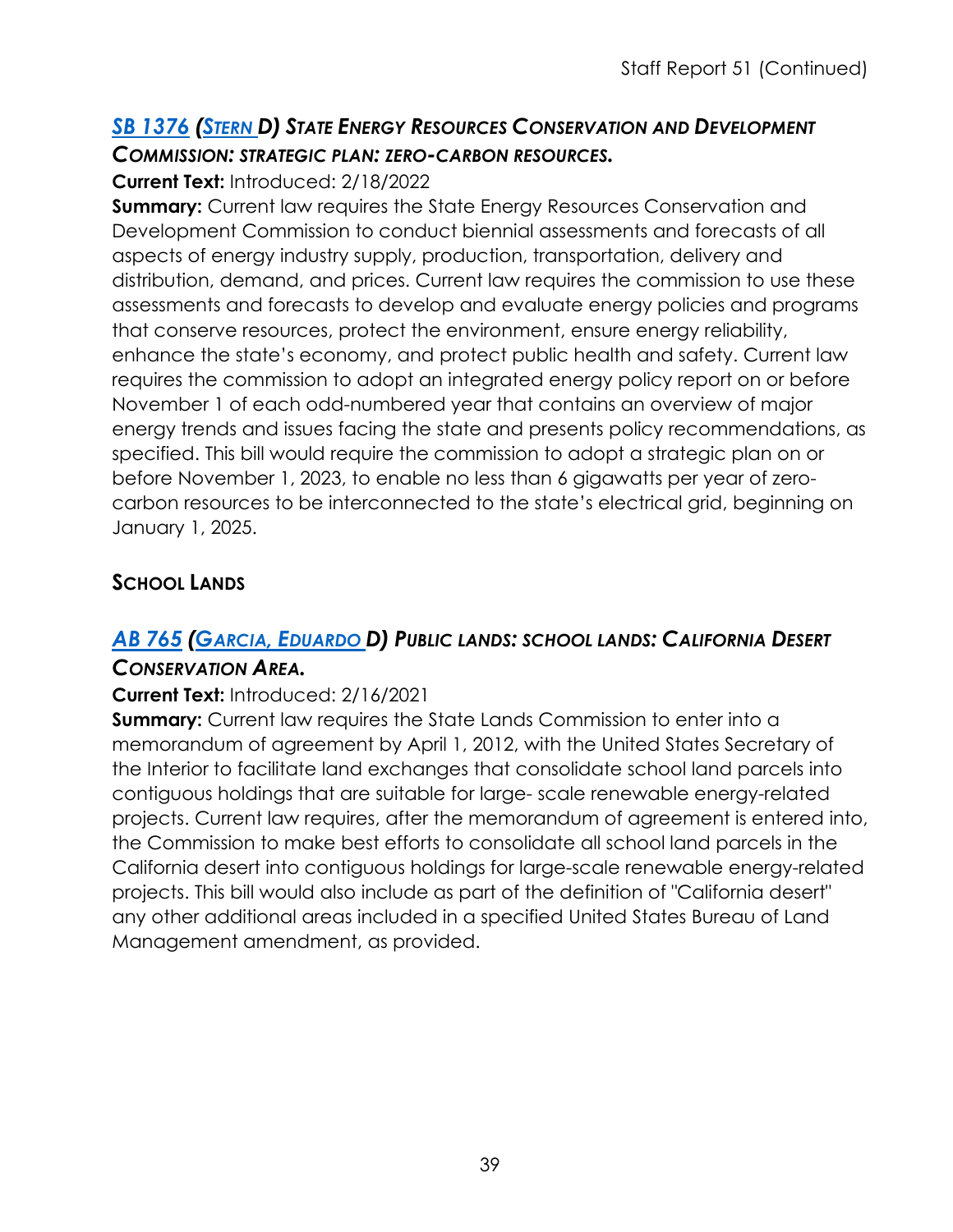## **SEA LEVEL RISE AND CLIMATE CHANGE**

## *[AB](https://ctweb.capitoltrack.com/public/publishbillinfo.aspx?bi=fnb%2BEeXJ%2F8%2FW521KbgzUUDE%2Flh5SReJbeBL3%2FOVtOd0soKU%2Bs%2FMgIpB4oCGTmhHI) 11 [\(WARD D](https://a78.asmdc.org/)) CLIMATE CHANGE: REGIONAL CLIMATE CHANGE AUTHORITIES.*

**Current Text:** Amended: 1/21/2021

**Summary:** Would require the Strategic Growth Council, by January 1, 2023, to establish up to 12 regional climate change authorities to coordinate climate adaptation and mitigation activities in their regions, and coordinate with other regional climate adaptation authorities, state agencies, and other relevant stakeholders.

## *AB [284](https://ctweb.capitoltrack.com/public/publishbillinfo.aspx?bi=eKbGPVikqiH5lPDGMnyiLSwKO69hxz9w12VSlKdHpBJe2Xvmn2i%2B7Dk4MMEira9%2F) (RIVAS, [ROBERT](https://a30.asmdc.org/) D) CALIFORNIA GLOBAL WARMING SOLUTIONS ACT OF 2006: CLIMATE GOAL: NATURAL AND WORKING LANDS.*

#### **Current Text:** Amended: 7/14/2021

**Summary:** Would require the State Air Resources Board, as part of the next scoping plan update, in collaboration with the Natural Resources Agency and other relevant state agencies and departments and no later than January 1, 2023, to identify a 2045 climate goal, with interim milestones, for the state's natural and working lands, as defined, and to integrate into the scoping plan update recommendations developed by the Natural Resources Agency and the Department of Food and Agriculture regarding practices, policy and financial incentives, market needs, and potential reductions in barriers that would help achieve the 2045 climate goal, among other recommendations. The bill would require the state board, in collaboration with the Natural Resources Agency and other relevant state agencies and departments, to include this information in each subsequent update to the scoping plan and update that information, as appropriate.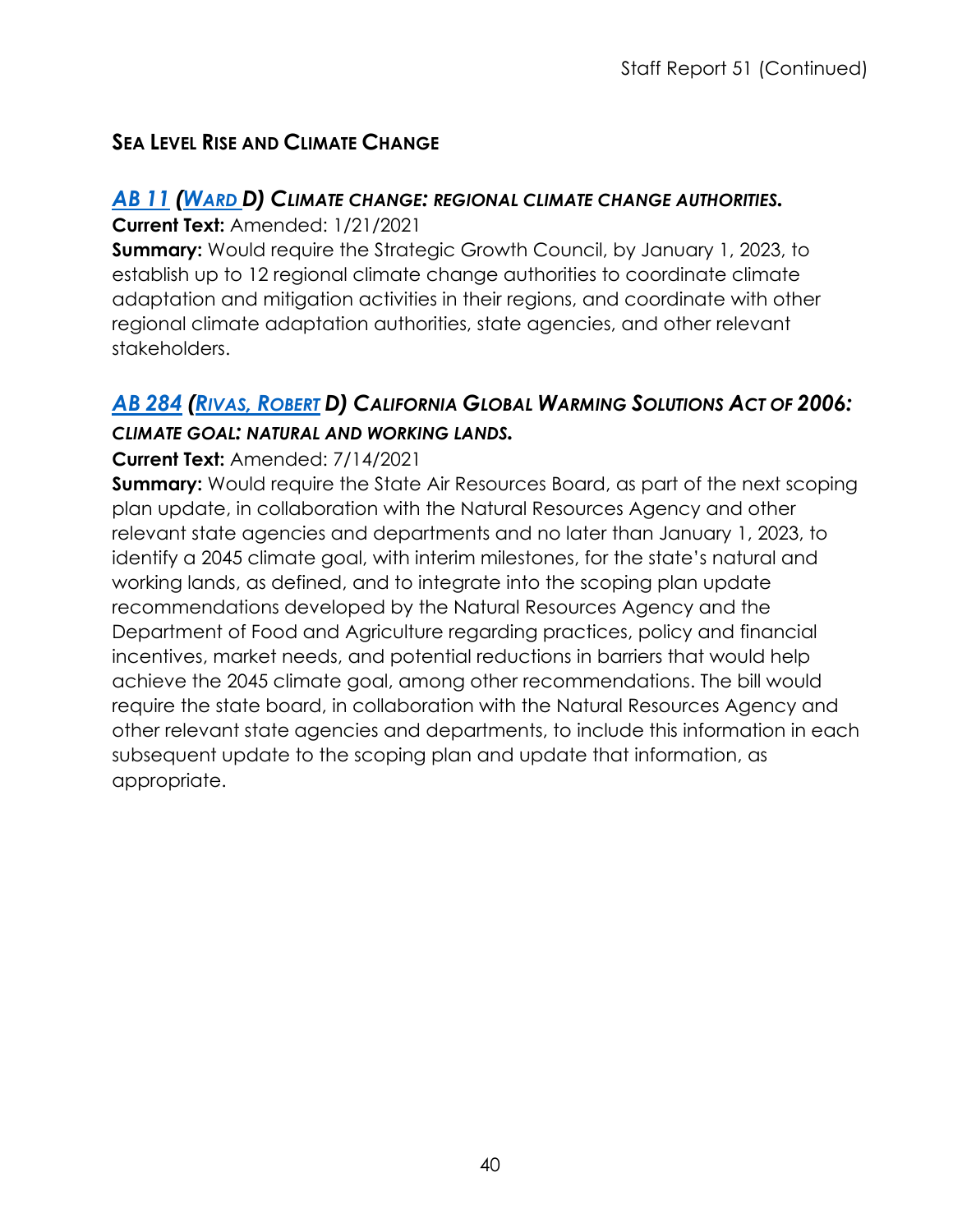## *AB 826 [\(IRWIN D](https://a44.asmdc.org/)) COUNTY EMPLOYEES RETIREMENT LAW OF 1937: COMPENSATION AND [COMPEN](https://ctweb.capitoltrack.com/public/publishbillinfo.aspx?bi=EbO3k7FGmsZjJ7iThB9bUN82US4vZlnCGgNnQjuxMuvgwPGswArrcOtxgoFvKVZ3)SATION EARNABLE.*

#### **Current Text:** Amended: 8/31/2021

**Summary:** The County Employees Retirement Law of 1937 (CERL) authorizes counties to establish retirement systems pursuant to its provisions for the purpose of providing pension, disability, and other benefits to county and district employees. CERL defines compensation earnable for purposes of its provisions, with particular application to the calculation of final compensation and the determination of pension amounts and other benefits. Current law, the Public Employees' Pension Reform Act of 2013, prescribes various limitations on public employees, employers, and retirement systems concerning, among other things, the types of remuneration that may be included in compensation that is applied to pensions. This bill, which would apply only in Ventura County, would provide that compensation and compensation earnable include flexible benefits plan allowances paid by a county or a district on behalf of its employees as part of a cafeteria plan, as specified, if certain requirements are met.

## *AB [1395](https://ctweb.capitoltrack.com/public/publishbillinfo.aspx?bi=MkvH%2BboJJyf8ZwyFZAjS7TXBdkF59MeWpDBaQLmza5tg0INctBAvHEicqJPZ%2BqEp) [\(MURATSUCHI D](https://a66.asmdc.org/)) THE CALIFORNIA CLIMATE CRISIS ACT.*

#### **Current Text:** Amended: 9/3/2021

**Summary:** The California Global Warming Solutions Act of 2006 requires the State Air Resources Board to prepare and approve a scoping plan for achieving the maximum technologically feasible and cost- effective reductions in greenhouse gas emissions and to update the scoping plan at least once every 5 years. This bill, the California Climate Crisis Act, would declare the policy of the state both to achieve net zero greenhouse gas emissions as soon as possible, but no later than 2045, and achieve and maintain net negative greenhouse gas emissions thereafter, and to ensure that by 2045, statewide anthropogenic greenhouse gas emissions are reduced to at least 90% below the 1990 levels.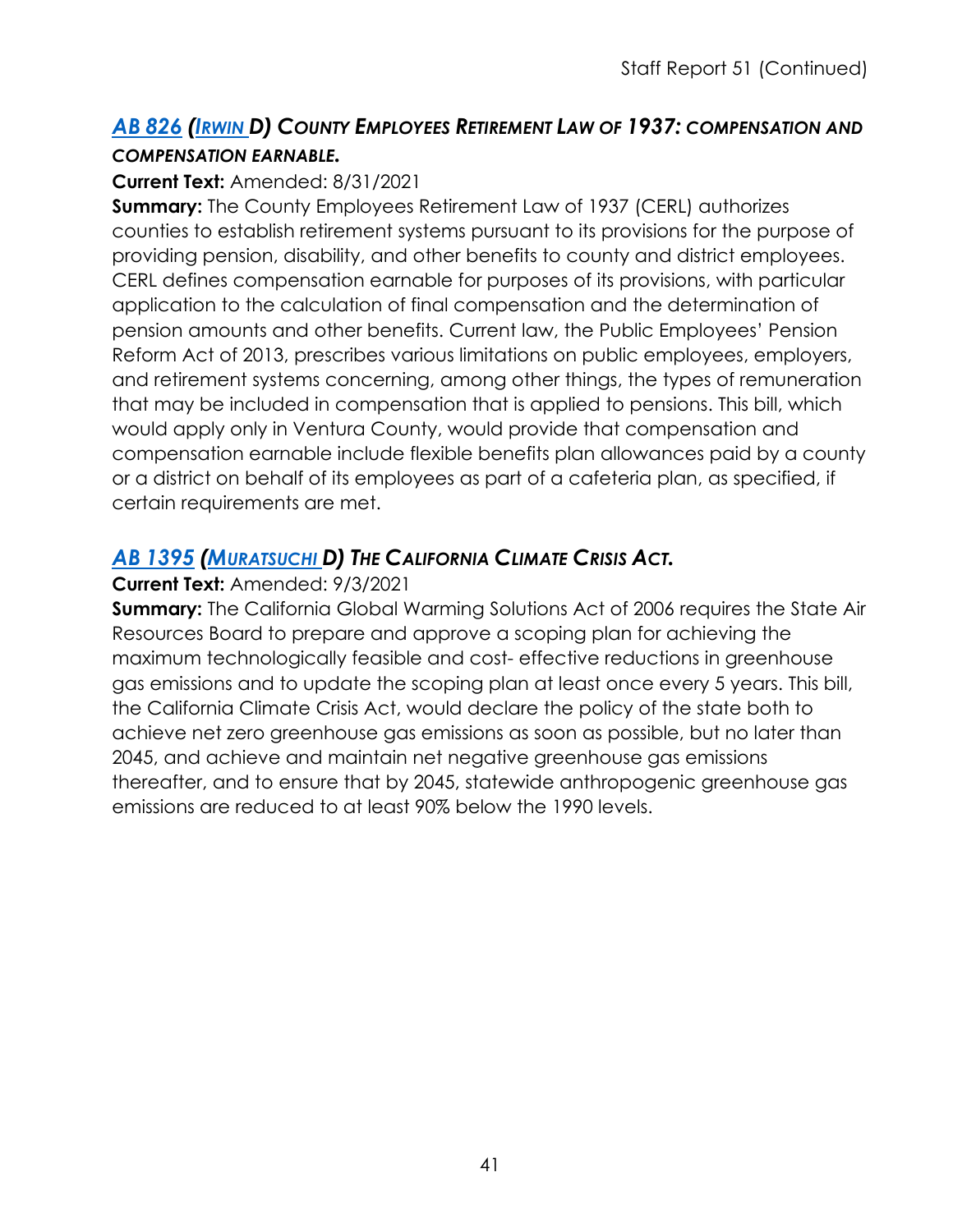#### *AB [1939](https://ctweb.capitoltrack.com/public/publishbillinfo.aspx?bi=3%2BScBDEvi0UbAF%2FVAMiYNdes3F7UU8s5lkzaQtWVCqhLIDGyxYvV69k5ZSL%2FBcjC) [\(RIVAS,](https://a39.asmdc.org/) LUZ D) PUPIL INSTRUCTION: SCIENCE REQUIREMENTS: CLIMATE CHANGE.* **Current Text:** Introduced: 2/10/2022

**Summary:** Current law requires the adopted course of study for grades 1 to 6, inclusive, and the adopted course of study for grades 7 to 12, inclusive, to include certain areas of study, including, among others, English, mathematics, social sciences, science, and visual and performing arts, as specified. This bill, with respect to both of the above-referenced adopted courses of study, would require the science area of study to include an emphasis on the causes and effects of climate change. The bill would require that appropriate coursework including this material be offered to pupils as soon as possible, commencing no later than the 2023–24 school year.

## *AB [2362](https://ctweb.capitoltrack.com/public/publishbillinfo.aspx?bi=fX%2BMZU6ZOocwSiJVgLXQFgoxFttNqH8sW0GCO1ww%2FPvsD9AimBAh3eJXFF7LNRls) [\(MULLIN D](https://a22.asmdc.org/)) ECOSYSTEM RESTORATION AND CLIMATE ADAPTATION PROJECTS:*

#### *PERMITTING.*

#### **Current Text:** Introduced: 2/16/2022

**Summary:** Existing law requires the Natural Resources Agency, by July 1, 2017, and every 3 years thereafter, to update the state's climate adaptation strategy to identify vulnerabilities to climate change by sectors and priority actions needed to reduce the risks in those sectors. Existing law requires the agency to explore, and authorizes the agency to implement, options within the agency's jurisdiction to establish a more coordinated and efficient regulatory review and permitting process for coastal adaptation projects that use natural infrastructure. This bill would require the agency, on or before July 1, 2023, and in consultation with the State Water Resources Control Board, the Department of Food and Agriculture, and the California Environmental Protection Agency, to establish an interagency working group to accelerate and streamline permitting for ecosystem restoration and climate adaptation projects. The bill would require the interagency working group to develop resources for permit applicants and permittees that include, but are not limited to, a unified, online permit application process for existing and proposed projects that includes all appropriate state agencies with regulatory authority over ecosystem restoration and climate adaptation projects. The bill would require the agency, on or before July 1, 2024, and annually thereafter, to submit to the relevant policy committees of the Legislature, and post on the agency's internet website, a report that includes, among other information, the number of ecosystem restoration and cli ate adaptation project permit applicants and permittees assisted by the interagency working group.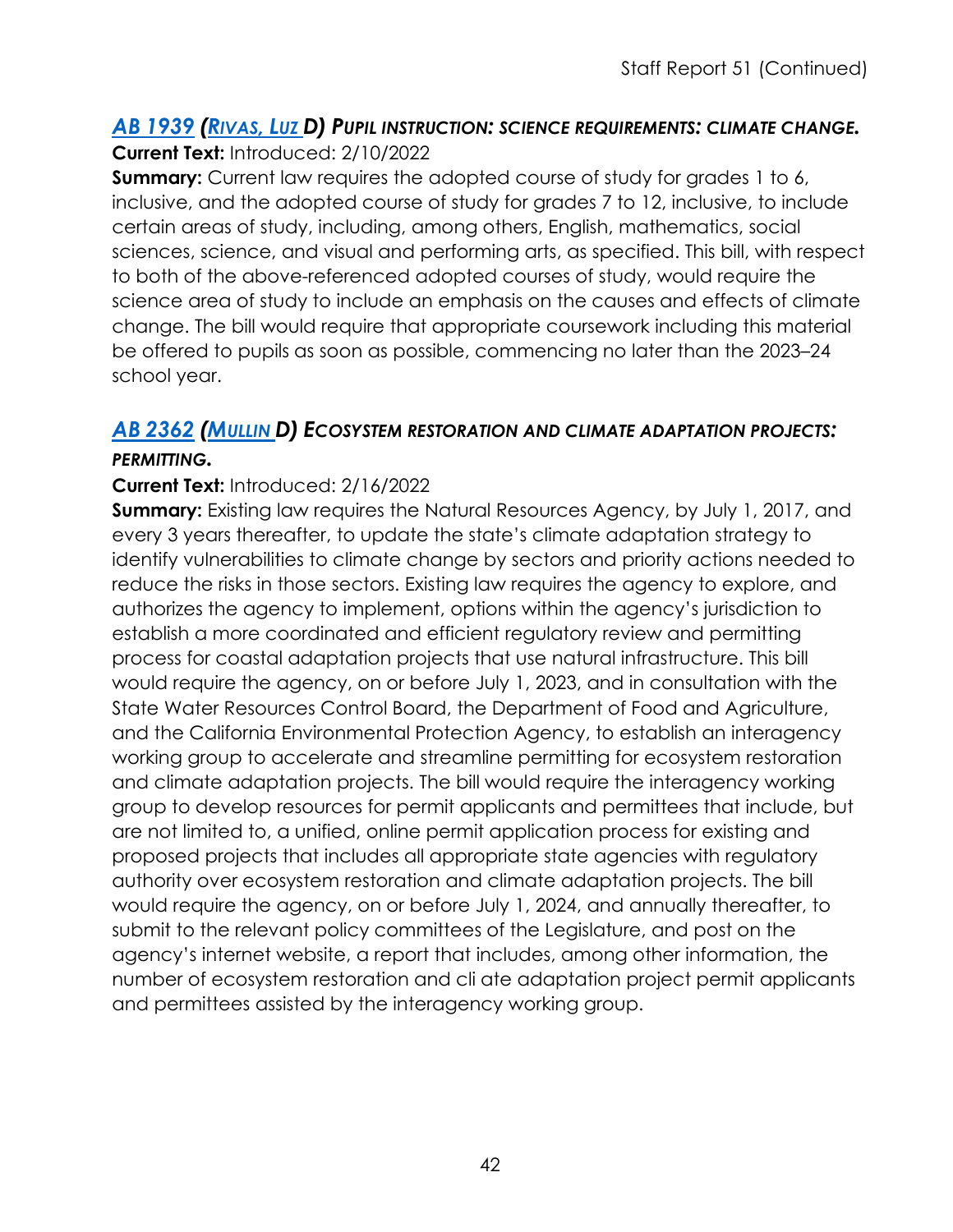#### *SB 18 [\(SKINNER D](http://sd09.senate.ca.gov/)) HYDROGEN: GREEN HYDROGEN: EMISSIONS OF GREENHOUSE GASES.* **[Curren](https://ctweb.capitoltrack.com/public/publishbillinfo.aspx?bi=csBoIyAbf5n%2FHRvp6lu00%2FtoVGz1pf7dilQ81xaG2UA6qs8jOikoApEDqPR23jA4)t Text:** Amended: 6/30/2021

**Summary:** Would require the State Air Resources Board, by December 31, 2022, as a part of the scoping plan and the state's goal for carbon neutrality, to identify the role of hydrogen, and particularly green hydrogen, in helping California achieve the goals of the act and the state's other climate goals. The bill would require the state board, in consultation with the State Energy Resources Conservation and Development Commission (Energy Commission) and Public Utilities Commission (PUC), to prepare an evaluation posted to the state board's internet website by June 1, 2023, that includes specified information relative to the deployment, development, and use of hydrogen. The bill would require the state board, in making these evaluations, to consult with the California Workforce Development Board and labor and workforce organizations.

## *SB [260](https://ctweb.capitoltrack.com/public/publishbillinfo.aspx?bi=totUqCCNn7b7%2FXVhYCr1vxCd80HQywozdstxMfNuGQaehZb%2BPjk1AZXfiNQ2yGD7) [\(WIENER D](http://sd11.senate.ca.gov/)) CLIMATE CORPORATE ACCOUNTABILITY ACT.*

#### **Current Text:** Amended: 1/3/2022

**Summary:** Would require the State Air Resources Board, on or before January 1, 2024, to develop and adopt regulations requiring United States-based partnerships, corporations, limited liability companies, and other business entities with total annual revenues in excess of \$1,000,000,000 and that do business in California, defined as "reporting entities," to publicly disclose to the Secretary of State, and verify, starting in 2025 on a date to be determined by the state board, and annually thereafter, their greenhouse gas emissions, categorized as scope 1, 2, and 3 emissions, as defined, from the prior calendar year, as provided. The bill would require reporting entities to disclose their greenhouse gas emissions in a manner that is easily understandable and accessible to residents of the state.

#### *SB [867](https://ctweb.capitoltrack.com/public/publishbillinfo.aspx?bi=jd4Sjq3DeFqrnETK9J%2FTpoMr4xATHaHBDFmWLcfnLta7I%2B%2FFcln6C3mirOyVKAy7) [\(LAIRD D](http://sd17.senate.ca.gov/)) SEA LEVEL RISE PLANNING: DATABASE.*

#### **Current Text:** Introduced: 1/24/2022

**Summary:** Current law requires the Natural Resources Agency, in collaboration with the Ocean Protection Council, to create, update biannually, and post on an internet website a Planning for Sea Level Rise Database describing steps being taken throughout the state to prepare for, and adapt to, sea level rise. Current law further requires that various public agencies and private entities provide to the agency, on a biannual basis, sea level rise planning information, as defined, that is under the control or jurisdiction of the public agencies or private entities and requires the agency to determine the information necessary for inclusion in the database, as prescribed. Current law repeals these provisions on January 1, 2023.This bill would extend the sunset date for the above provisions until January 1, 2028.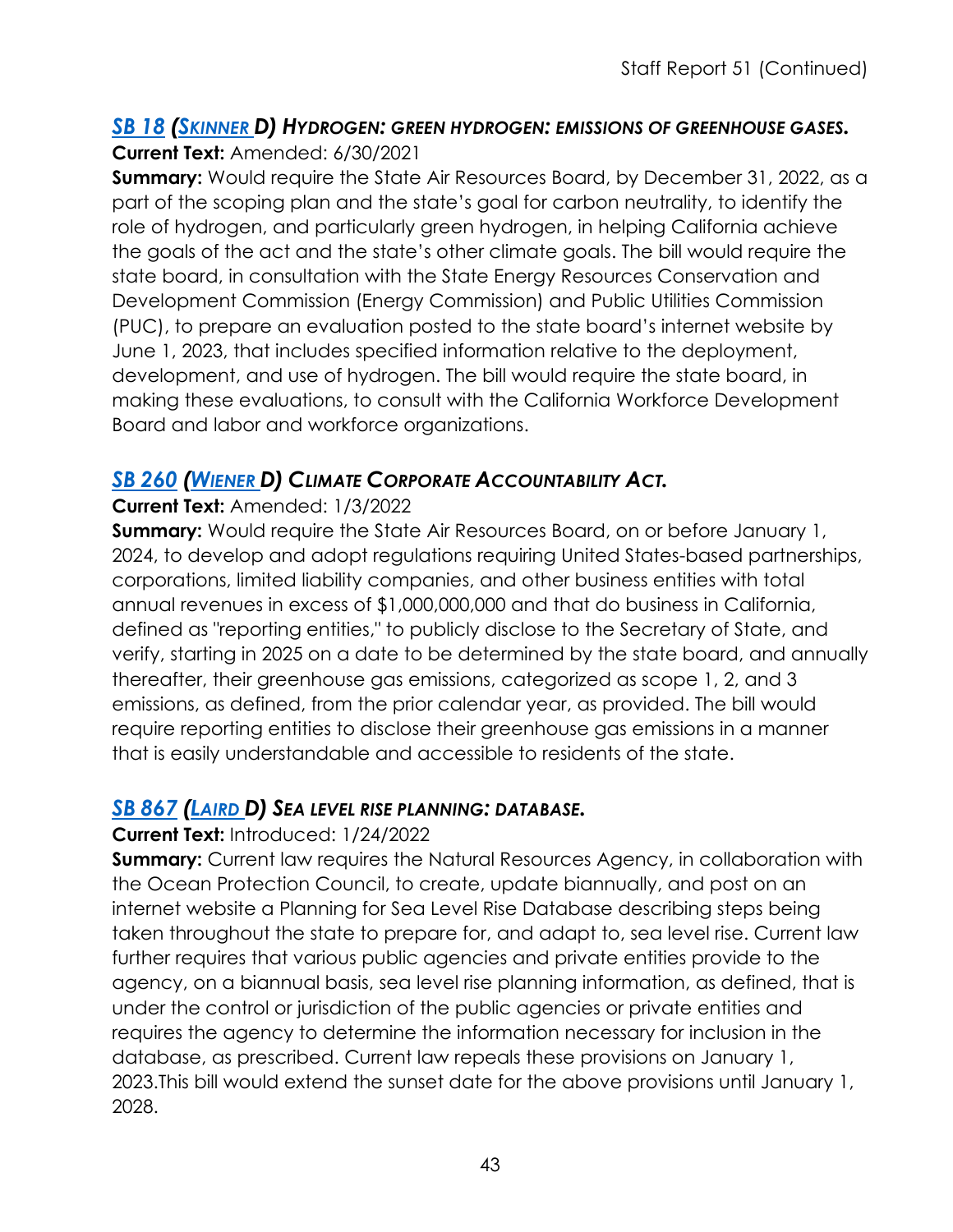## *SB [1078](https://ctweb.capitoltrack.com/public/publishbillinfo.aspx?bi=MT1cd9zDH%2BcNd%2B3eumSBzb4J9QEY4EiCH8cy9k5hXn28gyiRmDugt9FENtqZGiAP) [\(ALLEN D](http://sd26.senate.ca.gov/)) SEA LEVEL RISE REVOLVING LOAN PILOT PROGRAM.*

#### **Current Text:** Introduced: 2/15/2022

**Summary:** Existing law establishes in state government the Ocean Protection Council. Existing law requires the council to, among other things, establish policies to coordinate the collection, evaluation, and sharing of scientific data related to coastal and ocean resources among agencies. Existing law establishes the State Coastal Conservancy with prescribed powers and responsibilities for implementing and administering various programs intended to preserve, protect, and restore the state's coastal areas. This bill would require the council, in consultation with the conservancy, to develop the Sea Level Rise Revolving Loan Pilot Program for purposes of providing low-interest loans to local jurisdictions for the purchase of coastal properties in their jurisdictions identified as vulnerable coastal property located in specified communities, including low-income communities, as provided. The bill would require the council, before January 1, 2024, in consultation with other state planning and coastal management agencies, as provided, to adopt guidelines and eligibility criteria for the program. The bill would authorize specified local jurisdictions to apply for, and be awarded, a low-interest loan under the program from the conservancy, in consultation with the council, if the local jurisdiction develops and submits to the conservancy a vulnerable coastal property plan and completes all other requirements imposed by the council. The bill would require the conservancy, in consultation with the council, to review the plans to determine whether they meet the required criteria and guidelines for vulnerable coastal properties to be eligible for participation in the program.

## *SB [1217](https://ctweb.capitoltrack.com/public/publishbillinfo.aspx?bi=32Lgok%2F07fa59P3rVqpRkT7l%2Be%2FFIrRs1dzCYMdgTaQY6QVw%2BpPbI5WJTSuLGeqO) [\(ALLEN D](http://sd26.senate.ca.gov/)) STATE-REGIONAL COLLABORATIVE FOR CLIMATE, EQUITY, AND RESILIENCE.*

#### **Current Text:** Introduced: 2/17/2022

**Summary:** Would establish, until January 1, 2028, the State-Regional Collaborative for Climate, Equity, and Resilience to provide guidance, on or before January 1, 2024, to the State Air Resources Board for approving new guidelines for sustainable communities' strategies. The collaborative would consist of one representative each of the state board, the Transportation Agency, the Department of Housing and Community Development, and the Strategic Growth Council, along with 10 public members representing various local and state organizations, as specified. The bill would require, on or before December 31, 2025, the state board to update the guidelines for sustainable communities' strategies to incorporate suggestions from the collaborative.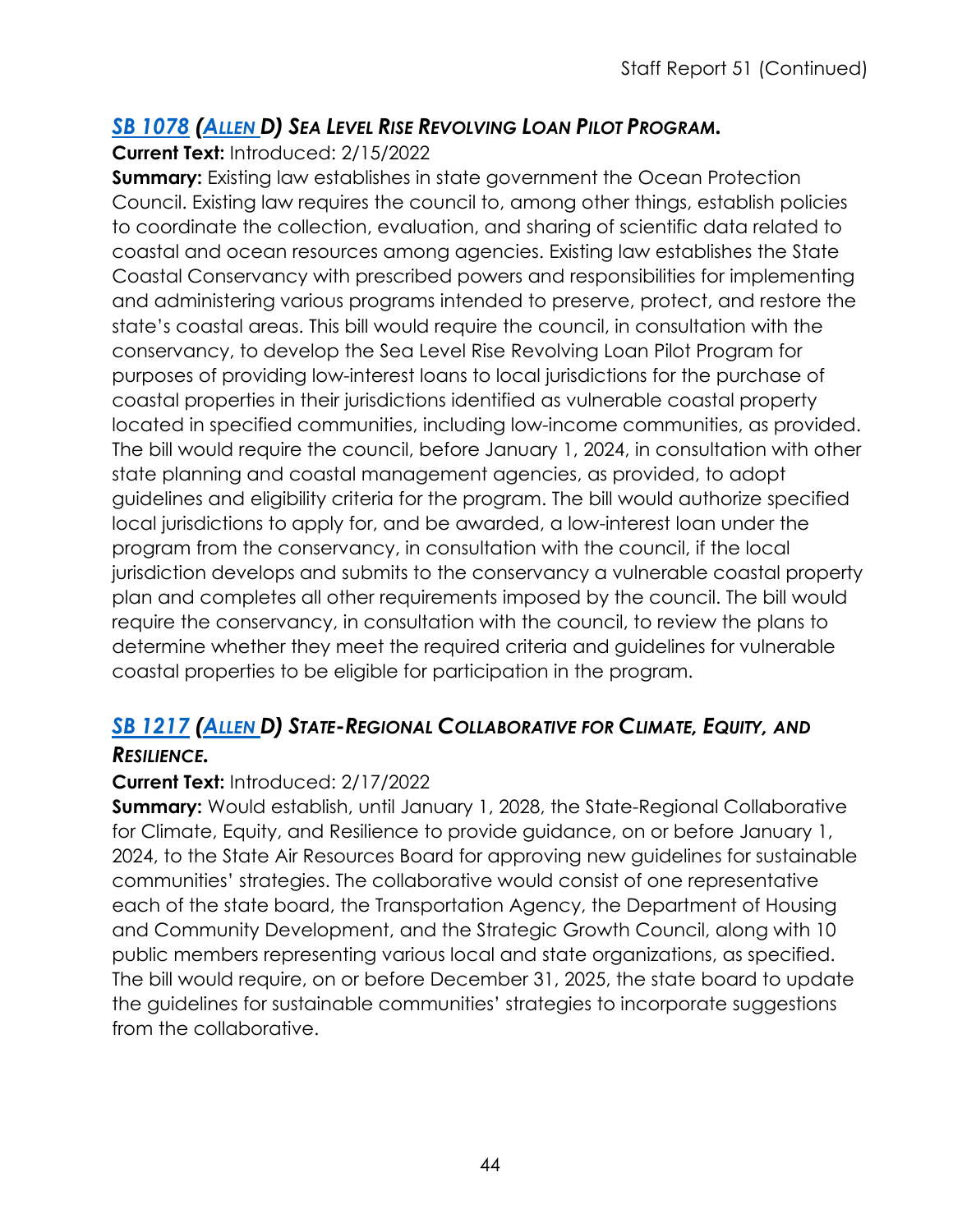## **TRIBAL CONSULTATION**

## *AB [923](https://ctweb.capitoltrack.com/public/publishbillinfo.aspx?bi=JUINoqm2Wdv1m6ypOSSPLXTSLmNPXiGgl%2BHNH0Iq1fxpn8VM1QsAjWioQJiGHIVO) [\(RAMOS D](https://a40.asmdc.org/)) GOVERNMENT-TO-GOVERNMENT CONSULTATION ACT: STATE-TRIBAL*

#### *CONSULTATION.*

#### **Current Text:** Amended: 1/24/2022

**Summary:** Would require the state and its agencies to consult on a government-togovernment basis with California tribes. The bill would require the executive branch to consult with a tribe upon 60 days' notice of the request to consult and would require each agency director to consider the need for tribal consultation before approving an agency policy. The bill would designate state officials authorized to represent the state in government-to-government consultations, as provided. The bill would require a training to be developed, by June 30, 2023, regarding the required elements of training on government-to-government consultations, and would require all agency directors, chairs, executive officers and chief counsels to complete the training by January 1, 2024. The bill would require agency officials appointed after January 1, 2024, to arrange receipt of the training within 6 months of their appointment, as specified.

## *AB [2022](https://ctweb.capitoltrack.com/public/publishbillinfo.aspx?bi=QMNkTuGmKTtEpyvJ%2B9DVyYexKo2ElShJR9a5TuM8Ta%2FVcnUEwTqaj3DvKAaT7gyH) [\(RAMOS D](https://a40.asmdc.org/)) STATE GOVERNMENT.*

#### **Current Text:** Introduced: 2/14/2022

**Summary:** Current law establishes the Natural Resources Agency, which consists of various departments and commissions, including the Department of Conservation, Department of Parks and Recreation, and State Lands Commission. Commencing on January 1, 2024, this bill would require the term "squaw" to be removed from all geographic features and place names in the state. The bill would require the Natural Resources Agency to direct the committee to revise its existing charter to perform specified responsibilities, including, notifying local governing bodies, such as city councils and boards of supervisors, of each geographic feature and place name that includes the term "squaw." The bill would require the committee to choose a replacement name, under its discretion, and in consultation with advisory b dies, if the local governing body fails to recommend a replacement name within the allotted 180 days.